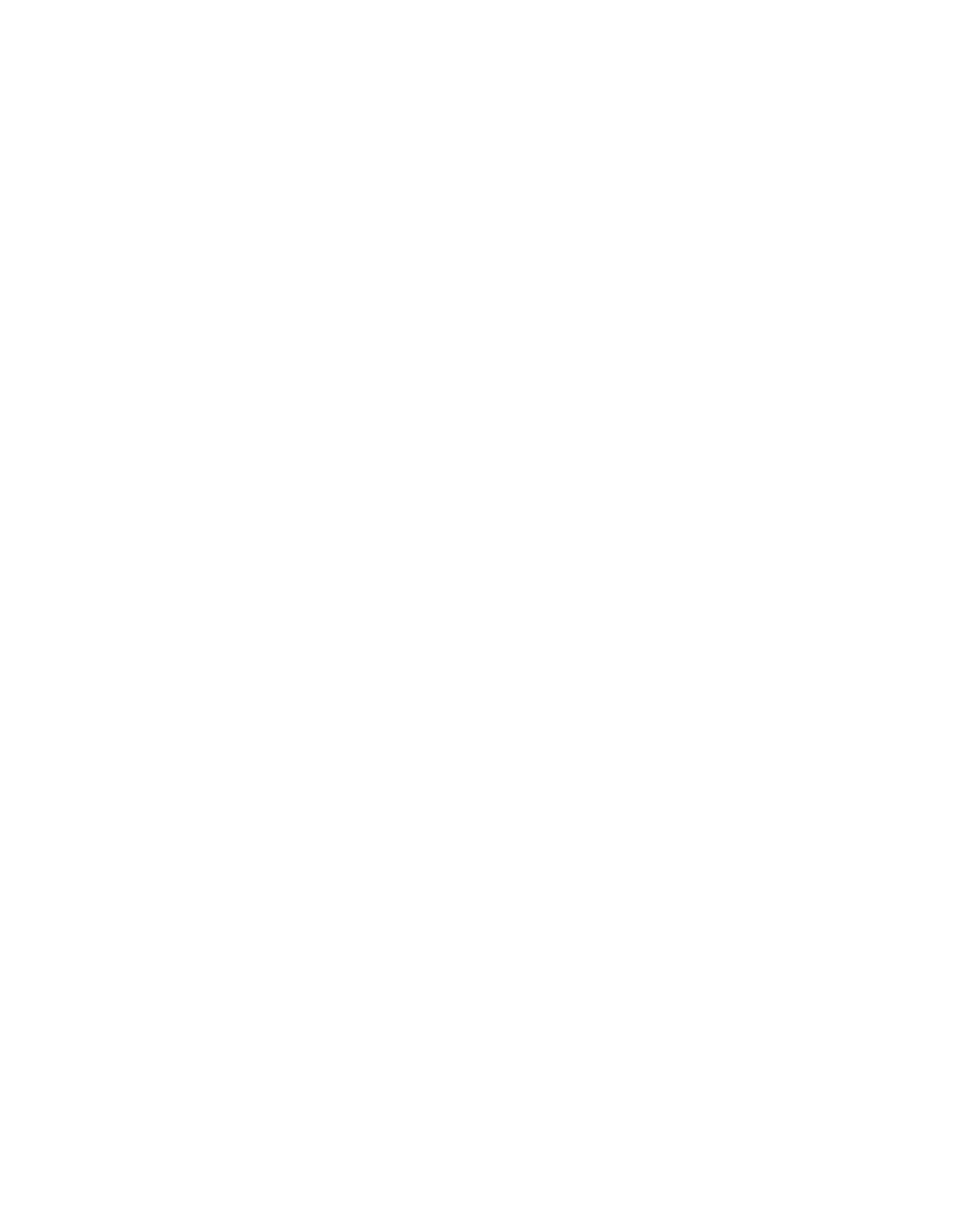## HUMANISTINEN TIEDEKUNTA KIELTEN LAITOS

Outi Alkkiomäki Appealing to women: a rhetoric analysis of Mitt Romney's and Barack Obama's election debates in the 2012 presidential election

Pro Gradu -tutkielma

Englannin kieli Joulukuu 2013 77 sivua

Tutkielman tarkoituksena on selvittää, kuinka Yhdysvaltojen vuoden 2012 presidentinvaalien ehdokkaat Barack Obama ja Mitt Romney pyrkivät vetoamaan naisyleisöön. Tarkoituksena on pystyä nimeämään kommunikaatiostrategioita, joita presidenttiehdokkaat käyttävät puheissaan. Tutkimuksen aineisto koostuu kahdesta ensimmäisestä väittelystä, joihin kandidaatit osallistuivat vuoden 2012 lopulla. Aineisto on rajattu naisia koskeviin puheenvuoroihin.

Presidentinvaaleja edeltäviin väittelyihin liittyvät läheisesti vetoamisen ja väittelyiden käsitteet, sekä lisäksi tutkimuksen kohteena oleva käsite yleisö. Väittelytilanne noudattaa kysymys-vastaus -kaavaa, mutta antaa mahdollisuuden presidenttiehdokkaille käyttää puheenvuoroissansa jo ennalta mietittyjä vastauksia sekä argumentaatiostrategioita. Tämä antaakin mielenkiintoisen lähtökohdan analyysiin. Analyysini perustuu van Eemerenin kehittelemään argumentaatioanalyysiin sekä Windtin kriittiseen näkemykseen presidentillisestä retoriikasta.

Tutkimuksessa ilmeni, että presidenttiehdokkaat kohdensivat argumentaatiotansa naisyleisöihin suoralla tavalla. Ilmeni myös, että presidenttiehdokkaat käyttivät hieman toisistaan poikkeavia argumentaatiostrategioita. Obama käytti erilaisia argumentaatiostrategioita laajemmin kuin Romney. Myös ehdokkaiden roolit olivat väittelyssä esillä. Obama argumentoi keskustelua johtaen, ja Romney joutui väittelyn edetessä altavastaajan asemaan.

Tutkimuksessa selvisi myös, että presidenttiehdokkaat esittivät naiset positiivisessa valossa ja liittivät naisiin positiivisia adjektiiveja. Toisaalta taas puheenvuoroissa kuvastuivat stereotyyppiset naisroolit. Van Eemerenin kehittelemän metodin näkemyksen mukaan monet presidenttiehdokkaiden argumentaatiotavoista kuuluivat argumentaatiovirheiden kategoriaan.

Asiasanat: debate, president, election, appeal, women, rhetoric analysis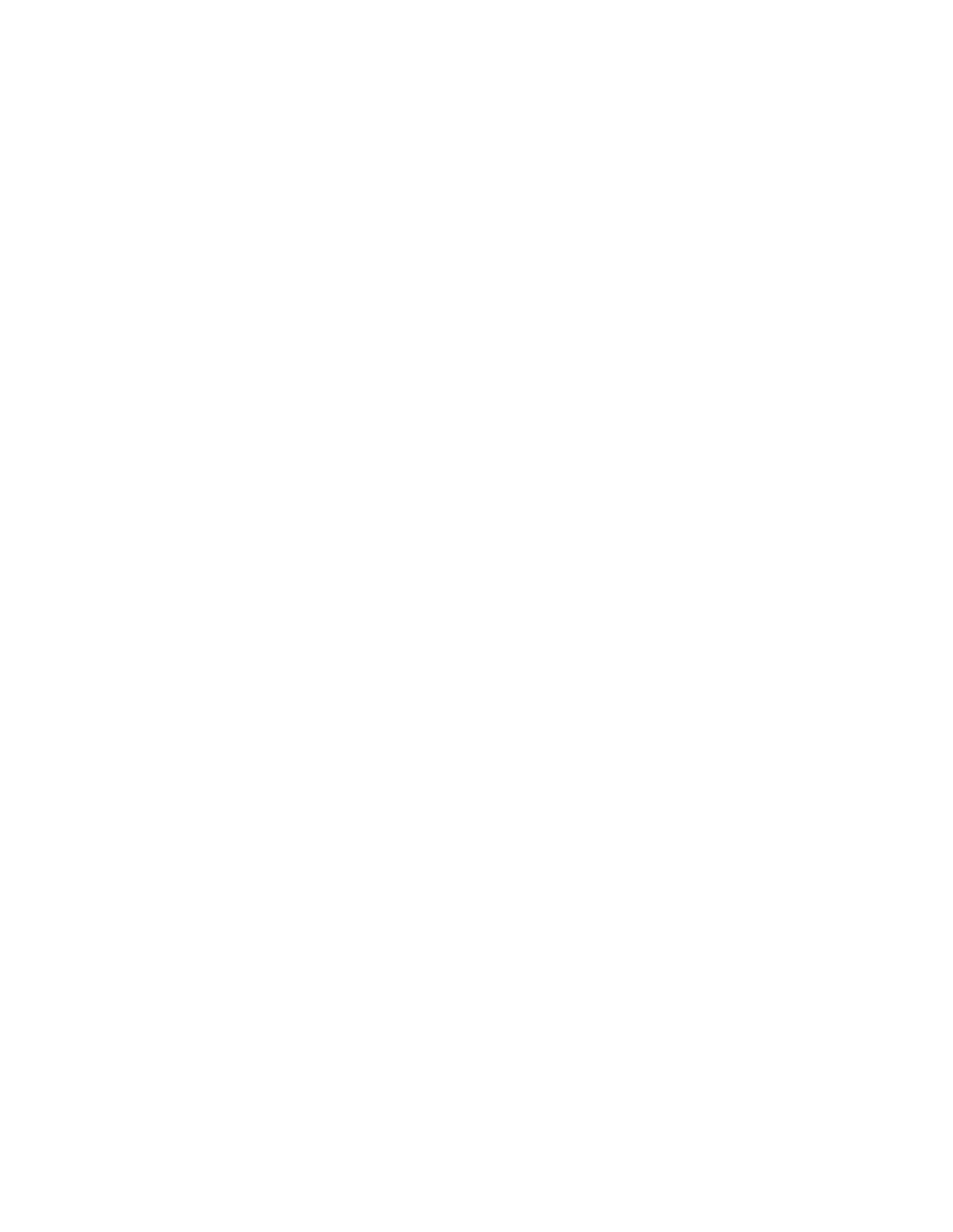## **Table of contents**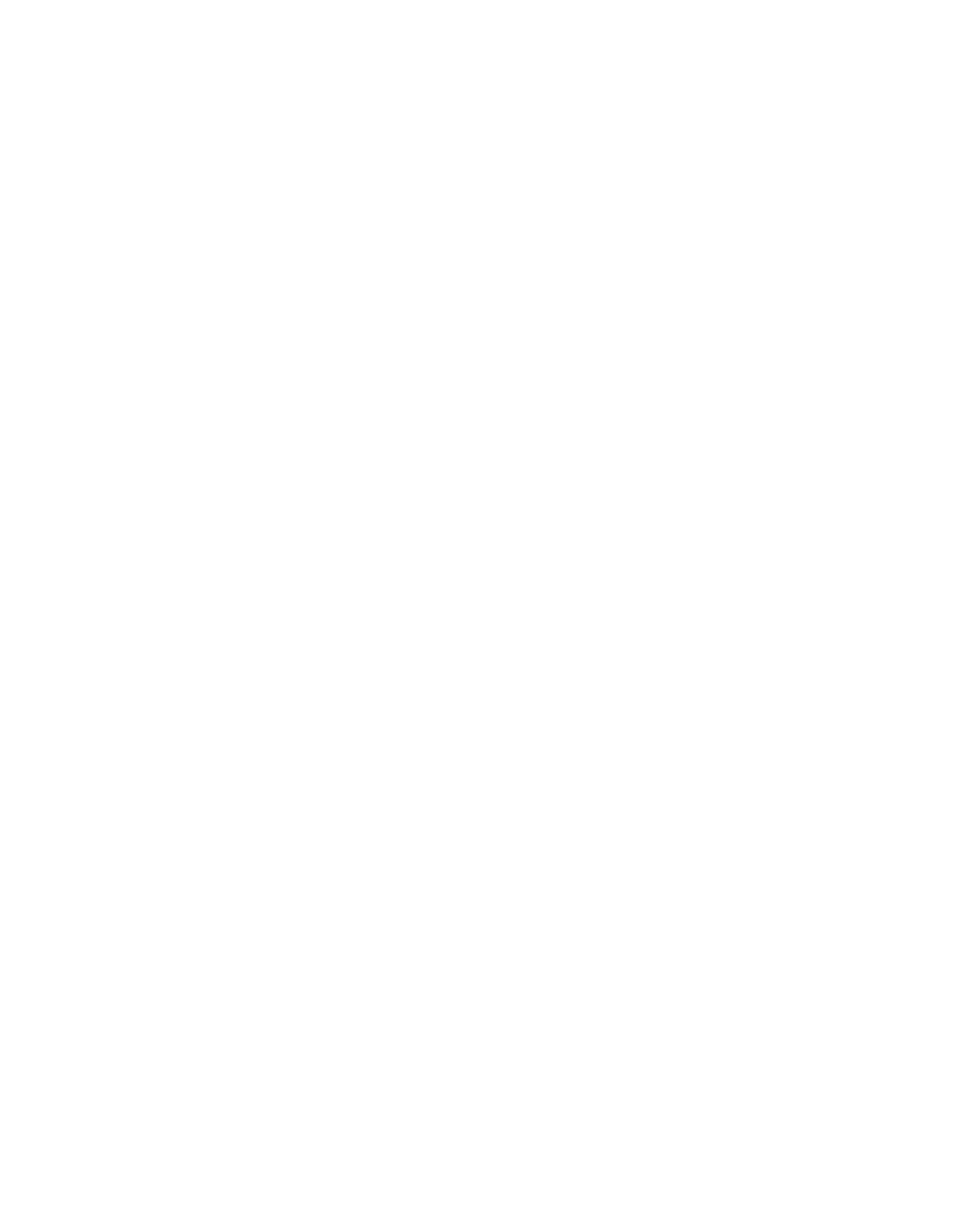## 1. INTRODUCTION

In this chapter I will clarify the research questions of this study and give reasons to why it was conducted, as well as give an overview of the current study of rhetorics.

During the autumn 2012, there was a great deal of speculation especially in the American media about the possible outcome of the presidential election. Some of the political commentaires at the time seemed to be suggesting that the outcome of the 2012 election would be decided with women's votes. For example, *Time* magazine's Michael Scherer wrote in an article called "Women Voters Won the Second Presidential Debate" on Oct. 18 2012 that "both candidates lurched onto the campaign trail with new appeals to shore up support among a key demographic that may decide the outcome in key swing states". The article discussed the topic choices that the candidates made during the debate, suggesting they were directed to women.

Even after the election was over, many agreed with this view. *The Guardian* featured an article called "Why Obama won the women's vote" on 7 Nov. 2012. The article suggested that Obama's campaign, which focused on the weaknesses of the opposing side, i.e. "Roe v Wade, abortion under any circumstance and insurance coverage for contraception" was successful, because it was directed to women and focused on the issues that women supposedly found interesting. The discussion of the topic was also widely represented on the Internet, including blogs such as the Presidential Debate Blog, in which university professors of political sciences and communication studies share their views on the topic. The topic was also widely discussed on social media, including Twitter where the public had their say about the campaigns, the latest news from the campaign trails and the personalities of the two presidential candidates.

The trends in the traditional media as well as social media suggested that the candidates tried to appeal to women in their debate arguments. The purpose of this study is to discover whether there is factual evidence in the 2012 Barack Obama - Mitt Romney presidential debates about the economy and internal affairs that would support the claim that some arguments were directed to female audiences. In particular, I am interested in

7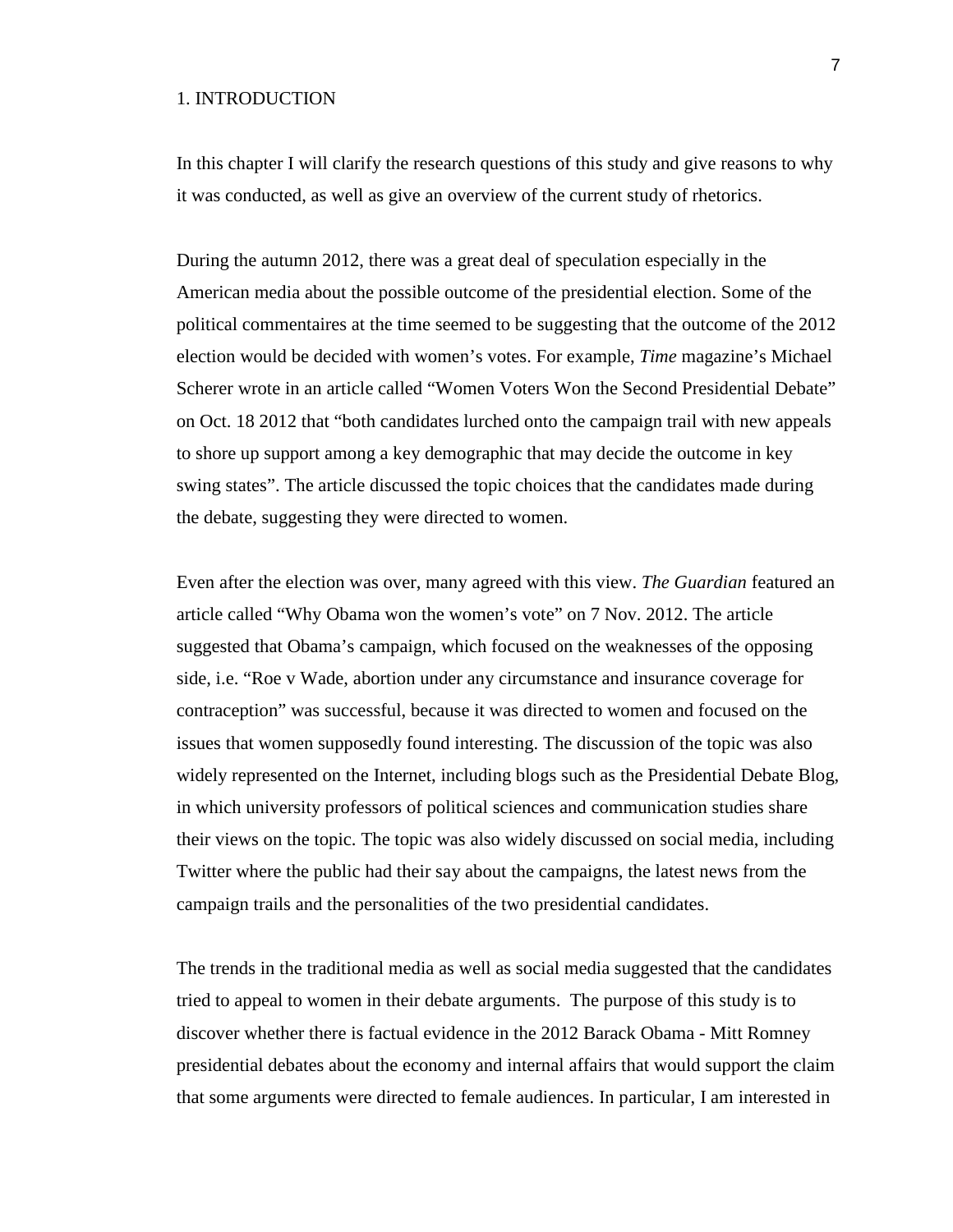discovering whether the candidates appeal to women, and if so, what kinds of appeals they use.

This study is relevant because firstly, it is of current interest. The United States presidential debates are widely discussed in the society and media, and the outcome of the election has an effect on hundreds of millions of people worldwide. The issues discussed in the debates might reflect the public opinion as well. Secondly, the results of the study broaden the understanding of appealing to an audience in political contexts. The study of specific audiences is a new approach to research on influencing. Audiences have been studied extensively ever since the study of rhetorics evolved, but the study of targeting argumentation to specific audiences is a new trend in research, which still needs more focus. Discovering the audiences of arguments is also key in discovering the overall trends in the society. While the presidential candidates might have an effect on the public opinion, they also reflect the public opinion themselves. The candidates discuss issues that can achieve the largest possible adherence among the audience. If the candidates choose to discuss equal pay, it is symptomatic of the discussions in the media and in social environments, such as homes and workplaces. Thirdly, this study, and further studies on appealing to specific audiences can help politicians make more effective speeches. The audiences can also benefit from these studies, as they can gain an understanding of the appeals and become more aware of the whole influencing process.

The present study relates to the themes of televised presidential debate, audience and appealing. It is also related to the feminist views of addressing women and new research on race-based appealing. Race-based appealing is in some ways a similar topic to the present study, even though the audience is different. The present study is also closely linked to the study of rhetoric and the rhetoric analysis of appeals, especially to the pragma-dialectical concept of audience adaptation presented by van Eemeren (2010).

The present study aims at filling an apparent gap in research of rhetoric appeals to women in presidential candidates' debate speeches. Furthermore, this study discusses the present methodological dilemmas of analysing and categorising appeals.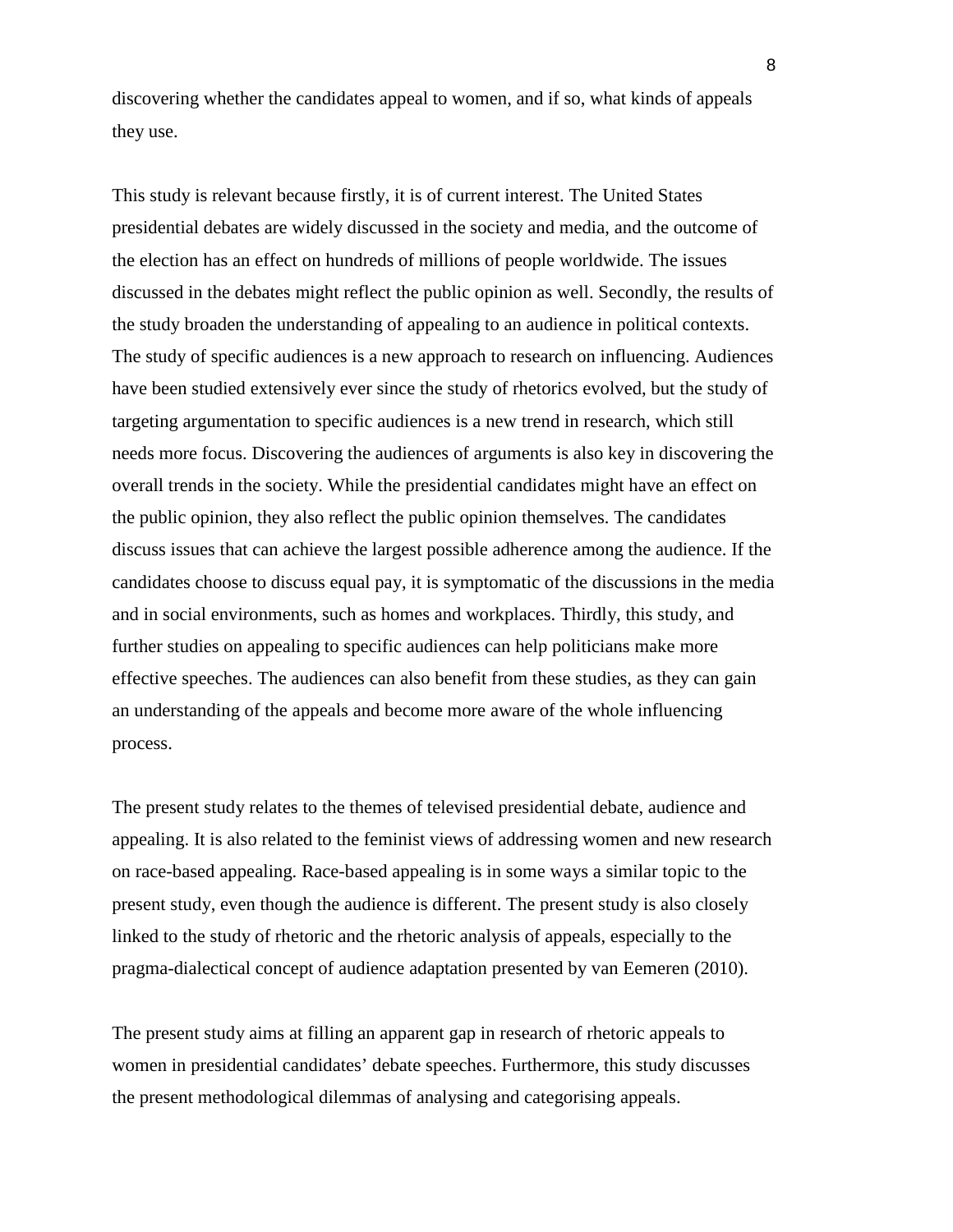In the second and third chapters, I will present key concepts of this study as well as present some of the most interesting studies on appealing to a specific audience. In the fourth chapter I will discuss the aims and research questions and describe the data. I will also discuss the method of analysis. In the fifth chapter, I will analyse my data using the pragma-dialectical approach by van Eemeren and Grootendorst and some aspects of presidential rhetoric analysis by Windt. In the sixth chapter, I will compare the results of the analysis on the two presidential candidates and present the similarities in their rhetoric as well as some differences. In the seventh chapter, I will discuss the overall results of this study and view them in the light of what is already known of the subject. I will especially discuss the studies I presented in the third chapter. I will also attempt to view the results of this study in a broader context and discuss their importance in the research of political rhetoric and appealing to a specific audience.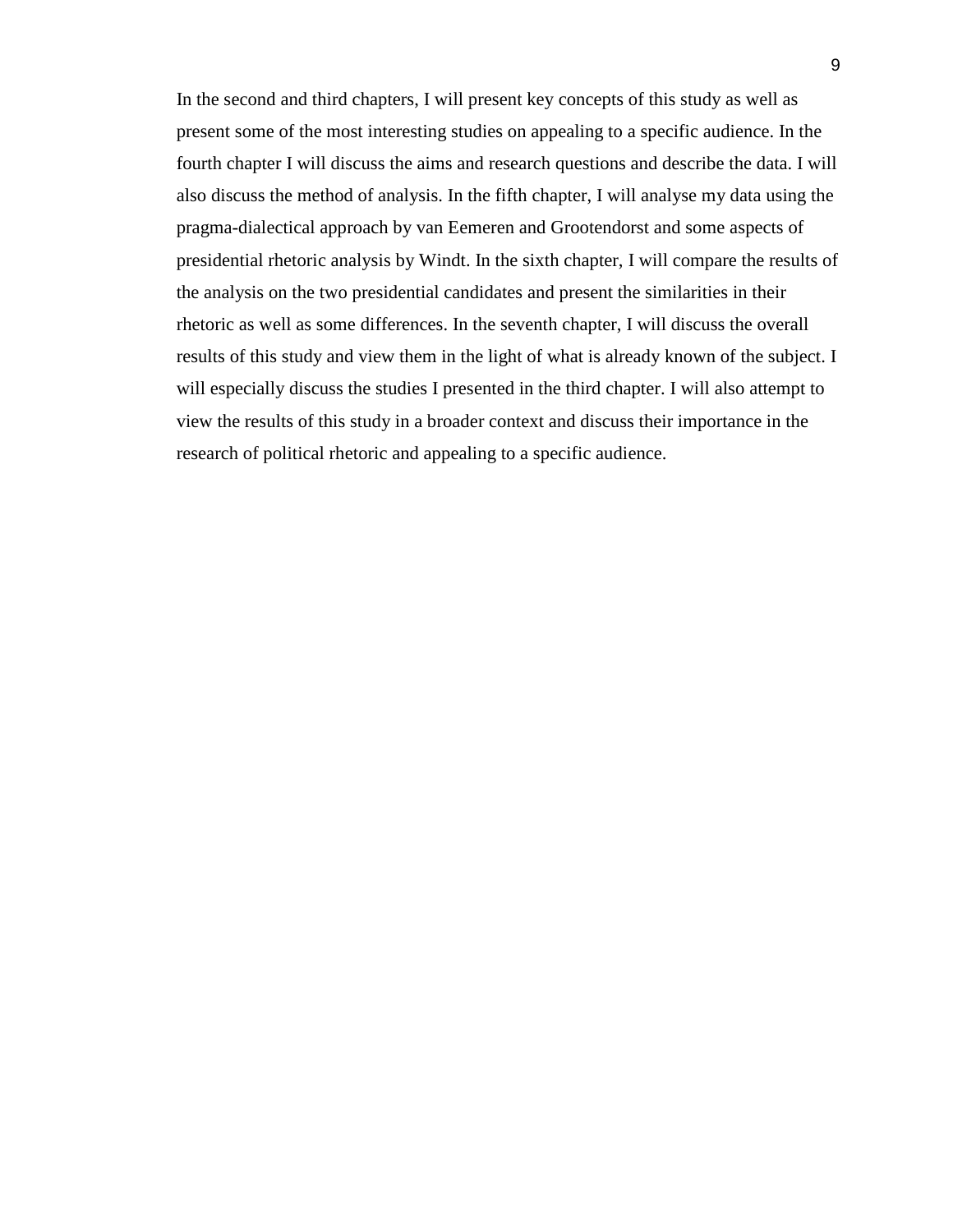#### 2. TELEVISED DEBATE AS A MEDIUM

This chapter will outline the nature of televised presidential debates, discuss the rules of the debate and the change in the audiences and argumentation, which has occurred along with the technological advancements. Some research on televised presidential debates is presented as well.

The 2012 presidential debates were broadcasted live to television audiences in the United States. 67 million Americans viewed the first presidential debate at home (Shapiro, 2012). Hellweg et al. (1992:xxi) argue that broadcasted presidential debates are not simply communication events, but uniquely television events. Similarly, Drucker and Hunold (1987:202) argue that these televised debates are a "new form of debate". Drucker and Hunold have studied and discovered similarities between the televised presidential debates and television game shows (1987:202). Although the comparison between the two might seem unexpected, there are similar emotions at play, such as excitement, suspense, tension and amusement (1987:202).

Hellweg et al. (1992:xxi) argue that communication specialists have overlooked the importance of television in the presidential debates and often merely analysed the content. According to Hellweg et al. (1992:xxii) television "exercises influence in a manner that is more similar to interpersonal communication than to radio, print or traditional public address communication." This is an interesting standpoint, and while I agree with the first two comparisons, radio and print media, I am not convinced that television debates necessarily differ from traditional address communication as much as Hellweg et al. (1992) present. The comparison between televised debates and interpersonal communication is not necessarily successful, as televised events lack the aspect of responding in mutual interaction. Televised debates include a communicator and an audience while interpersonal communication situations include two communicators.

Traditional debates consist of five elements: 1) a confrontation 2) in equal and adequate time 3) of matched contestants 4) on a stated proposition and 5) to gain an audience decision (Auer 1977: 142). Hellweg et al. argue that televised presidential debates do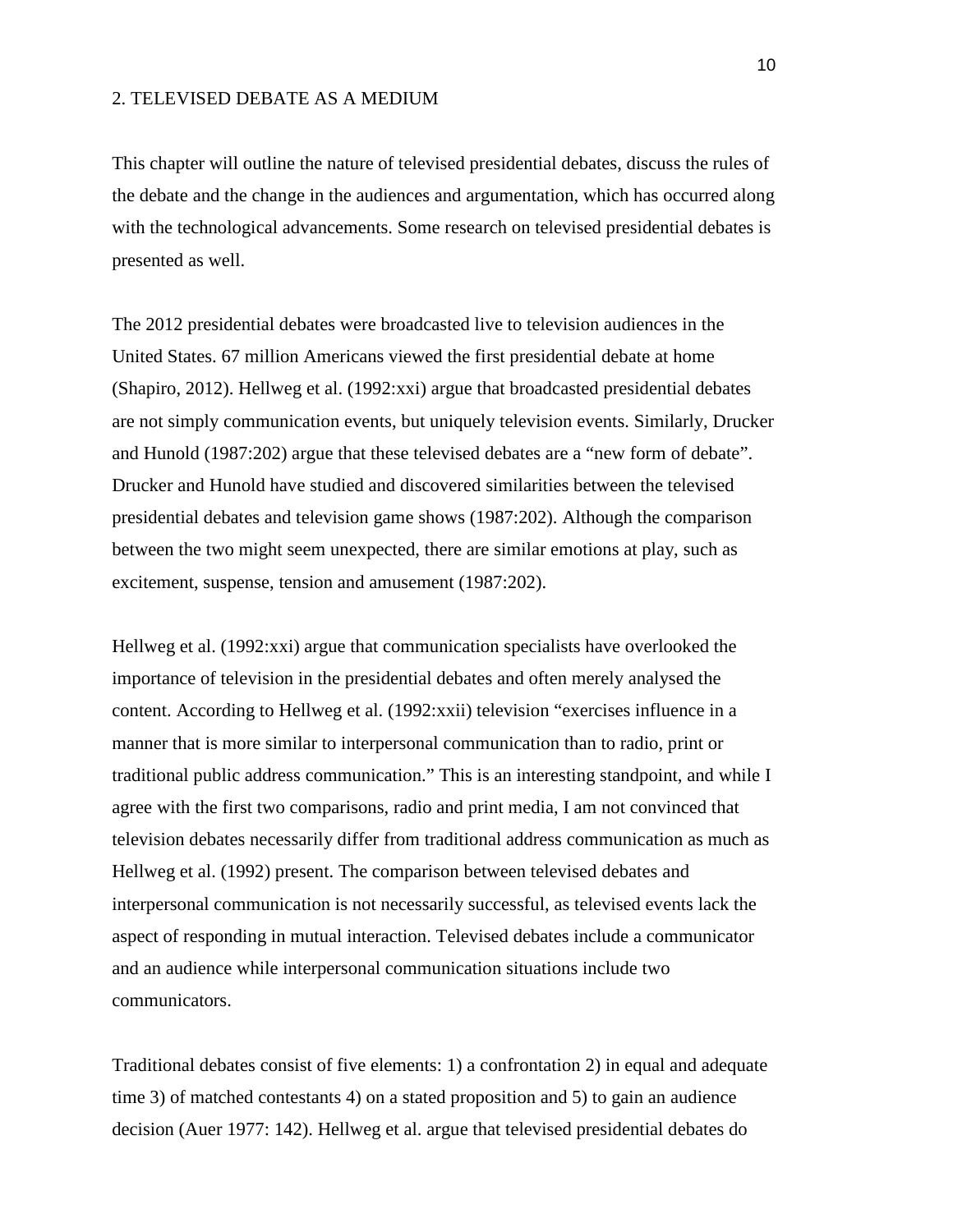not necessarily measure to these conditions (1992:22). Rather than describing them as debates Hellweg et al. argue that they often are "joint television appearances" that do not necessarily state propositions or engage in confrontational argumentation (1992:22). They argue that the television public is accustomed to brief presentations that contain entertainment value, and that the presidential candidates are more comfortable with the press conference format. According to the view, this has led to the current format of presidential debates, that shares only few similarities with the traditional debate (Hellweg et al. 1992:22-23).

The televised presidential debates are a restricted format. A coin toss before the debate determines the order in which the candidates respond to the questions. After the first turn, the candidates alternate turns. Each candidate receives two minutes to answer each question, after which the opposing candidate can respond in a one-minute turn, to which the moderator can at their discretion add an additional 30 seconds (Commission on presidential debates, 2012).

The time restrictions affect the arguments in the debates, and the candidates often resort to hastily assembled arguments, instead of carefully developed ones (Hellweg et al. 1992:24). Similarly, Meadow has criticised debates of offering the candidates a platform to present their "prepared remarks of the whistle-stop variety under the disguise of a debate" (1983:91). These remarks criticise the quality of the arguments and the overall quality of discussion.

While televised presidential debates are distinctly different from traditional debates, I argue that they have more in common with traditional debates than interpersonal communication, as argued by Hellweg et al. (1992:xxii). The entertainment value that televised presidential debates have does not necessarily diminish the importance of the content. Granted, arguments in the debates might be less carefully developed, as Hellweg et al. argued, or they might be too carefully prepared remarks disguised as debate, as Meadow argued. However, live television adds an element of surprise to the discussion. People's "short attention span" and their expectations of a clash between the candidates might have changed the genre of the debate to be closer to an entertainment program than a serious political discussion. I argue that this is not necessarily a negative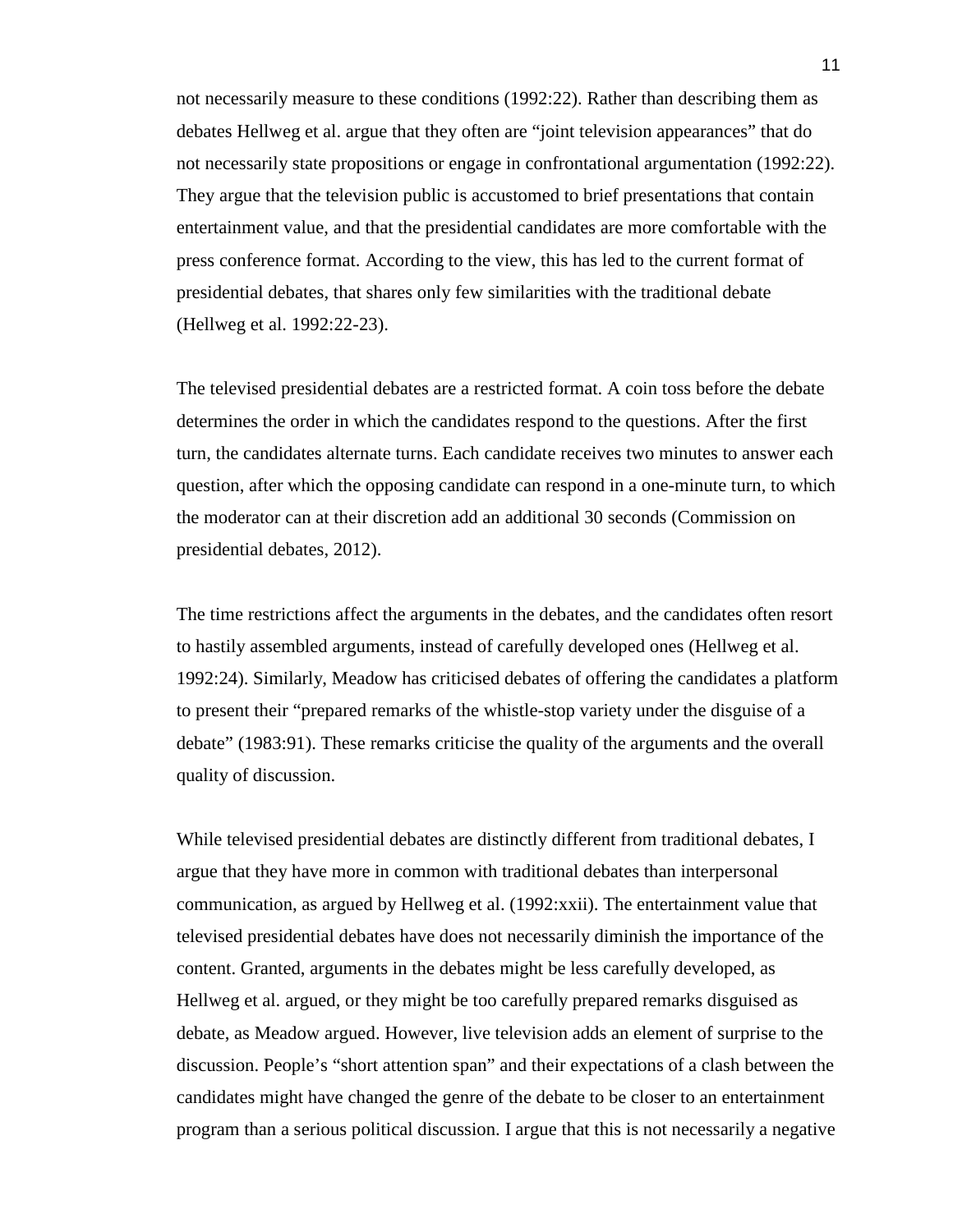development. The audience of the debates have grown during the recent years, and while the presidential debates have become popularised, they also have become popular. The 2008 presidential debate had an audience of 52 million, while the 2012 debate reached 67 million viewers (Shapiro, 2012). People's growing interest in politics and the popularisation of the presidential debate format seem to have occurred almost simultaneously.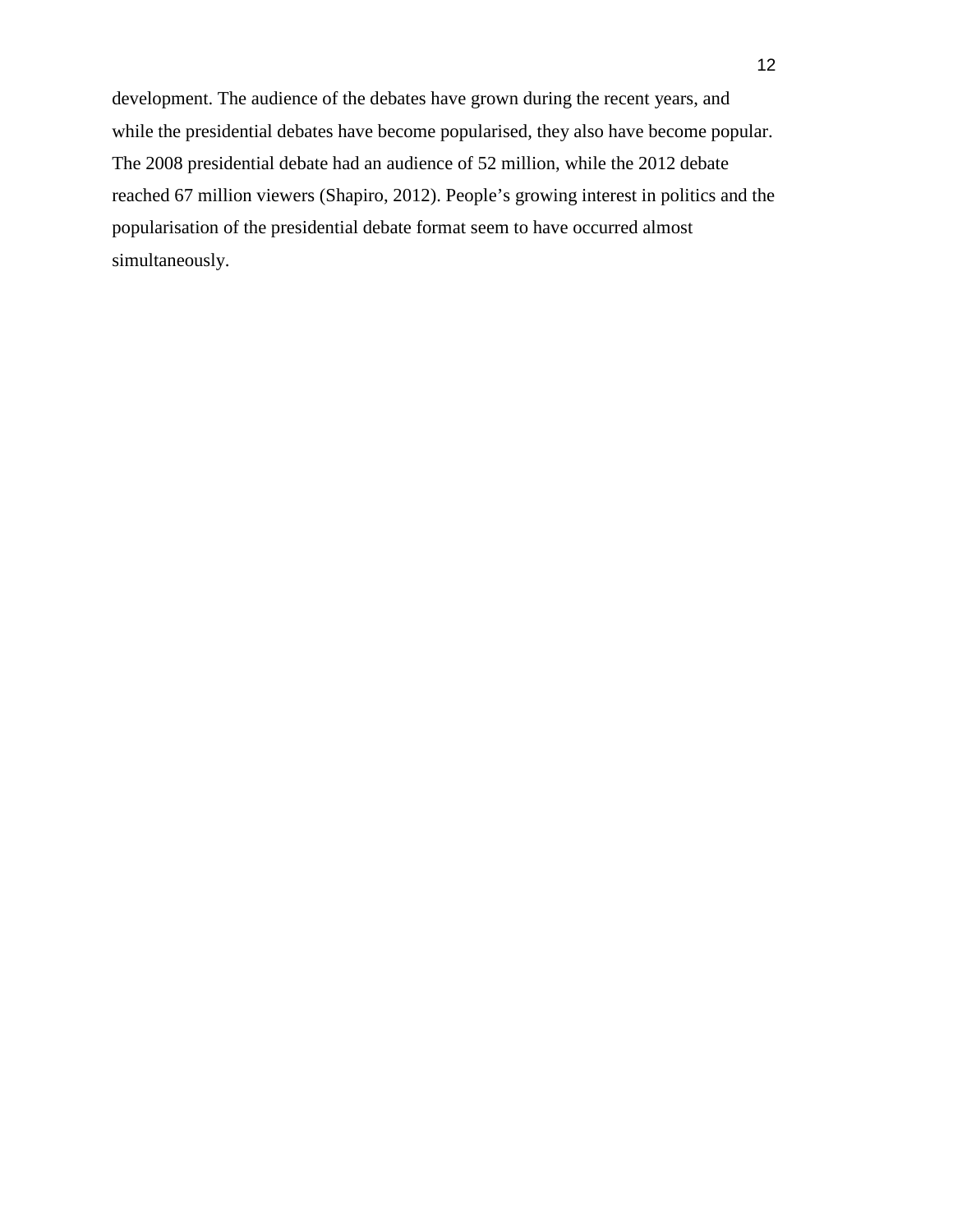## 3. APPEALING TO AN AUDIENCE

In this chapter I will clarify some of the important concepts discussed in this study and present some important and relevant previous studies in appealing to a specific audience and in political rhetoric. The studies that I have chosen reflect the state of research in the field. My study links to these studies, but is also adding to the body of knowledge on presidential rhetoric and audience awareness.

This section begins with the discussion of the term appeal, which is followed by a description of the term audience. At the end of this section, I will present previous studies on appealing, addressing and political rhetoric.

#### 3.1. Appealing

Appealing is one of the key terms of this study. According to Oxford English Dictionary (2012), appealing is trying "to persuade someone to do something by calling on a particular principle or quality : *I appealed to his sense of justice*."

Appeal is also a term that van Eemeren (2010: 4-5, 11-13) uses interchangeably with the term argument. For example, the argument from authority is also referred to as the appeal to authority (2010:4-5, 202-206).

According to van Eemeren (2010: 202-203) appealing is used in arguing, and not necessarily in persuading the audience. This is a significant difference of opinion between van Eemeren and previous researchers. Winston Brembeck and William Howell (1952:24) described the act of persuasion as a " conscious attempt to modify thought and action by manipulating the motives of men toward predetermined ends". Van Eemeren (2010) seems to be of the opinion that besides carefully constructed arguments, the audience should not be further persuaded. Appealing, according to van Eemeren arises from the situation that there is a difference of opinion. As people are arguing their case, they are defending a standpoint that they believe is not shared by the addressee (2010: 3). Van Eemeren does make the concession that argumentation, or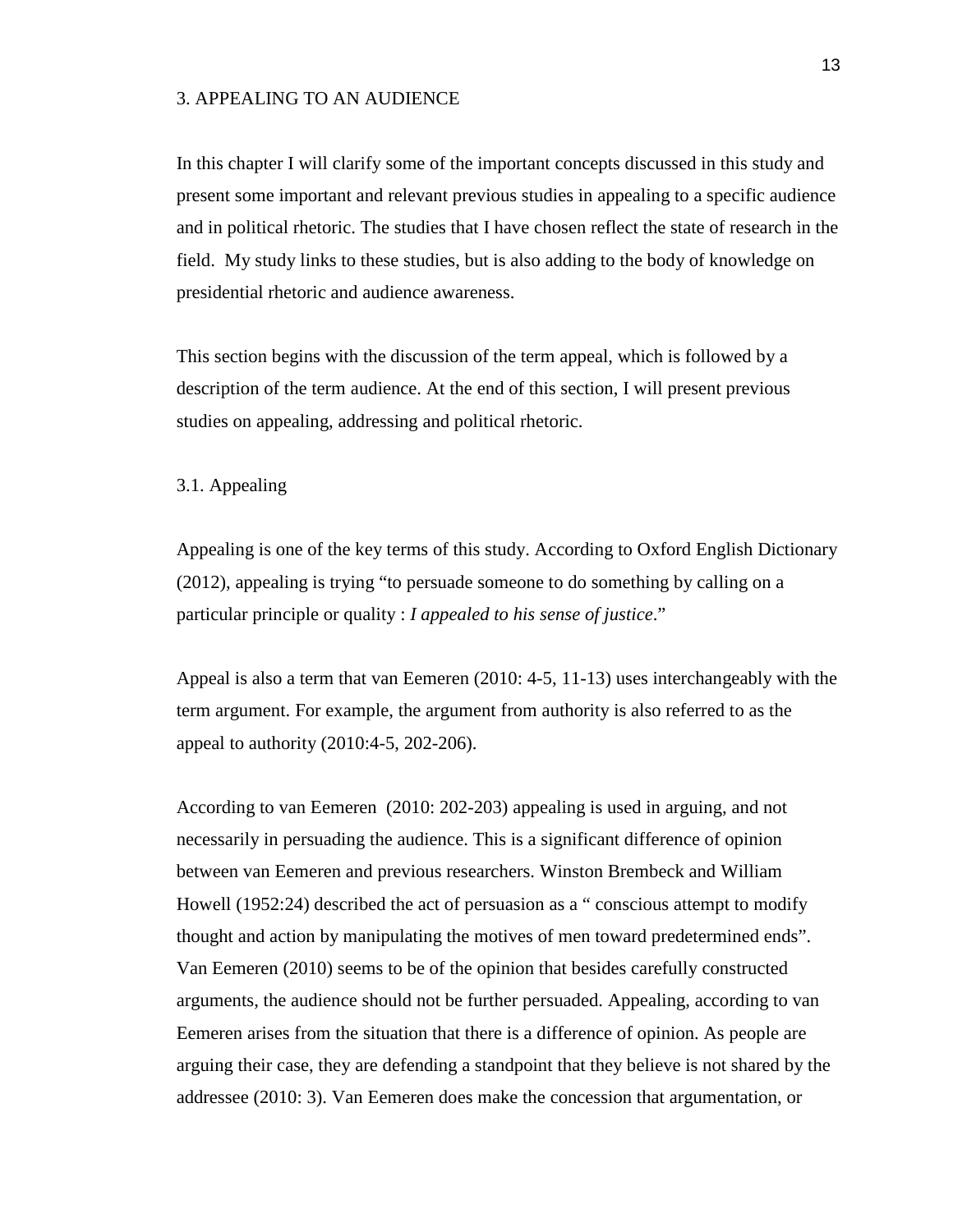appealing, can be also used in "getting certain judgements approved and making certain actions happen." (2010:3).

Another view on appealing is by Fotheringham (1966:7), who argued that appealing is " a body of effects in receivers". This view focuses entirely on the receiver and how the message is received by the audience. According to this view, even unintentional messages that are misunderstood by the receiver can be persuasion.

The different views on appealing that are presented above also reflect the changes in attitudes. Brembeck and Howell's (1952) view is almost close to manipulation, but was a common perspective at the time. To Brembeck and Howell's defence, they changed their description in the 1970's. Van Eemeren's (2010) view is humane and focuses on argumentation. Fotheringham's (1966) view is also humane, but focuses entirely on the audience.

## 3.2. Audiences

Nightingale and Ross (2003:1) argue that audiences are unnatural phenomena. Audiences do not exist in nature, but are the result of civilisation and the development of technology. Technological developments have made it possible to address ever larger mass audiences.

According to Dickinson et al. (1998:xii) audiences can be viewed from three different perspectives: 1) audiences as societies, masses and publics 2) audiences as individuals, impacts and influences and 3) audiences as cultures, communities and families. Depending on the chosen point of view, all of the mentioned views on audiences can be valid starting points. The present study, however, focuses on audiences as individuals or communities rather than masses.

The study of audiences has been quite established from the late 1940's. There have been two approaches to the study of audiences, Merton and Lazarsfeld's *content and response*  analysis and audience measurement. Merton and Lazarsfeld's analysis focused on the content of the message and the response of the audience. Audience measurement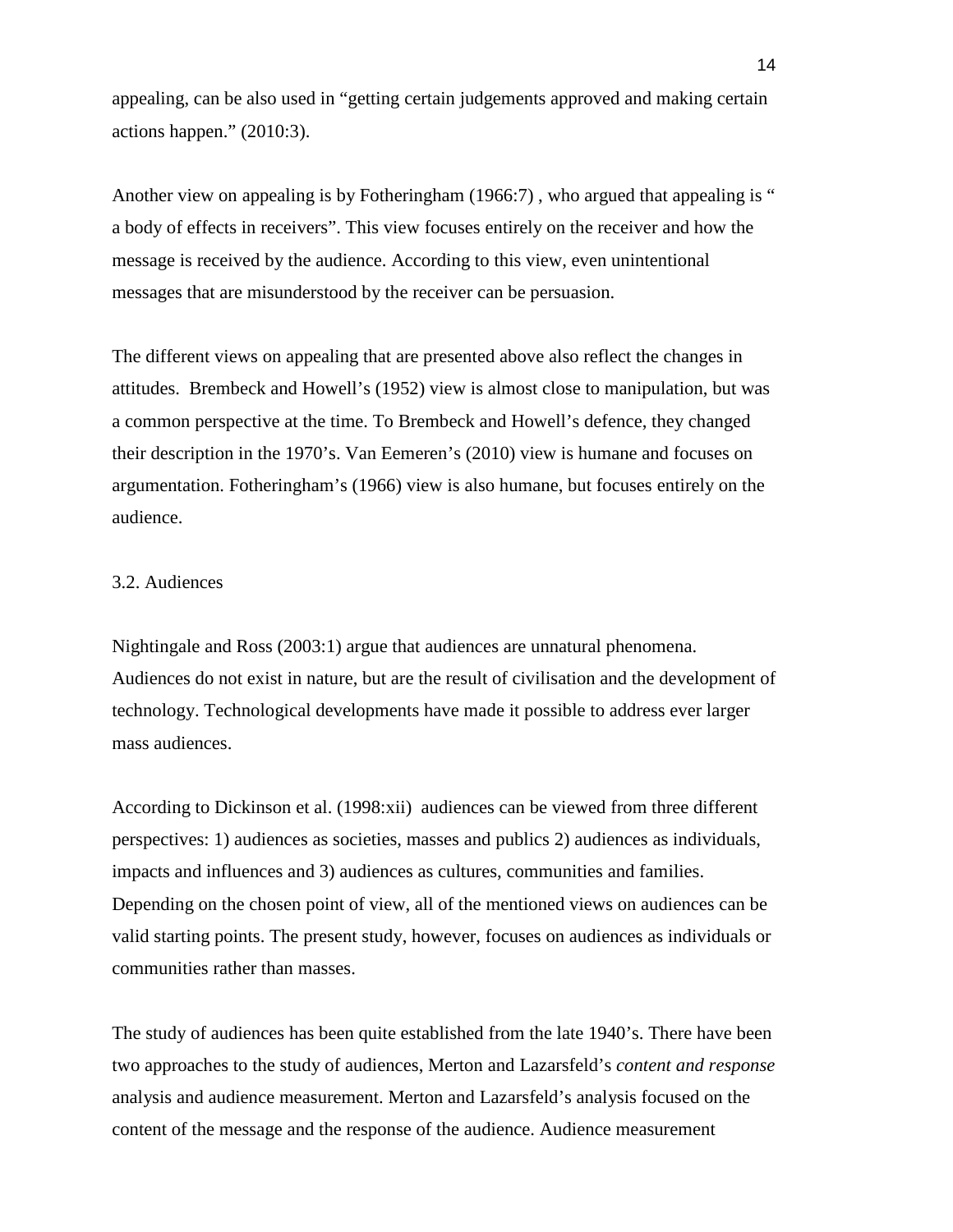associated success of the message with viewer ratings. The more people were watching, the more successful the campaign. Later, in the 1980's Hall presented the *encoding/decoding* model, which viewed the audience as a far more active participant in the process. *Encoding/decoding* includes the message and the interpretation, both of which are essential in the influencing process and essential in producing discourse (Nightingale and Ross 2033, 11-13.)

The models presented above are in many ways similar, even though they might have differences in some aspects as well. The models all focus on the effects of the message on the audience, and not the process of persuasion. Thus far, the study of audiences has mostly been concerned with measuring the views of the audience by polls and interviews to discover whether the messages have been persuasive or not (Nightingale and Ross, 2003:11-13). Dickinson et al. (1998:xi) argue that all media process research stems from the interest in the consequences. Therefore it is important to emphasise that the present study does not research audiences, but appealing to an audience. Even though I acknowledge the importance of the consequences of political rhetoric, it must be stated that the present study is distinctly a rhetoric analysis, and not audience analysis.

Peter Dahlgren (1998:298) argues that only a few decades ago, the research of audiences used to be unproblematic. The study of audiences was expensive, but the processes had a "common-sense quality". Researchers studied the size, composition and responses of the audience. The contemporary research landscape, Dahlgren (1998:299) argues, has become heterogeneous. Even the ideological grounds of audience research are questioned in the present atmosphere, i.e. what kind of information is even possible to gain of audiences and what kind of knowledge is desirable (1998:298). Even the definition of an audience is expanding and changing (1998:298), which is discussed more in the following section.

#### 3.2.1. Fragmentation of audiences

John Fiske (1998) represents the new view of audiences, and argues that audiences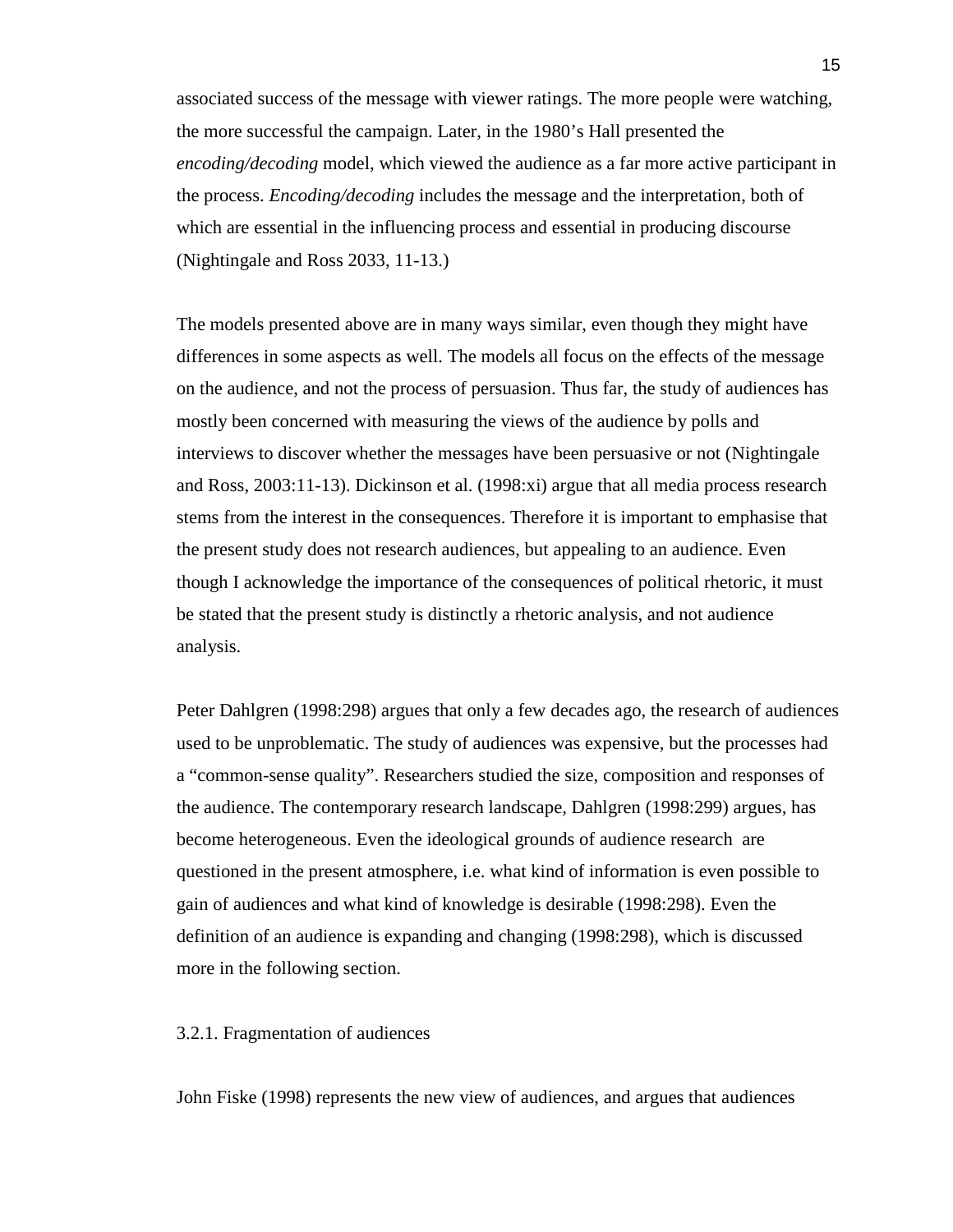negotiate and renegotiate power, and that they represent a plurality of "social domination", which includes the economic sphere, but also gender and race (1998:300).

According to Fiske (1998:198), different audiences worldwide only signal the different audiences within a country, and that people of different subcultures use different discursive practises and ideological frames in decoding messages. Fiske further argues that ideology is an important part of the whole appealing process (1998:200). He suggests that an argument can only appeal to a variety of audiences if there is a common ideological frame that the audience recognise, even if they do not agree with it. (1998:200).

Fiske's view is radical, as he combines the ideological aspect of the theory with the idea of capitalist hegemony and criticises the use of power in the current state (1998:198- 204). According to some critics, instead of advocating an active audience, he presents a "hyperactive audience" (1998:300). However, I would argue that Fiske's view of the audience is closer to the reality than the previous attempts to understand the public. The fragmentation of audiences is recognised in other aspects of television and media studies (Tewksbury, 2005), and even though Fiske's view has some radical aspects, it offers a perspective to a phenomenon that is also otherwise recognised.

## 3.3. Previous research on appealing

In this section I will present some of the most interesting previous studies on appealing and addressing. I will begin by discussing race-based appeals, after which I will present the study of addressing women. I will end the section with a feminist criticism of the current field, which also serves as an introduction to the next chapter.

## 3.3.1. Race-based appeals

As argued previously by Fiske (1998:300), the plurality of audiences is reflected in economic status but also particularly in gender and race. McIlwain and Caliendo (2011) have written about the race aspect in appealing in U.S. political campaigns. This is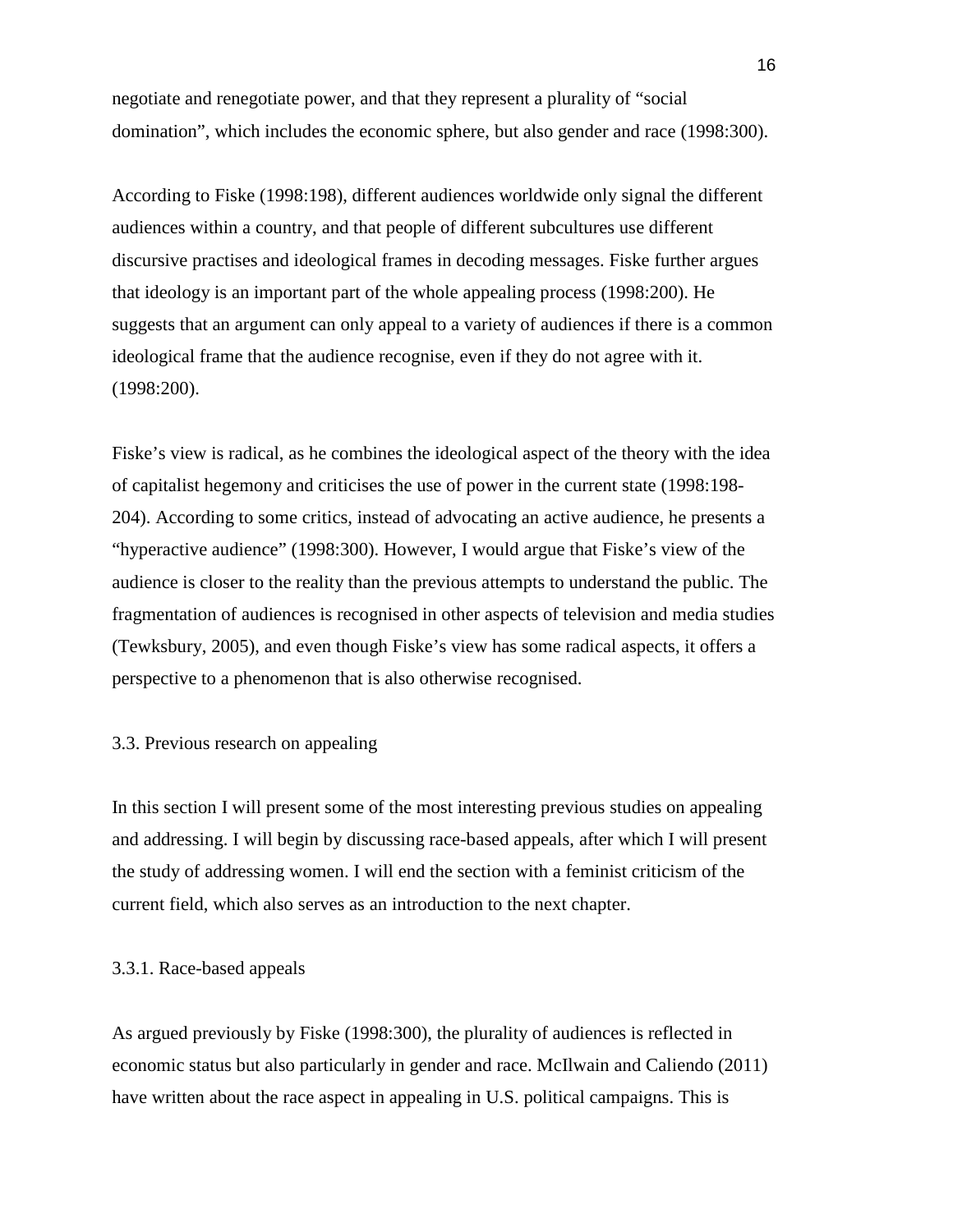especially interesting from the perspective of the present study, as there seems to be a lack of similar studies on appealing to female audiences.

According to the study (2011: 16), there are race-based appeals and racist appeals. McIlwain and Caliendo use the term race-based appeal to signify "racialised message" without any expectation of the intended audience or effect. Racist appeal, however, uses race as a political strategy, often to the disadvantage of minorities (2011: 16). Racebased appeals can be representations of for example black communities that base on two rhetoric strategies: unity references and counter-stereotype references (2011: 188). Unity references apply such phrases as "we, unite America, end division" etc. Counterstereotype references used expressions such as: "Harvard Law School, rooted in our values, hard work, faith, honest answers" etc. McIlwain and Caliendo also studied racist appeals that were used in attacking candidate Obama in 2008 elections. They found that Obama was depicted in rhetoric as 'the other', as elitist, as Muslim, as un-American, as liberal, as child and as untrustworthy (2011: 204-211).

McIlwain and Caliendo use Tali Mendelberg's definition of a race-based appeal: "constructed through oblique, racially coded language, images or (more effectively) a combination of the two" (2011: 12). Therefore, images and racially-coded language were the main focus points of their study. McIlwain and Caliendo also acknowledge that not nearly enough is known about nature of appeals (2011: 6) and that there seems to be a lack of an appropriate method to study them (2011: 12). This is also argued by Dickinson et al. (1998:xi), who state that the field is defined by the variety of approaches.

In their study, McIlwain and Caliendo mostly focus on advertisements, but also discuss rhetorics. As a method they use the analysis of visual cues but also of narrative, which they argue is essential in discovering the racialised appeals (2011: 13). McIlwain and Caliendo's study is thematically close to the present study, and offers some assistance in defining appeals and in discovering the best method for analysing them, but nothing definite or inconclusive, which is typical to the field (Dickinson et al. 1998:xi). McIlwain and Caliendo's study is also susceptible to criticism as it relies on stereotypes and counter-stereotypes. They, for example, label honesty, hard work and success to be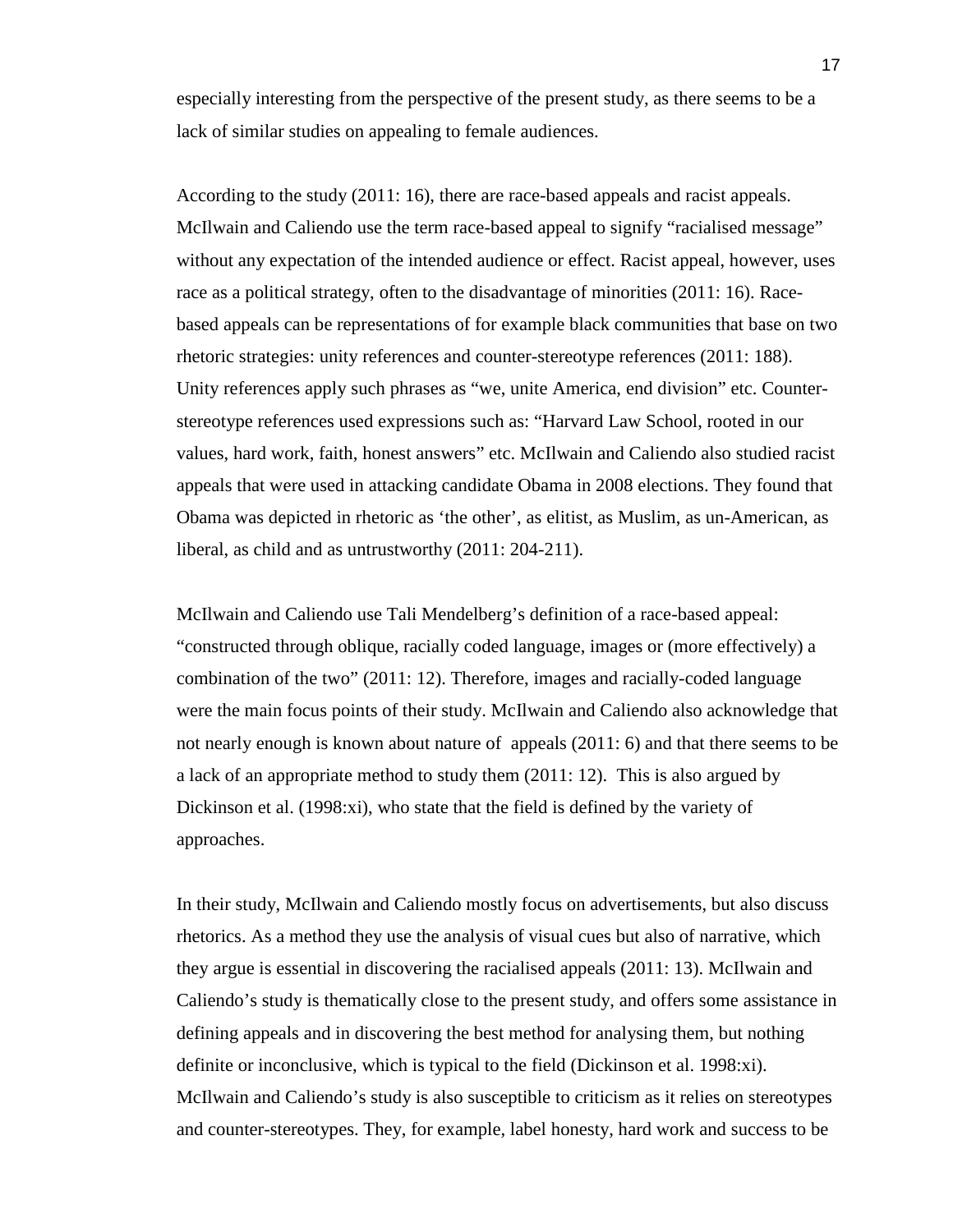counter-stereotype. This raises criticism of whose stereotypes are they representing, how were they measured and when. However, their study is important in creating discussion that can help determine the field better and even help negotiate some aspects of their analysis, as well as extend the study to other sub-audiences.

## 3.3.2. Reference to women

The present study examines the ways of appealing to female audiences. This includes the act of addressing and making reference to women. Susan Ehrlich (1991) has studied the ways that individual women are addressed to in different contexts. Ehrlich (1991:46) argues that men and women are addressed differently in speech and writing. According to Ehrlich (1991:46) women are addressed and designated by terms that are more familiar than those that are used for men. Terms of address are for example the names, titles, terms of endearment etc. that appear in communication with the person that the speaker is talking to. Terms of address are used when something is said *to* an individual or group, not when it is said *about* them. Terms of address carry information about the social relationship between the addresser and the addressee. In particular, asymmetrical terms of address reflect the unequal status of the parties (1991:46.) Ehrlich (1991:47) argues that in speech, women are referred to with more familiar terms than men. Usually this might be symptomatic of an equal and casual relationship, but Ehrlich argues that in the case of addressing women, it is symptomatic of a superior - subordinate relationship (1991:47).

Deborah Tannen (1990) has also discovered in researching talk-show hosts that they addressed men and women with PhD's differently. Men were referred to by their academic title, whereas women were referred to by their first name. According to Ehrlich (1991:47) this shows the difference in social statuses.

Ehrlich (1991:46-54) presents ways of addressing that can demonstrate a difference in status. They include: titles, names, labels and examples. Titles can include academic titles, professions and marital status. Ehrlich (1991:48) argues that the term *Ms* was developed in order to provide a parallel form to *Mr* and to avoid discrimination on the basis of marital status. Therefore, it can be argued that the nature of the English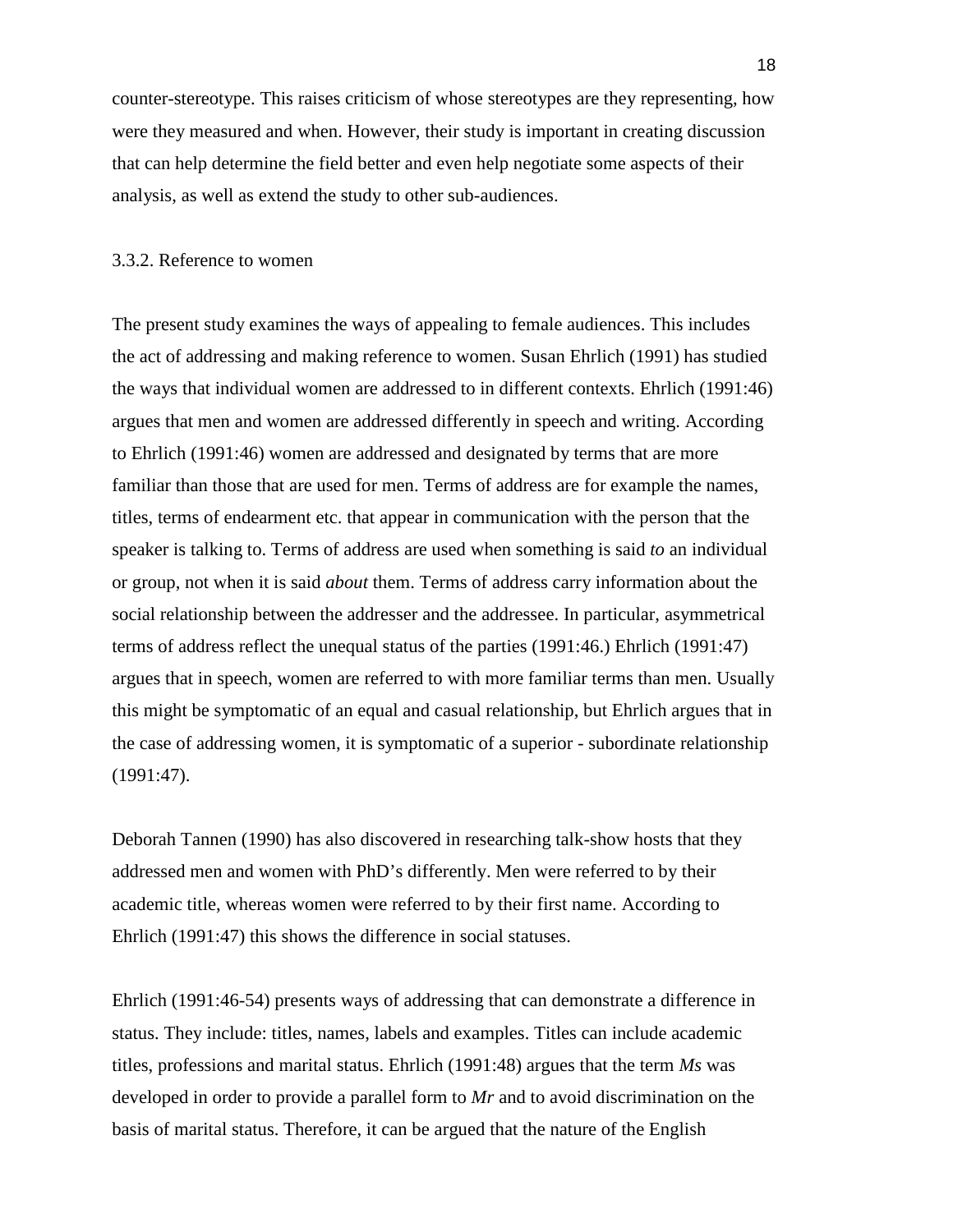language is sexist, as it provides different kinds of labels to women in order to indicate whether they are married or not and only one label for men, regardless of their marital status.

According to Ehrlich (1991:49) another indication of men's power is the tradition of addressing women with the first and last name of their spouse, for example: "Mrs. Henry Ross". Furthermore, addressing women with only their last name and at the same time addressing men with their full names or their surnames only can be an indication of unequal language. Ehrlich (1991:50) argues that male and female political figures receive a different linguistic treatment from the media. According to her, Geraldine Ferraro was described by the media in 1984 elections by labels, such as feisty, whereas her male counterparts were mainly described by their titles (1991:50).

Examples can also be signaling a difference in status, Ehrlich (1991:52) argues. Some examples reinforce stereotypes about men and women's roles, while others reveal misogynist attitudes or even explicitly represent violence against women (1991:52).

The difference of statuses can also be used in order to achieve goals besides establishing a difference in power. Kalbfleisch and Cody (1995) have studied the relationship between gender and power, and argue that argue that for example, Bill Clinton used his wife as a way to promote gender equality in order to get in office (1995:3). "You do not have to tear a woman down in order to build a man up" Clinton argued during the campaign (1995:3). Kalbfleisch and Cody understood the statement as an appeal to female audiences (1995:3).

The ways of addressing women that Ehrlich (1991) presents offer an interesting viewpoint to the present study. While appealing according to van Eemeren (2011:4-5) contains much more than the act of addressing or referencing, it can be viewed as an essential part of it. Addressing women in speech can be an indication of the intended audience. Furthermore, Ehrlich's views on reinforcing stereotypes with examples and using labels when addressing women are interesting. Kalbfleisch and Cody's (1995) study also offers an interesting viewpoint and a great example of appealing to female audiences.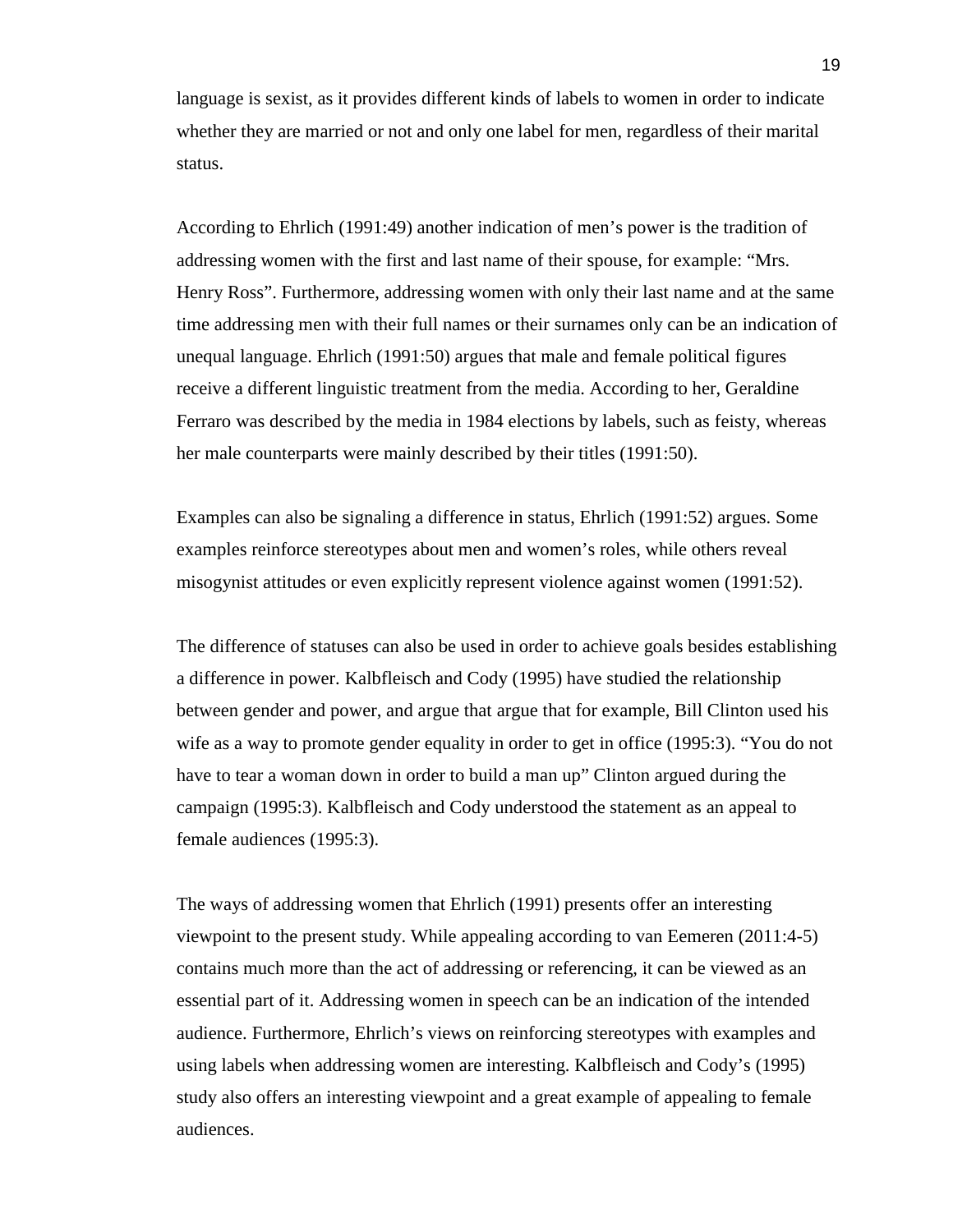## 3.3.3. Addressivity and feminist critique

The term addressivity comes from Bakhtin (1986) and it is used of the words and structures of sentences which both address and anticipate a response. Bakhtin's point of view as well as the newer approaches, such as the pragma-dialectical, emphasise the communicative nature of rhetorics and argumentation. Rather than seeing it as a process in which the opinions of one party are imposed on another, they see it as "inviting" to adopt a standpoint (1995:5). Bakhtin's theory views people in a more positive light as a whole, it also has a co-operative quality.

The idea of invitionalility was further developed by Foss and Griffin (1995: 2-18) who draw largely on feminist theory. They argue, for example, on abortion (1995:3): "In securing the adherence of women to these (abortion) laws, lawmakers have power over women and their lives". They also argue that the act of persuasion or "changing others" as they call it, establishes the power of the orator but in doing so, also diminishes the lives and views of other people (1995:3).

Foss and Griffin believe that at times persuasion is necessary, but the single goal of an orator is not to change and control others. (1995:4) Foss and Griffin's theory points to van Eemeren and Grootendorst's theory (1995) and has some similarities with it. Both theories criticise the view of the audience as "opponents" and support a more ethical take on rhetorics.

One could also argue that these newer theories that view argumentation and rhetoric as a co-operative practices adopt falsely the standpoint that rhetors have in mind in Foss and Griffin's case, common good and in van Eemeren and Grootendorst's case, the resolution of disputes. Examples from politics, business and even family life have shown many of us that not all communication is aiming towards a mutual understanding and that not all people are concerned with the common good. Sometimes people are confrontational on purpose, as Morris and Johnson argue (2012:403). However, this positive view on interpersonal communication is a refreshing take on the study of rhetoric and human communication. Foss and Griffin (1995) as well as van Eemeren (2010) challenge the previous study of rhetoric with a more positive view on human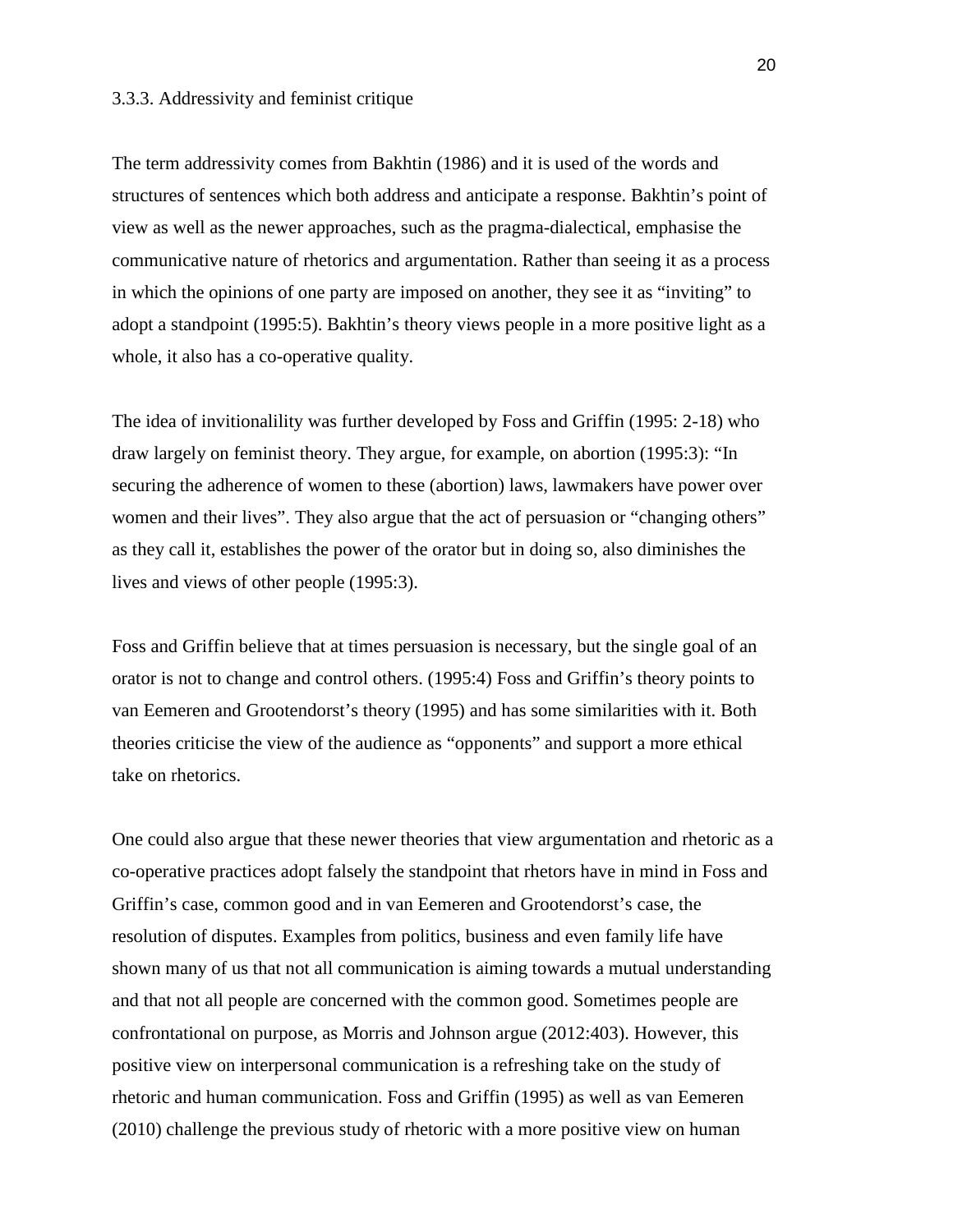interaction, and on the nature of people. This will be further discussed in the next chapter, as I will proceed to present the research design of the study and continue with presenting van Eemeren's approach to analysing arguments.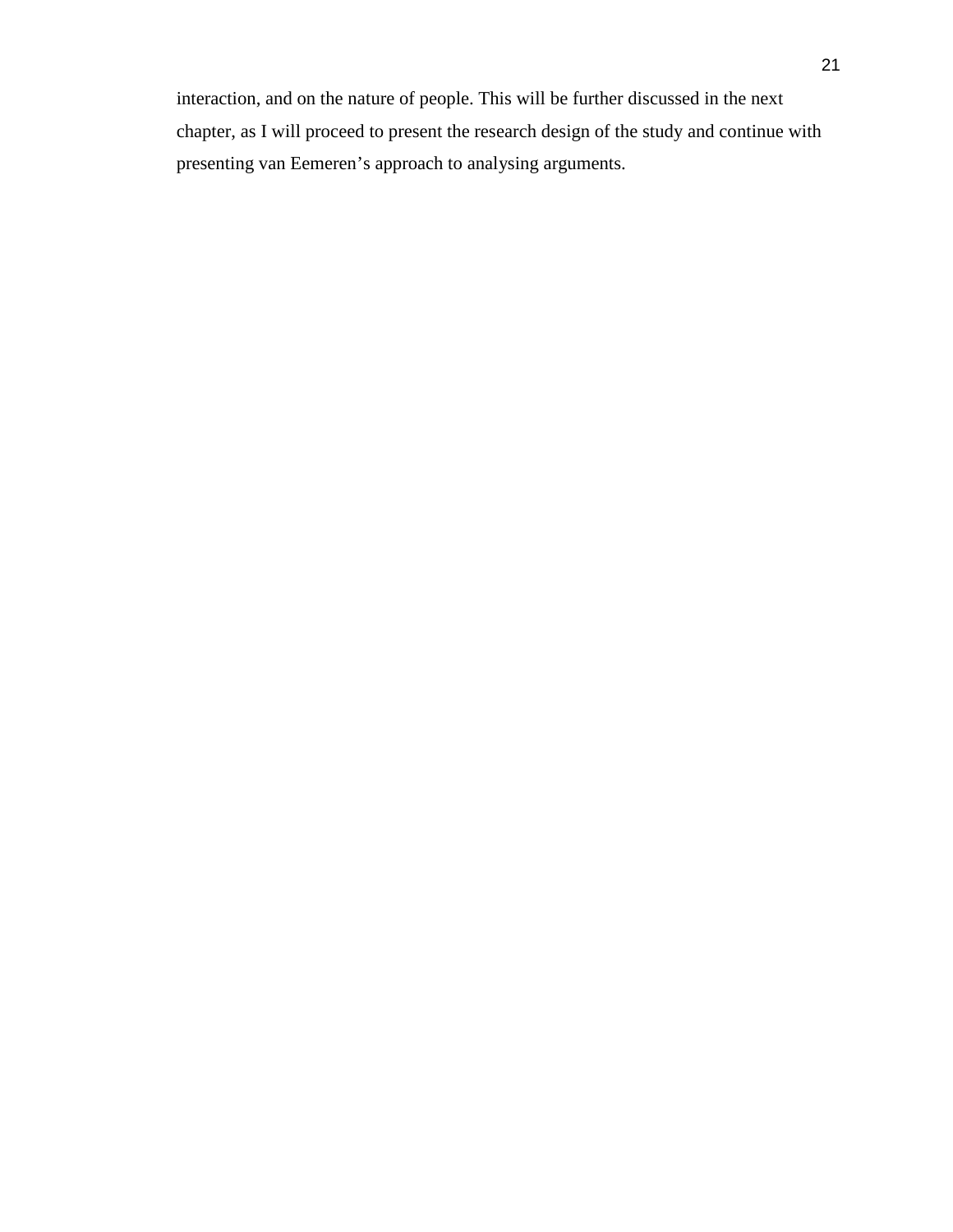## 4. THE SET UP OF THE STUDY

In this chapter I will describe the aims and research questions of this study, present the methods of gathering data and outline the method of approach.

#### 4.1. Aims and research questions

The aim of this study is to explore the use of rhetoric appeals to female audiences in the 2012 presidential candidates' speeches. Even though there are some texts about targeting rhetoric or making appeals to specific audiences, for example women (Kalbfleisch and Cody, 1995) and black communities (Charlton and Caliendo, 2011), the study of appealing to a specific audience is still quite new. To my knowledge there are no extensive studies on appealing to female audiences in a presidential debate, so therefore this kind of study is needed.

As the previous studies have mainly focused on race appeals in political campaigns and debates, I will discuss more the gender aspects in this context. I will attempt to find the means by which gender is created in rhetoric, if at all. My research questions for this study are as follows:

RQ1: Do the presidential candidates make appeals to female audiences? RQ2: If so, what kinds of appeals do they use?

Even though the word 'appeal' can be described differently according to the chosen rhetorical analysis movement, in this context, the pragma-dialectical definition is suited. As explained in the previous chapter, pragma-dialectics views the term appeal as almost synonymous to the term argument. The term appeal is used by van Eemeren (2010: 4-5, 202-206) interchangeably with the term argument.

Audience is often thought of as one of the most important aspects that define an argument. For example, Tindale (2007:9) argues: "at the core of any account of argumentation that gives prominence to rhetoric is a fundamental accommodation of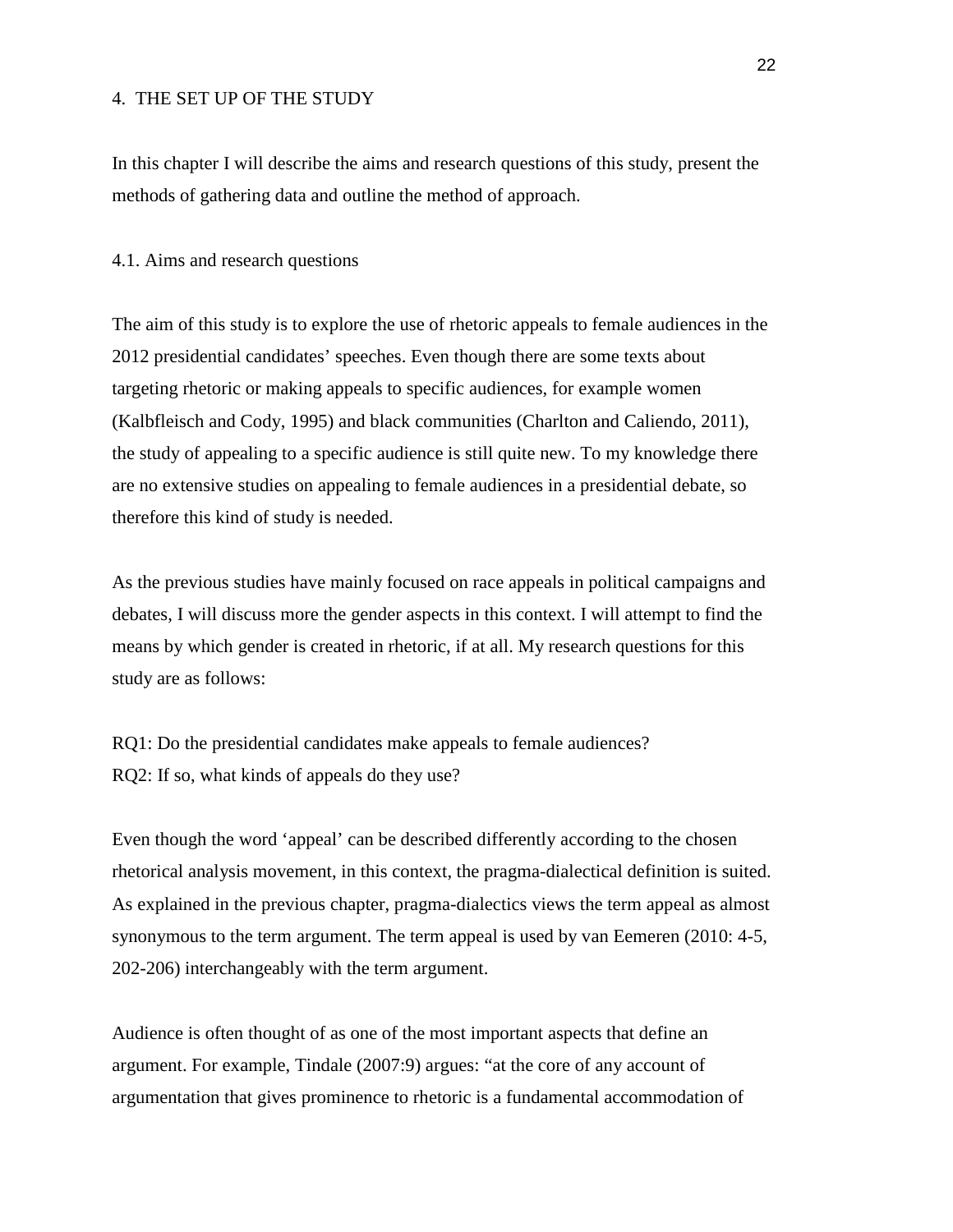audience". This study will be relying on Fiske's (1998) idea of the fragmented audience. Especially, I am interested in a sub-audience that consists of women.

The first research question is focused on finding the possible appeals in the presidential candidates' rhetoric. The second research question is about discovering the nature of these appeals. In order to discover the kinds of appeals that the candidates use, I will use the pragma-dialectical approach and critical questions on presidential rhetoric as methods of analysis, but they will be presented at the end of this chapter.

#### 4.2. Methods of gathering data

The data of this study consists of two of the three election debates aired during the autumn and winter 2012. The debates featured the two remaining candidates in the running to become the next President of United States, Barack Obama and Mitt Romney. Barack Obama as the representative of the Democratic Party and Mitt Romney as the representative of Republican Party. The debates were televised and had a large audience of 67 million voters (Shapiro, 2012). The outcome of the debates is discussed extensively in the American media and press and the debate is thought to have a significant effect on the outcome of the election (Scherer, 2012).

The debates covered varying topics: the first debate was about the economy and the second debate about internal affairs and the third debate about external affairs. During the process of selecting the data it became obvious that the third debate was not necessarily as suited for the purposes of this study as it did not contain as many references to women as the two previous debates. Thus, the data of this study consists of the debate about the current economic situation and the debate about internal affairs.

Debates as a medium are quite distinct from other social situations. According to the Commission of Presidential debates (2012), there are certain rules to be followed and a certain kind of conduct is expected from the audience, the chairperson and the candidates. The rules of the debate were described in more detail in chapter 2. According to the rules of the debate (Commission of Presidential debates, 2012) , both candidates have two minutes on each topic and they are not to be disrupted at any point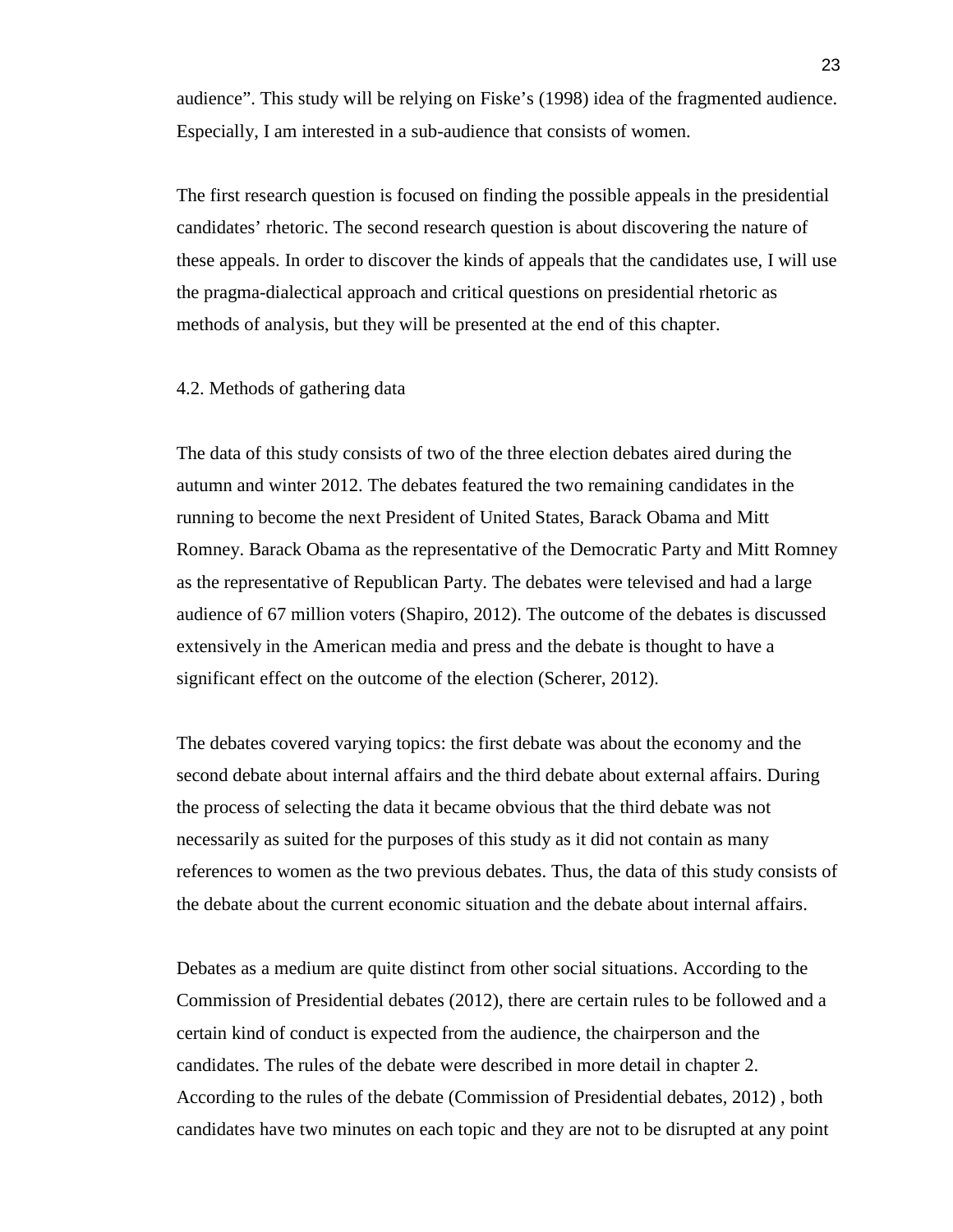of that two minutes. In the beginning of the broadcast, the audience members are told not to clap, laugh or make any kinds of sounds during the debate.

Topics interesting to women were featured in both of the debates. In the first debate the presidential candidates discussed economics and differences in income as well as the financial crisis from the family point of view. In the second debate the candidates discussed women quite a lot: there were questions about equal pay, for instance. All of the topics in the debates revolve around equality in society, differences in income, equal pay, health care, safety in society and employment.

The topic that was perhaps one of the most interesting ones from the perspective of appealing to women, was of addressing the question of equal pay to men and women. The section starts at 35 minutes into the second debate and lasts approximately ten minutes. The candidates both have two two-minute turns to answer the question. What is significant about this, is that the candidates asked more time in order to elaborate on the topic and express their standpoints in an appropriate manner. This signifies that the candidates find the topic important enough to stress it over other topics in the domestic issues-category.

The data were gathered by watching the televised debates and transcribing word for word the lines of the candidates. The data is limited to parts of the discussion that mention women. The entire data used for this study is around five pages in consised written form. In video this amounts to around 35 minutes of speech.

### 4.3. Methods of analysis

The study of appealing to women is still young, and there are no set methods of analysis. However, analysts can agree that it is important to study narrative, which McIlwain and Caliendo argue is essential in discovering appeals (2011: 13). The suggestion hardly limits the options for choosing a method, as there is a large variety of rhetoric analysis methods, as well as other methods to choose from. This study bases on a current trend in rhetorics, the pragma-dialectical approach by van Eemeren (2010), which was originally designed to help solve differences of opinion.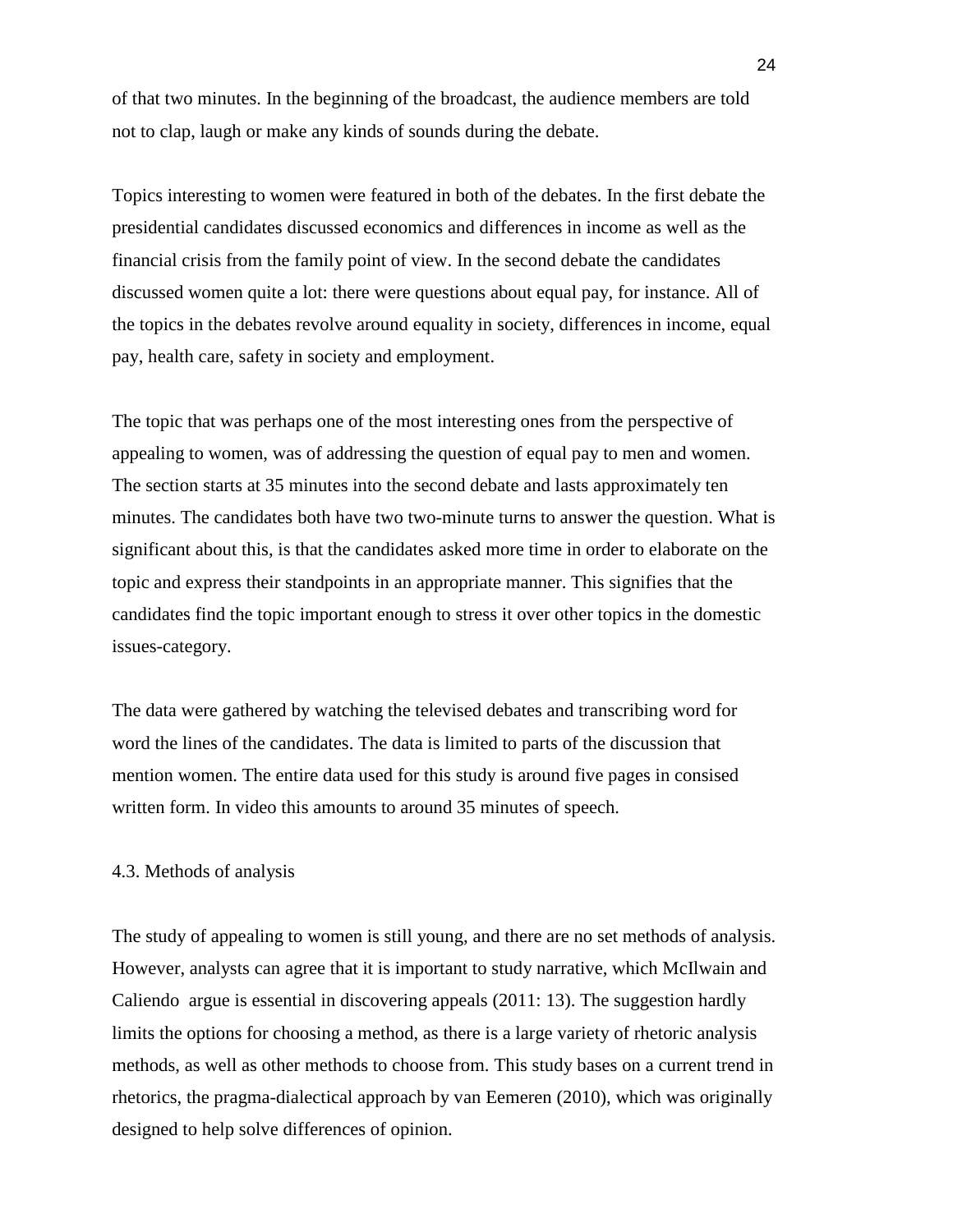Previous studies by Morris and Johnson (2011:403-414) have shown that the pragmadialectical approach (2010) can be used in order to analyse political debates. In order to gain a critical aspect to the analysis, Windt's (1986: 102-117) critical questions about presidential rhetoric are used. Windt's questions were designed to help analysts better evaluate the content of speeches and be critical towards argumentation, rather than merely describing it. Other analysts as well have discovered it important to combine the pragma-dialectical approach with another method. For example, Ihnen and Richardson (2011) have used the pragma-dialectical approach with critical discourse analysis.

The pragma-dialectical approach contains three main focui: topic selection, audience adaptation and presentational tools. Topical selection is about choosing the topics of discussion that an audience would find interesting, audience adaptation about finding the correct approach to the topic keeping in mind the audience, and presentational tools about the form of the message, for example, whether the rhetor chooses to use anecdotes or statistics to present the information (van Eemeren 2010: 95-111).

Van Eemeren (2010:126) argues, that in order to make effective appeals in a debate, the arguer must adapt his or her speech to an audience. This idea is very relevant to the present study as well, as its focus is discovering whether the presidential candidates put arguments forward in order to appeal to female audiences, and if so, in what ways. The ways of appealing can be discovered by applying the categories of presentational tools.

Van Eemeren (2010:108-113), depicts ways of adapting to an audience. He divides these examples according to the pragma-dialectical theory's stages of argumentation. In the beginning stages of the debate, one possible option is to avoid voicing out the difference of opinion, so that the audience is not clear on which stand they would adapt. In the argumentative stage of the debate, one possibility to appeal to the audience is to only mention starting points that the audience can easily accept. Another option is to only choose argumentative strategies that are known or of interest to the audience.

The appeals can be analysed by applying the presentational tools categories (Feteris et al. 2011:199) . These categories mainly focus on the types of arguments that are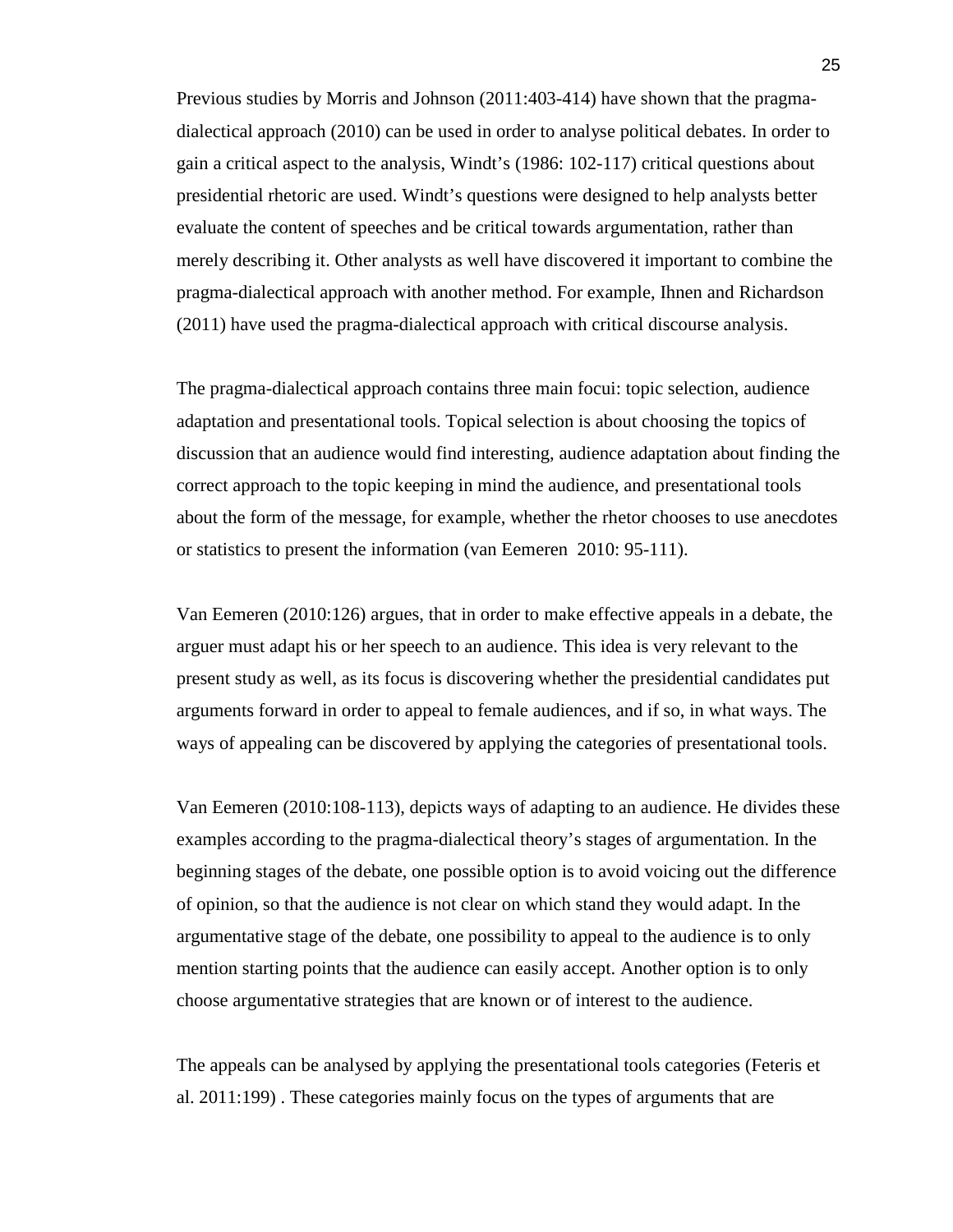"acceptable" or successful. Therefore the list is by no means complete, as it omits fallacies (errors in argumentation).

## Table 1 presentational tools

| symptomatic argumentation                   | Z is a symptom of Y                                                                            |
|---------------------------------------------|------------------------------------------------------------------------------------------------|
| argumentation from authority                | being uttered by A is an indication of being<br>true                                           |
| argumentation from meaning/definition       | Z means Y                                                                                      |
| argumentation from cause to effect          | Z generally causes Y                                                                           |
| argumentation from effect to cause          | Z generally has Y as a causal factor                                                           |
| pragmatic argumentation (positive/negative) | having desirable/ undesirable consequences, Z<br>is a reason for doing/refraining from doing Y |
| argumentation from being a means to an end  | being a means to an end, Z is a reason for<br>doing Y                                          |
| argumentation from the nobility of goal     | contributing to a noble goal, Z is a reason for<br>doing Y                                     |

Table 2 presentational tools

| argumentation based on an analogy                   | $X$ is similar to $Z$                                                                                   |
|-----------------------------------------------------|---------------------------------------------------------------------------------------------------------|
| argumentation based on the principle of<br>fairness | X should be treated in a similar way as Z                                                               |
| argumentation based on the reciprocity<br>principle | X should do for the other member of the pair<br>whatever Z has done for the other member of<br>the pair |
| argumentation from example                          | other members of a class have the same value<br>as $X$                                                  |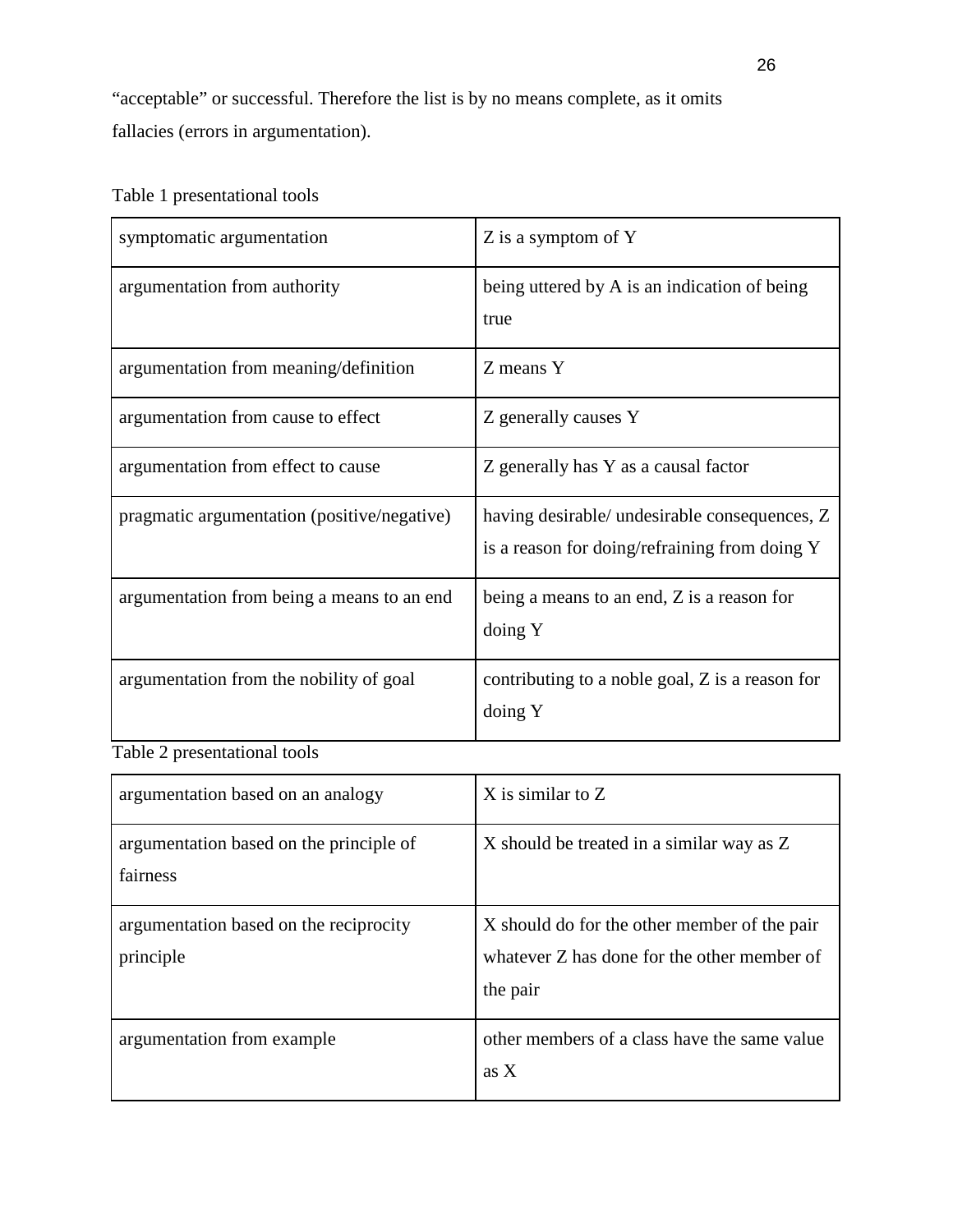The argumentation scheme categories that van Eemeren presents in the previous table from the sign, causal relations and analogy arguments. Van Eemeren, Grootendorst and Henkemans (2002: 37-43) also further discuss the use of presentational tools. These additional ways of recognising persuasion include 1) textual context, 2) cultural context, 3) explanation, 4) elaboration, and 5) clarification (2002:37-43). According to van Eemeren, Grootendorst and Henkemans (2002:37) argumentation can be recognised from texts that explicitly express standpoints, from arguments that are framed in a way that suggests a standpoint or by recognising the use of a verbal pattern that is commonly used in expressing a point of view.

Even with the additions to the categories, the limitations of the categories are evident and reflected in especially van Eemeren's positive view of human interaction. Van Eemeren presents an ideal model of argumentation (2002:25-26), that depicts as a prescriptive and normative model. The model represents argumentation as it should be according to van Eemeren (2002:25-26). Van Eemeren also largely acknowledges fallacies (2002: 109-150) as flawed manners of argumenting. These fallacies are breaking the rules of argumentation that van Eemeren presents in his ideal model (2002:109). However, the model is concerned with logic and reason, and does not acknowledge argumentation types that are for example repetitive or emotional. These argumentation strategies are often effective, but they are not acknowledged by van Eemeren. For example, van Eemeren's theory (2002:109-120) depicts emotional appeals as fallacies, as they are not argumentative and can be beside the issue (breaking the rule of relevance).

This poses a dilemma between seemingly irrational arguments, which can also be effective, and argumentation that follows the rules of argumentation i.e. is logical, consistent and focused on the issue. Therefore further research is needed on the topic. I would argue that the dilemma between the rational appeals and the use of seemingly irrational appeals has to be resolved.

Van Eemeren, Grootendorst and Henkemans (2002:109-150) present the list of fallacies, which includes close to a hundred different kinds of errors of argumentation. The list is not included here, since it is so extensive.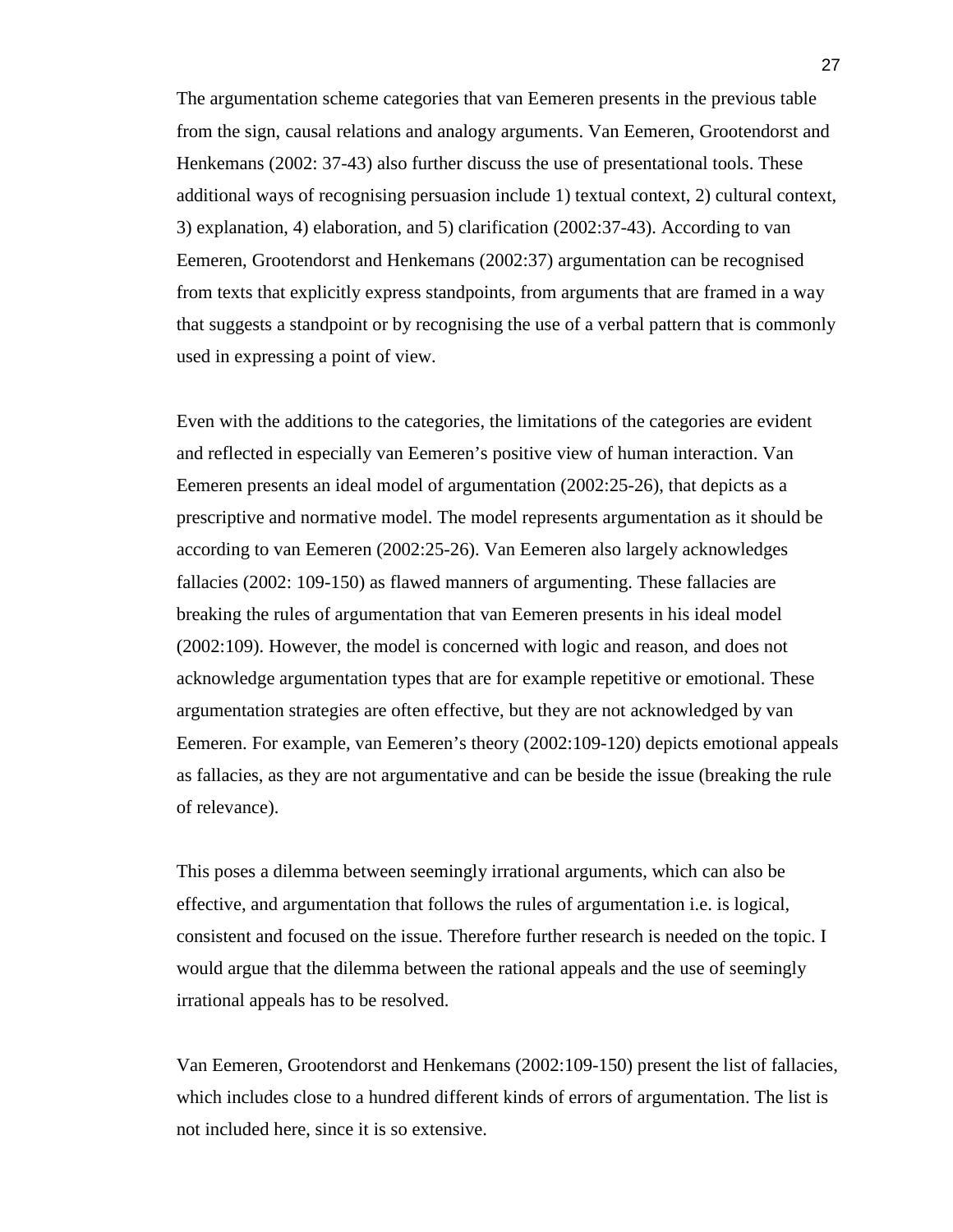The needed critical aspect to the analysis comes from Theodore Otto Windt (1986), who states that the modern study of criticism of presidential speeches stems from the essays written on Richard Nixon's November 3rd 1969 speech on Vietnam (1986:105). He describes the method as "a significant critical methodology". This method consists of a set of questions, that the analysts have used in order to critically evaluate the arguments put forward. The questions include:

(1) How are rhetorical strategies developed and adapted to persuade a target constituency (or constituencies) of the validity of the President's policy? And why were these chosen rather than others?

(2) Is the speech internally consistent? If so, why? If not, why not?

(3) Is the evidence cited by the President used truthfully, and is the rhetorical reality of the speech plausible?

(4)What are the probable consequences of the speech on target constituencies that believe it, on adversaries who will oppose the President, on future policies, and on the development of our on-going political debates on the subject? (5) Why would supporters of the President believe the speech? Why would adversaries disbelieve it? And why would "waverers" be persuaded or not? (6) How does the speech fit into the political movement of which it is a part, or into the generic tradition from which it comes, or into the rhetorical biography of the President who gave it?

(Windt 1986:105)

These questions are a good compilation of the issues that the rhetoric tradition is interested in, such as soundness (truth value), validity (logical form), argument strategies, counter-arguments, as well as premises and ideologies behind the speech. These offer a good basis for the evaluation of the arguments.

The first question is to do with presentational tools, which is discussed in the presentation of the pragma-dialectical approach, and therefore is not explained any further in this section. The second question is important in discovering whether the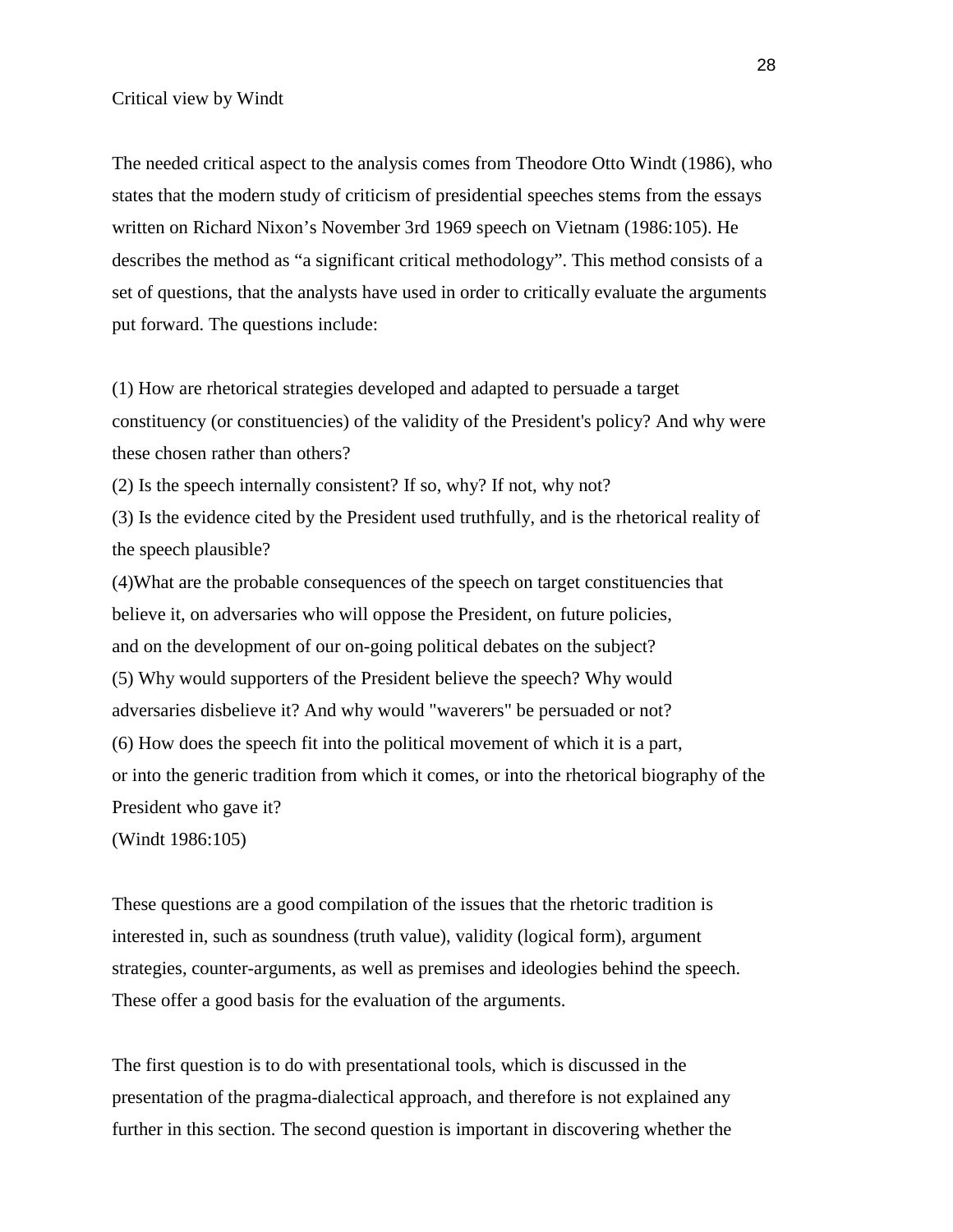argumentation is logical. The third question poses the question of the truth value of the argument, and is also very important in the analysis of the arguments.

Questions number four and five are to do with the possible counter-arguments that can be made about the speech and the consequences of the speech. Question number six is to do with the premises and the ideologies behind the argument. It also allows the analyst to add any information they have about the context of the speech and the rhetorical biography of the president who gave it.

I will use these questions proposed by Windt in the critical evaluation of the analysis. However, not all of the questions are useful in all of the appeals. Only the questions that seem relevant to the argument are discussed in the evaluation.

To conclude, the arguments will be analysed in two parts. Firstly, the topic choice, audience adaptation and presentational tools of the argument are discussed. Secondly, the argument is critically evaluated using Windt's (1986) questions. The first part of the analysis is in order to be able to name and recognize the used appeals. The second part of the analysis is in order to be able to add a critical component to the analysis of the appeals, which would otherwise be merely descriptive.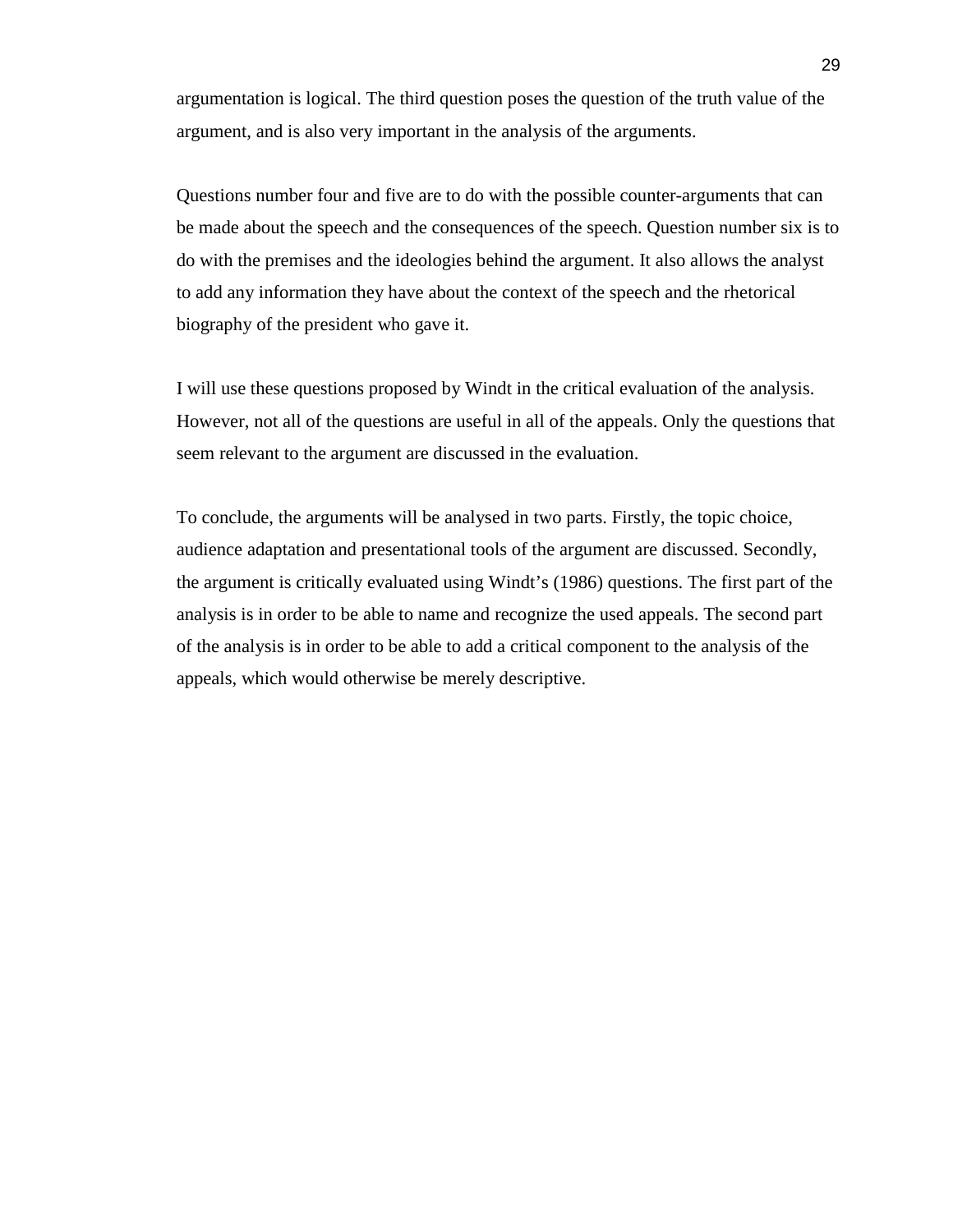In this chapter I will analyse the arguments presented in the 2012 presidential debates by Barack Obama and Mitt Romney. I have limited the data to include only arguments that mention women. I have divided the debate material into two parts: Barack Obama's argumentation and Mitt Romney's argumentation. The candidates are often answering to the same questions and are given an equal amount of time to answer, so there is approximately an equal amount of material on both candidates.

#### 5.1. Obama's argumentation

A) A female member of the audience asks, what the candidates plan to do about women earning only 72% of what their male counterparts earn at workplaces

Obama: Well Cathryn, that's a great question. I was raised by a single mom, who had to put herself through school while looking after two kids. And she worked hard every day and had to make a lot of sacrifices to make sure we got everything we need. My grandmother. She started off as a secretary in a bank. She never got a college education, even though she was as smart as a whip. She worked her way up to become a vice president at a local bank, but she hit the glass ceiling. She trained people who would end up being her bosses during the course of her career. She didn't complain, that's not what you did in that generation. And this is one of the reasons the first bill I signed was something called the Lilly Ledbetter Bill, named after this amazing woman who had been doing the same job as a man for years, found out that she was getting paid less and the supreme court said she couldn't bring suit 'cos she should have found about it earlier but she had no way to finding about it. We fixed that.

Description of the argument

Obama firstly compliments the question and makes an effort to remember the name of the woman who put the question forward. This shows his interest in people, and makes the comment more personal as it is addressed to a specific person.

After the introduction, Obama proceeds to make his point. He tells personal anecdotes about his upbringing: about how his mother had to make many sacrifices and about his grandmother, who was smart and industrious, but did not manage to get pass the 'glass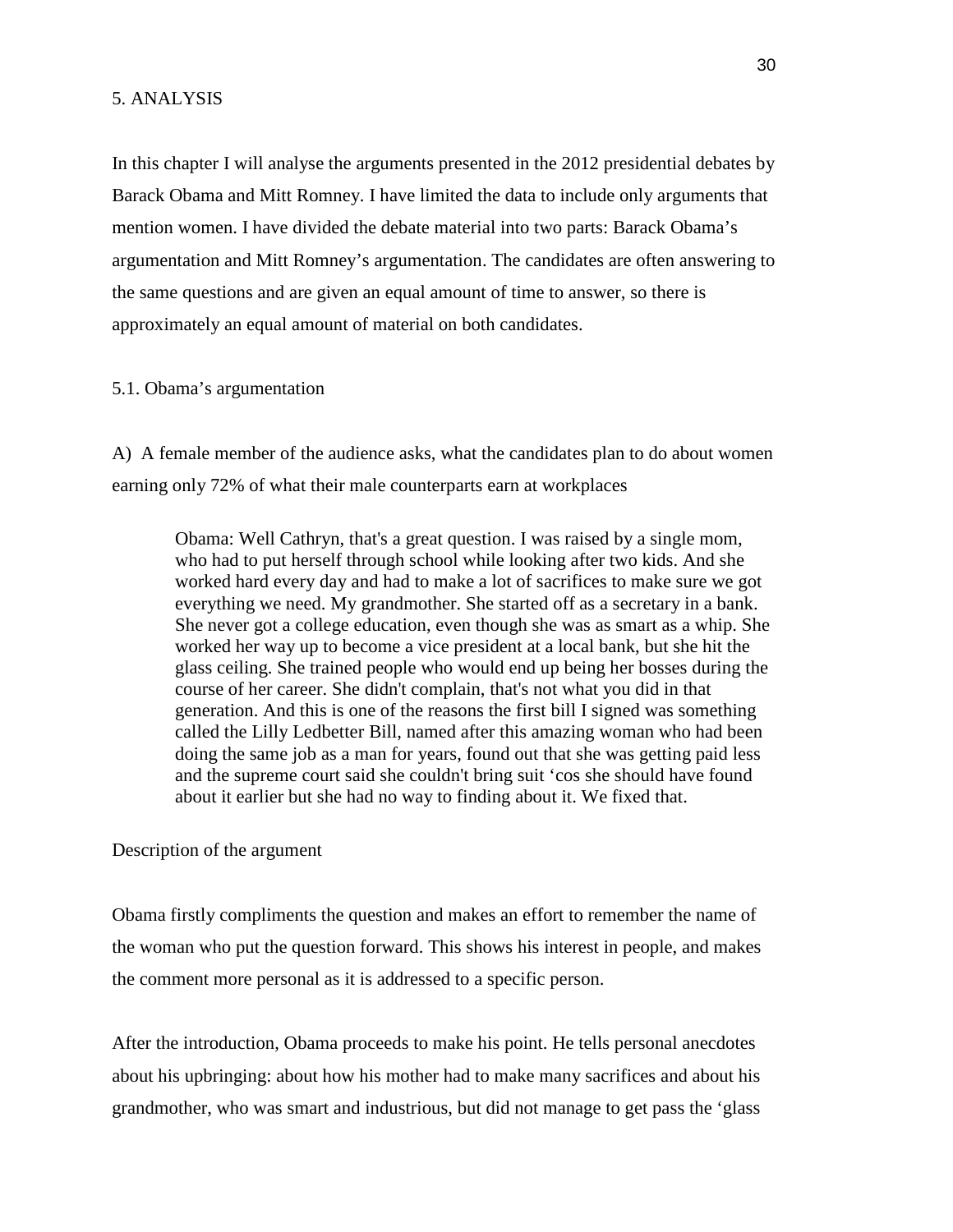ceiling'. These personal experiences, he gives as grounds for signing the Lilly Ledbetter bill, a bill that allows women to sue their workplaces if there is evidence of unequal pay. The use of anecdotes, that are essentially appeals to emotions, facilitate the appeal to sense of justice that concludes the statement.

## Topic choice

Obama chooses to address the issue of equal pay with several personal anecdotes. He also directs the audience's attention to a bill that he signed. He addresses the question that was asked, but also adds new aspects to the discussion. He is able to choose the topics that he discusses within the limitations of the debate.

## Obama:

1) **appeal to flattery (fallacy**) Well Cathryn, that's a great question.

2) **argument from example, personal anecdote** I was raised by a single mom, who had to put herself through school while looking after two kids. And she worked hard every day and had to make a lot of sacrifices to make sure we got everything we need. 3) **argument from example, anecdote** My grandmother. She started off as a secretary in a bank. She never got a college education, even though she was as smart as a whip. She worked her way up to become a vice president at a local bank, but she hit the glass ceiling. She trained people who would end up being her bosses during the course of her career. She didn't complain, that's not what you did in that generation.

4) **argument from example, anecdote** And this is one of the reasons the first bill I signed was something called the Lilly Ledbetter Bill, named after this amazing woman who had been doing the same job as a man for years, found out that she was getting paid less and the supreme court said she couldn't bring suit 'cos she should have found about it earlier but she had no way to finding about it. We fixed that.

#### Presentational tools

In this example, Obama uses plenty of anecdotes as presentational tools. The argument begins with meta-talk about the importance of the topic. Then he presents three cases or examples of women, who have in one way or another suffered from injustice: his mother, his grandmother and a woman called Lily Ledbetter. The argument ends with a concluding statement that emphasizes Obama's involvement in the issue.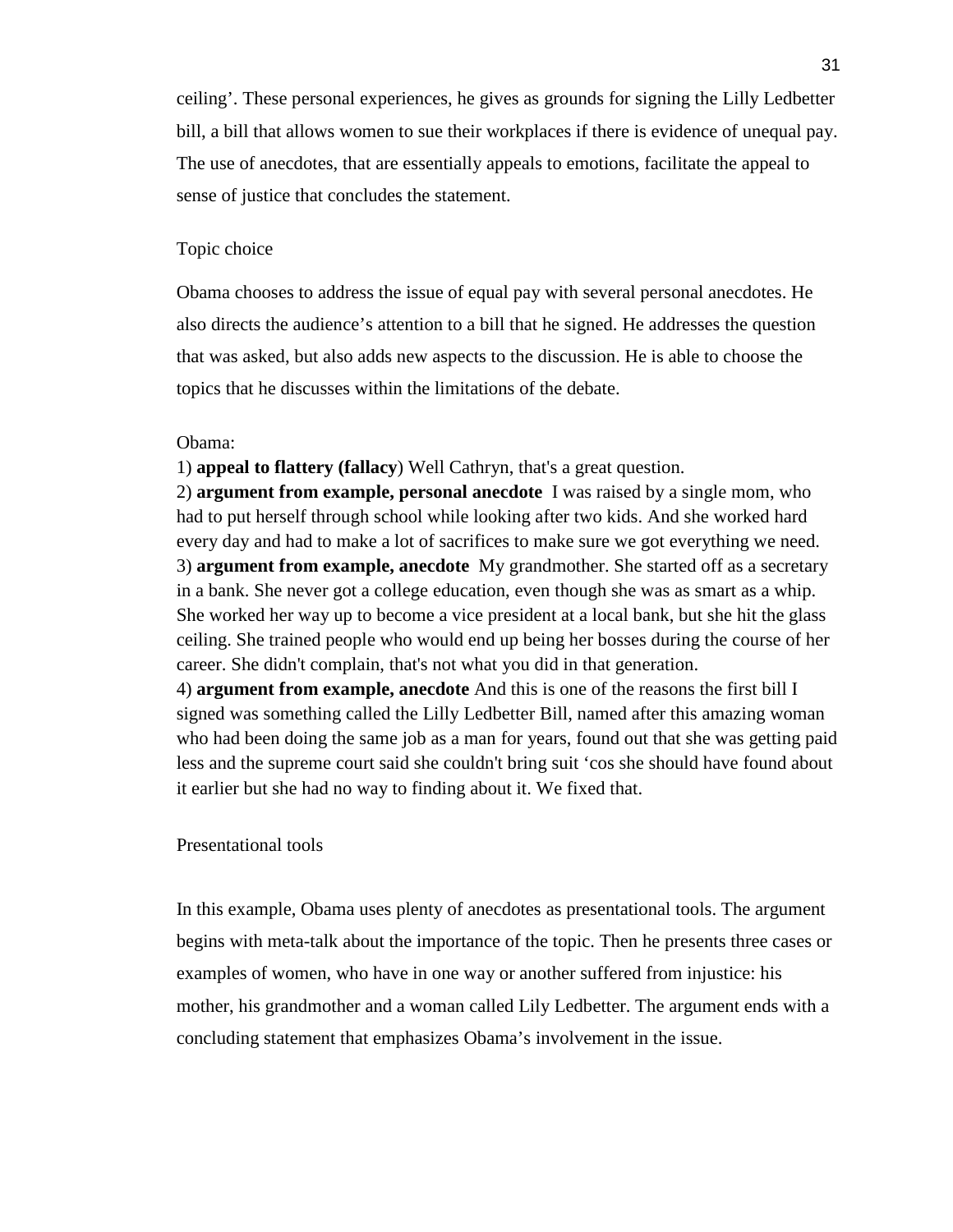Anecdotes are effective presentational tools, but they are also mainly appealing to emotion. In this case the objective is to appeal to the sense of justice in the audience, and therefore the descriptions of unfair treatment of women can be used to evoke feelings of anger and compassion for those that have been unjustly treated.

The examples of Barack Obama's mother and grandmother can be seen as something more than just examples of two women. The anecdotes can be seen as metaphors for generations of women facing injustice. The difference between saying 'generations of women' and essentially 'my mother, and possibly yours as well' is significant. The argument comes closer to the audience, and it forces audience members to acknowledge their own heritage and the emotions associated with it.

The wording or 'framing' of the phrase 'we fixed that' also draws comparisons to Obama's 2008 campaign motto 'Yes, we can'. Framing is a device used to import the meaning of one phrase to another context in order to create the wanted associations in the minds of the audience members (van Eemeren 2010: 216). In this case, the association is emphasising communality and ability to achieve goals.

### Audience adaptation

In relation to the audience, the argument has three parts. In the first part, president Obama addresses the woman asking the question. He calls her by her name, Cathryn. This first part is addressed to her, but is also a representation of politeness on his part.

After the first part, which lasts only for the first sentence, begins the second part. In the second part, Barack Obama addresses all listeners. He does not point to any specific group and mainly refers to himself and his mother, grandmother and Lilly Ledbetter. In telling the personal anecdotes, he positions himself as a storyteller and the audience as listeners. In the third part, the pronoun 'I' has been changed to a 'we'. It is not explained, who are the members of the group 'we'. One can assume that 'we' in this context refers to Obama himself and his administration. Although, leaving the exact members of the group 'we' unmentioned gives room for interpretation. If the listener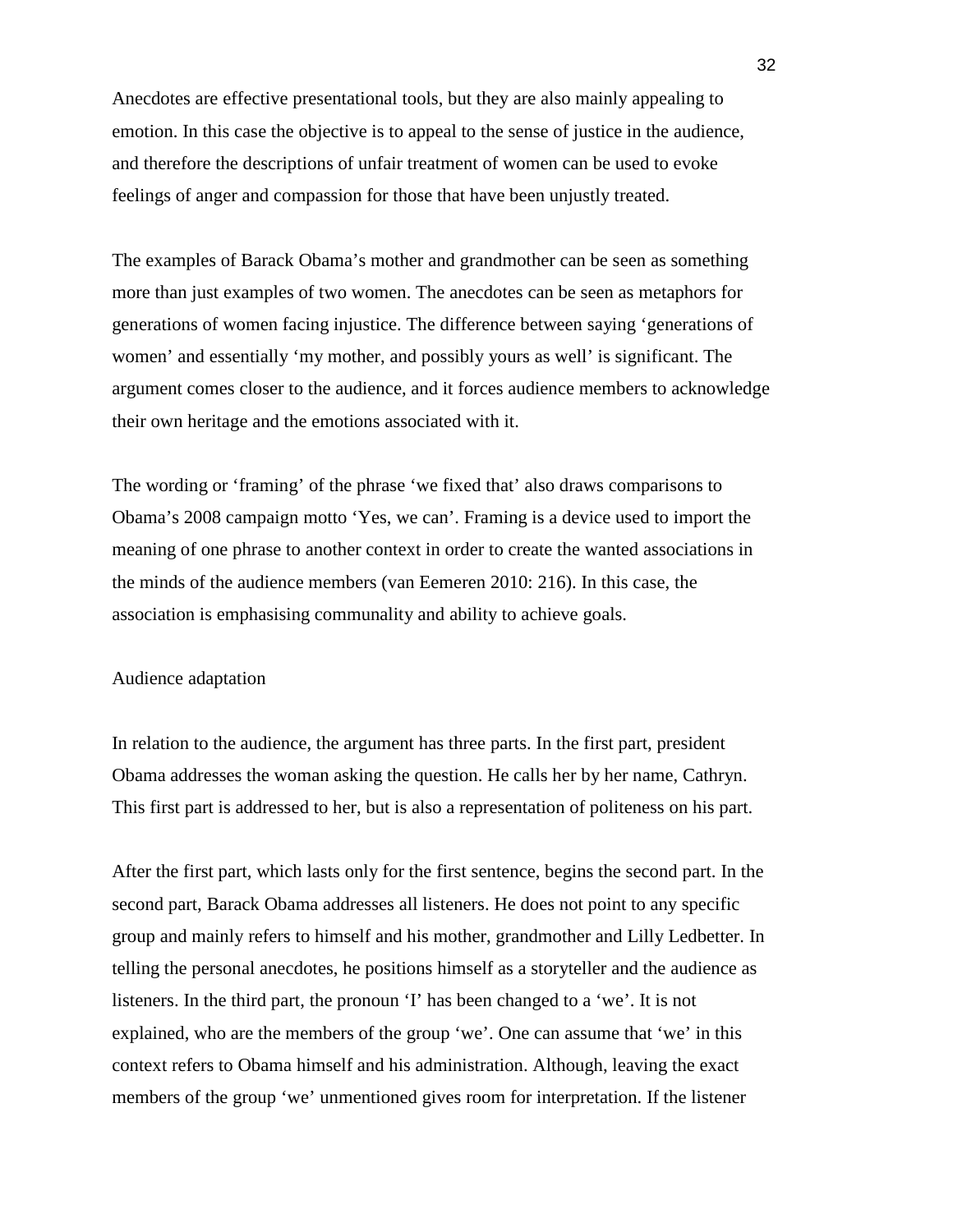decides that having voted Obama in the last election has contributed to the passage of the Lilly Ledbetter bill, they can include themselves in this group as voters.

## Critical evaluation of the argument

The argument presented is an enthymeme, which means that the chain of deduction is incomplete, because the main premise is left unvoiced. The anecdotes of the women presented in the argument are a set-up for the main premise that no one should experience discrimination based on their gender.

The argument presents women in a very positive light. Obama shares his positive experiences of hard-working and intelligent women, who should have deserved better than what they received in life. Obama uses the word 'amazing' to describe Lilly Ledbetter. He associates sacrifice and women, especially when talking about the equation of work and children in the examples of his mother and grandmother.

Obama's argumentation is based on inductive reasoning. He presents examples of women: his mother, his grandmother and a woman called Lilly Ledbetter. To answer Windt's (1986) second question about whether the appeal is logical, the answer is clear: yes. However, there are some rhetorians, who argue that inductive reasoning is not logically adequate, but as most rhetorians, including van Eemeren (2010:23) include argument from example to be of acceptable form, it is also considered that way in this context.

Answering Windt's third question about whether the appeal is truthful might pose a difficult dilemma, as Obama does not actually answer to the question. The question was what the candidates plan to do in order to solve the problem of unequal pay. Obama's response is focusing on a bill he signed in the beginning of his first term. Obama's plan of action, according to this statement, seems to be dealing more with the consequences, and less with the actual issue. The soundness (truth value) of the argument can be questioned as it breaks the starting point rule of Pragma-dialectics, and is not dealing with the issue at hand.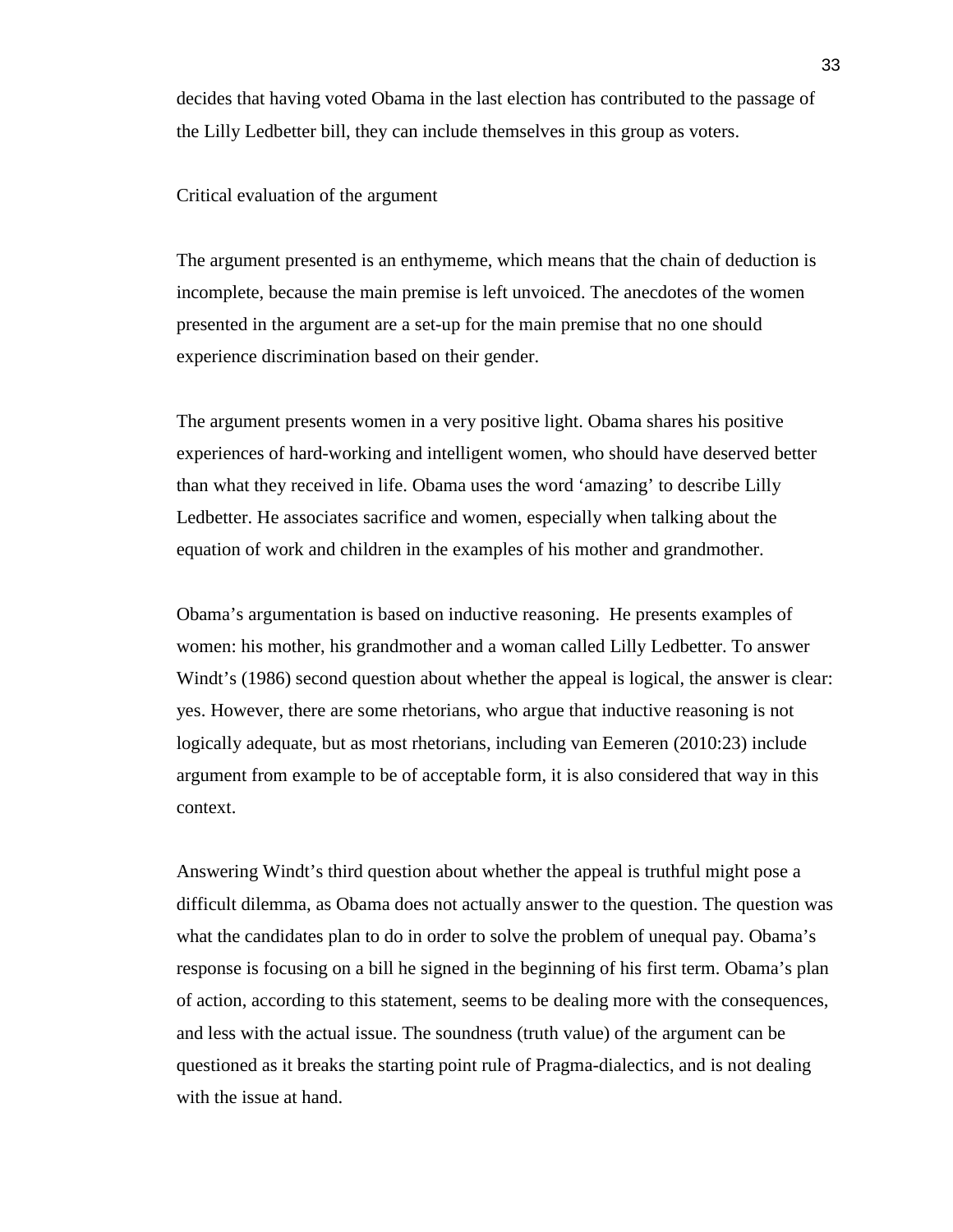However, Obama has already served one term as the President of the United States, and has the burden of proof to show that the issue is of interest to him. Therefore, he presents the audience with a more concrete example of what he has achieved already, rather than the requested plan for action.

B) Obama returns to the subject of equal pay in his next statement.

Women are increasingly the breadwinners of the family. This is not just a women's issue. This is a family issue. This is a middle class issue. And that's why we got to fight for it.

## Description of the argument

In the extract he widens the concept of "women's issues" to involve the women's husbands and their families. Obama encourages men to take into account the loss in wages that contributes to their household economy. He does this by using repetition as a way to emphasise his main argument: the effects of unequal pay are not restricted to women, families suffer as well.

## Topic choice

This statement is presented in another context. Obama therefore chooses to return to discuss the topic of equal pay, even though he had moved on in the discussion. This can be viewed as emphasising the importance of the issue.

**1) argumentation from cause to effect, argument from repetition (fallacy)** Women are increasingly the breadwinners of the family. This is not just a women's issue. This is a family issue. This is a middle class issue. And that's why we got to fight for it.

## Presentational tools

The argument starts with a qualifier. Women are increasingly *the breadwinners of the family*. This statement is in contrast with the stereotypical perception of the man as the provider of the family. Men have traditionally had more demanding tasks, and higher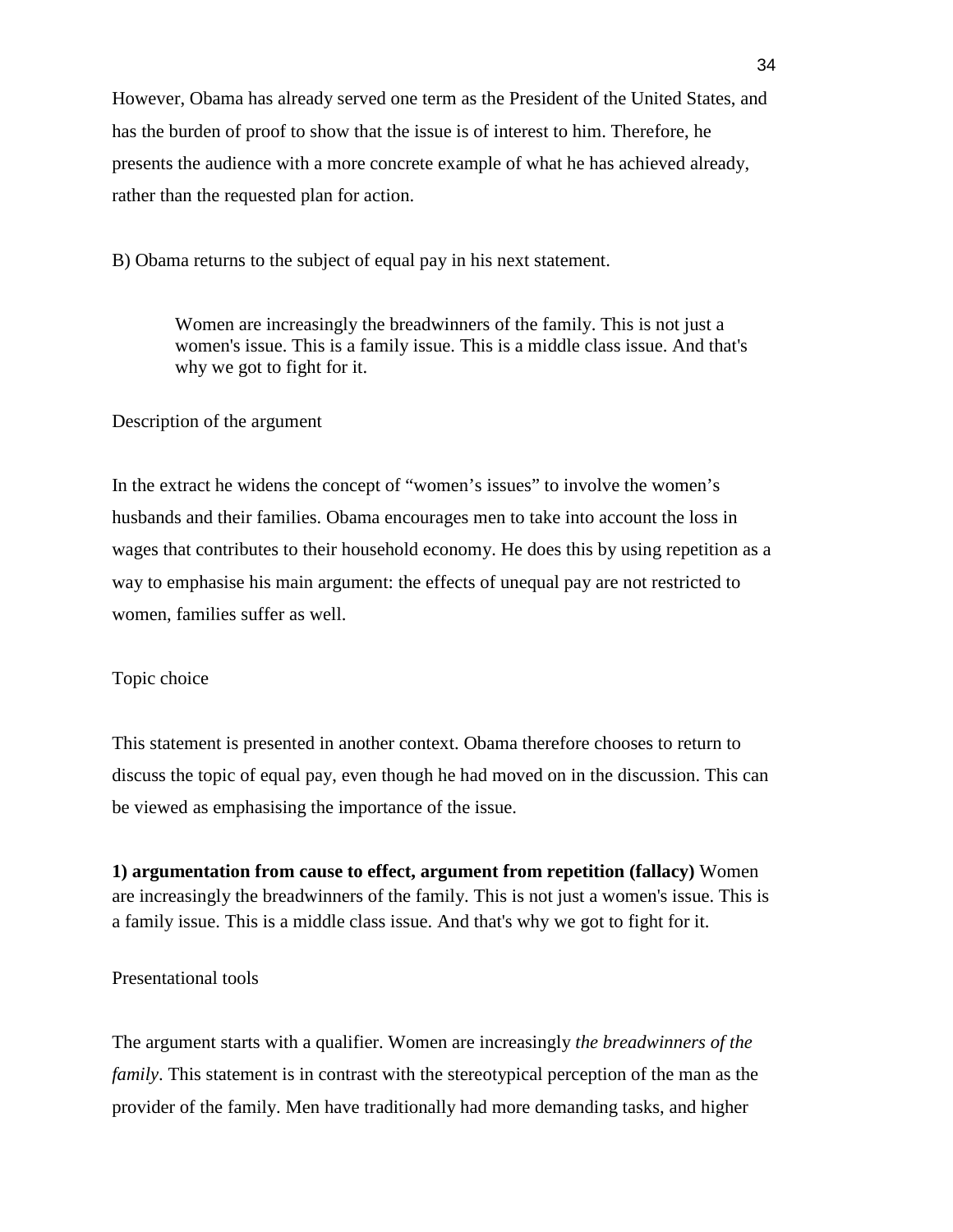paychecks as well. Obama is acknowledging a change in the dynamics of the family by saying that "women are increasingly the breadwinners of the family" The term breadwinner suggests the family's highest earner, the person who brings home the bread. Obama is using framing, also known as wording, as a tool to associate women with a traditionally masculine role: the breadwinner. The association is empowering women by representing them as the providers.

After the qualification and validation of women as the breadwinners, Obama proceeds to broaden the discussed issue to concern also men. He uses repetition as an effective presentational tool to convey this message. For repetitive purposes, Obama does not say: "This isn't", which is quite common in spoken language. Instead, he uses "This is not", because it is followed by two more sentences starting with "this is". The word "issues" is also repeated three times. There are some interesting studies made about the so called "rule of three", which is widely used in comedy and public speaking. Political scientist Max Atkinson, for example (1984), gives several examples of politicians who frequently use the rule of three in their speeches, including Martin Luther King Jr. and Winston Churchill. The sentences are also kept short to maximise the rhetorical power, so that the repeated parts are close to each other.

At the end of the argument Obama suggest a plan for action. "We got to fight for it". The basic goal of all rhetoric is to evoke action in the audience, and this is a clear invitation to act. As he has first explained the men in the audience that the women's issue affects them as well, he pleads for them to act, as if their own rights were violated.

Also, using the word 'fight' in political context rather than in military context, underlines the powerful nature of the message, and it is making use of framing as a tool. It is not likely that president Obama suggests that men and women become violent in their pursue of equal pay, instead it is used as a figure of speech to describe the persistence and determination with which this issue can be dealt. The association brings vehemence to the argument.

The argument is an incomplete one, and the deduction part of the argument is omitted and left to the audience. The links between unequal pay not being just a women's issue,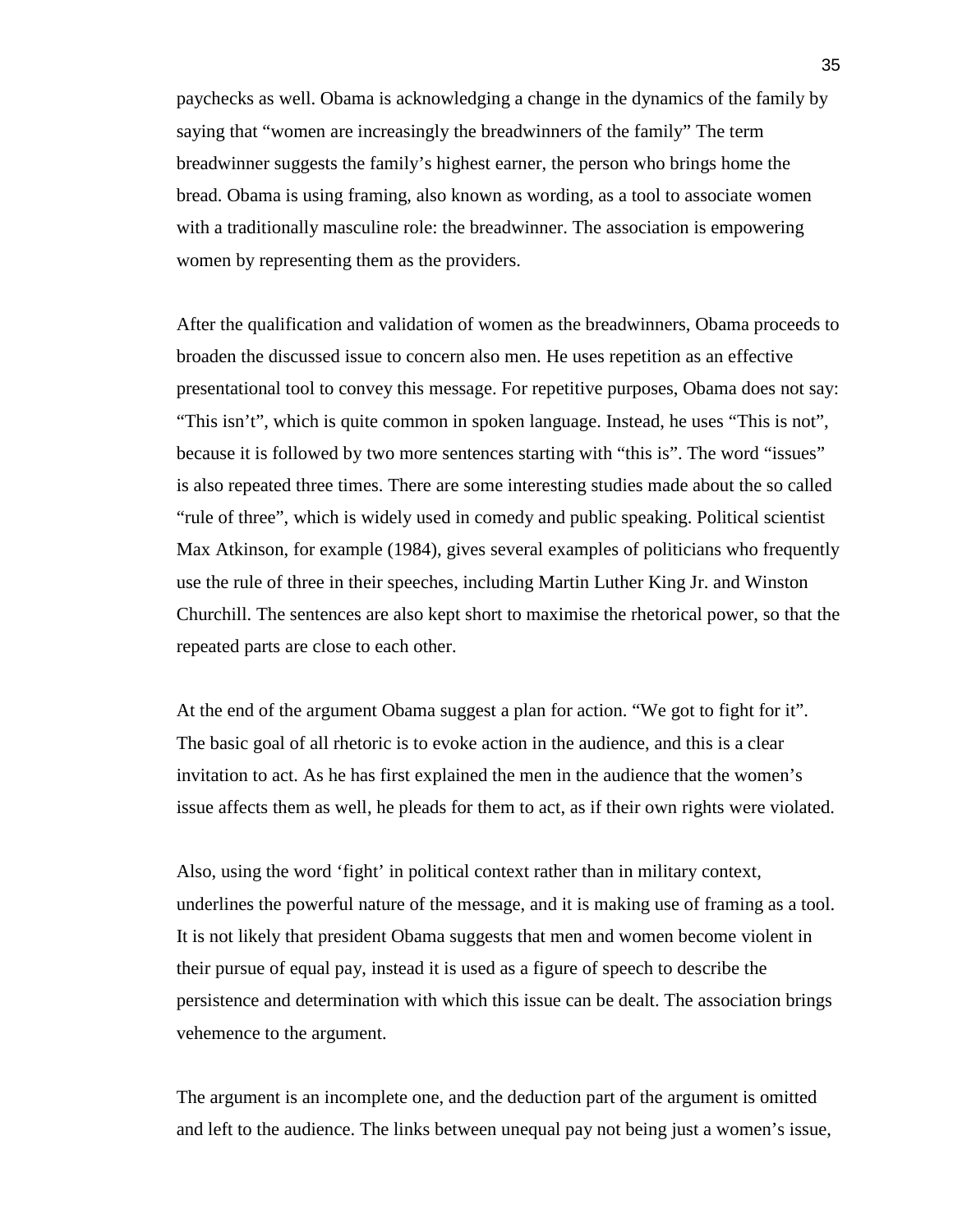but a family issue and a middle class issue are not elaborated on in any way. The causeto-effect reasoning, which is implied in the argument is implicit, even though it is understood by the audience. By spelling out the implied message of the argument the cause-to-effect structure of the argument becomes evident: women contribute to the family's income. If women's pay is lower, the family's income is lower. This affects many middle class families in America, and we want to do something about it.

## Audience adaptation

The extract has different audiences. Firstly, Obama speaks to women, and of women. Saying that women are increasingly the breadwinners of the family is a compliment of sorts to women, even if it is based on a statistical fact. It acknowledges women and their contribution to the family's income.

After the first sentence, which is directed to women, Obama changes the focus and addresses families and middle class. Obama is already talking to women, so to widen his audience, he has to include men. However, he does not say: "This is not only a women's issue. This is a men's issue." The audience of the debate is not likely to include children, and at any rate, children are not voters. It is unclear, why the word "family" occurs instead of "men", which is likely to be the real target audience of the sentence. This might be in order to acknowledge gay couples and to maintain a level of political correctness, or to be conscious of not undermining the so called "women's issues" by likening them to "men's issues".

In the last part of the argument, the audience changes again. Obama uses the word "we" to include himself in the audience, and to achieve a level of familiarity with the audience. Obama uses the word "we" quite often and especially in expressions that refer to action. Using the word "we" creates a sense of belonging to a large group of people that can achieve great things, which creates an image of power and possibility.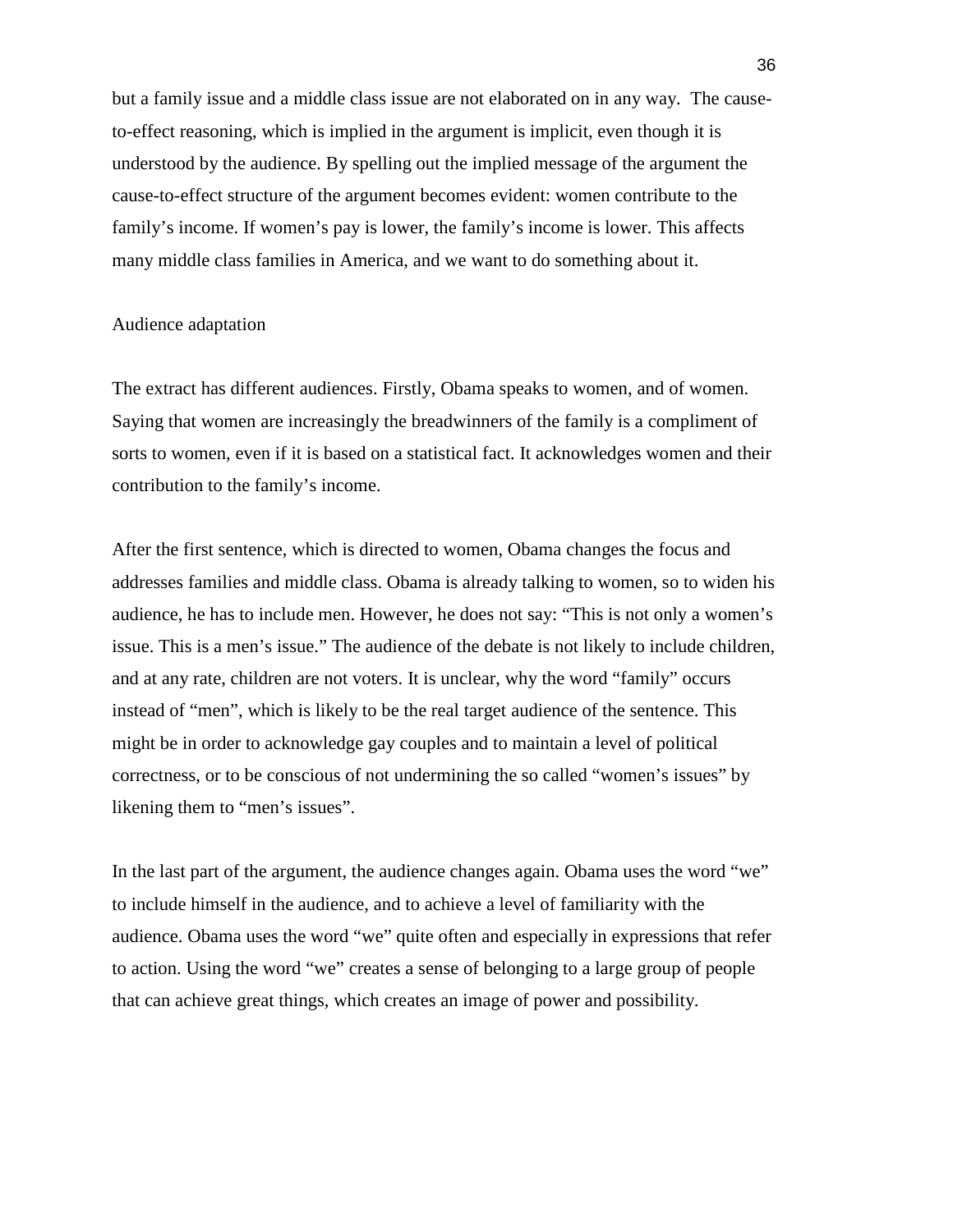#### Critical evaluation of the argument

According to Rieke and Sillars (2012:8)**,** the premises of the argument have to be accepted by the audience in order for the argument itself to be convincing. In this case, the premise is voiced. Obama starts the speech with expressing his premise: women are increasingly the breadwinners of the family. In order for the rest of the argument to be convincing and powerful, the audience needs to agree that women are increasingly the breadwinners of the family.

Obama omits the deduction chain entirely in this argument. He is talking to men and middle class families, arguing that they are losing money by accepting the existence of unequal pay. Rather than explaining his first argument, "women are increasingly the breadwinners of the family", he supports the claim with yet another claim: "this is not just a women's issue, this is a family issue." This second claim is followed by more claims: " this is a middle class issue" and: "that's why we got to fight for it".

 However, Obama does return to the subject later on in the debate. When the issue is raised again, it is important to note that Obama uses almost the exact same wordings as he did the first time. Later on he also explains the reasoning more clearly and does not omit the connections.

Windt's (2013:105) sixth question, which is: " How does the speech fit --- into the rhetorical biography of the President who gave it? " is answered by a similar argument Obama made in a Ohio University. He said: I've got two daughters. I don't want them paid less than a man for doing the same job. And by the way you men out there, you don't want your wives paid less for doing the same job."

In this argument, he is expanding his rhetoric on the topic. He is voicing out his intended message, which is essentially the same as in the example from the debate. In the example from Ohio, he is clearly voicing out the target audiences: women and married men.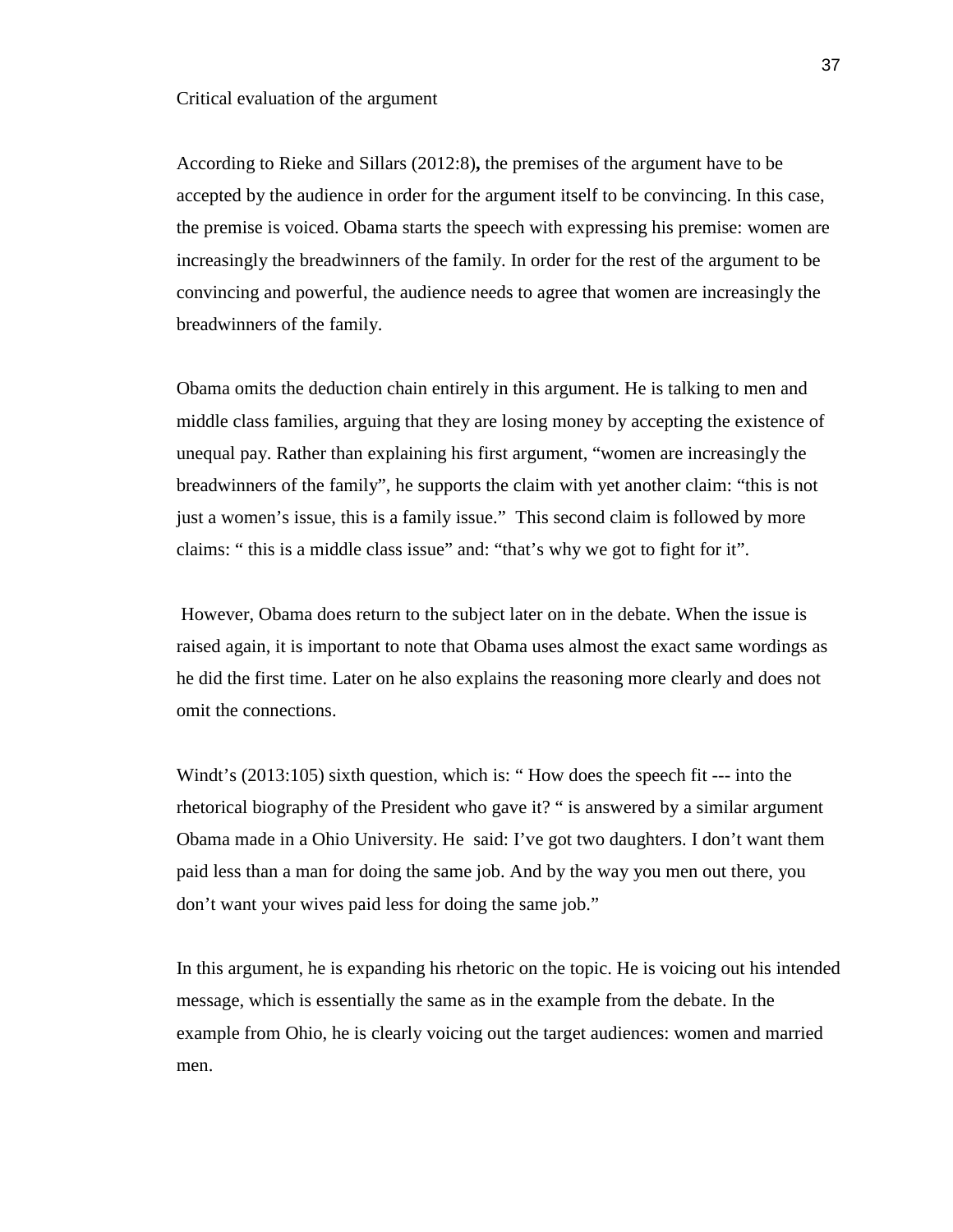Windt's second question about the internal consistency of the speech would be the weakness of the argument. As explained earlier, nothing is exactly argued, but matterof-factly claims follow one another. Claims are used to back up other claims, which makes for an invalid argument. This does not necessarily signify that the argument is unconvincing, it merely signifies that it is not of logical form.

Even if the argument in itself is not carefully constructed, and is therefore invalid, there seems to be no reason to suspect that it is not sound (truthful). Hollowing Windt's question number three (1986:105): "Is the evidence cited by the President used truthfully, and is the rhetorical reality of the speech plausible?", there is no reason to believe that women are not increasingly the breadwinners of the family, and that unequal pay would not have an effect on families. Therefore the argument is sound.

C) President Obama's next turn is included here in two parts in order for the analysis to be more easily approachable. I have marked the parts of the speech 1) and 2) and I will be analysing them separately.

1) Obama: when governor Romney was asked about the Lilly Ledbetter bill, whether he supported it, he said let me get back to it, and that's not the kind of advocacy women need in any economy. Now, there are some other issues that have a bearing on how women how women succeed in the workplace. For example, their health care. A major difference in this campaign is that governor Romney feels comfortable having politicians in Washington decide the health care choices that women are making. I think that's a mistake. In my health care bill, I said insurance companies need to provide contraceptive coverage to everybody, who's insured. Because this is not just a health care issue, it's an economic issue for women. It makes a difference. This is money out of that family's pocket. Governor Romney not only opposed it, he in fact suggested that employers should be able to make the decision as to whether or not a woman gets contraception through her insurance coverage. That's not the kind of advocacy that women need.

Description of the first part of Obama's argument

Instead of arguing for his goals, plans and ideologies, president Obama seems to be arguing against Romney, using clash-strategies. Clash-strategies are ways of establishing difference of opinion by creating tension (Morris and Johnson 2011:404).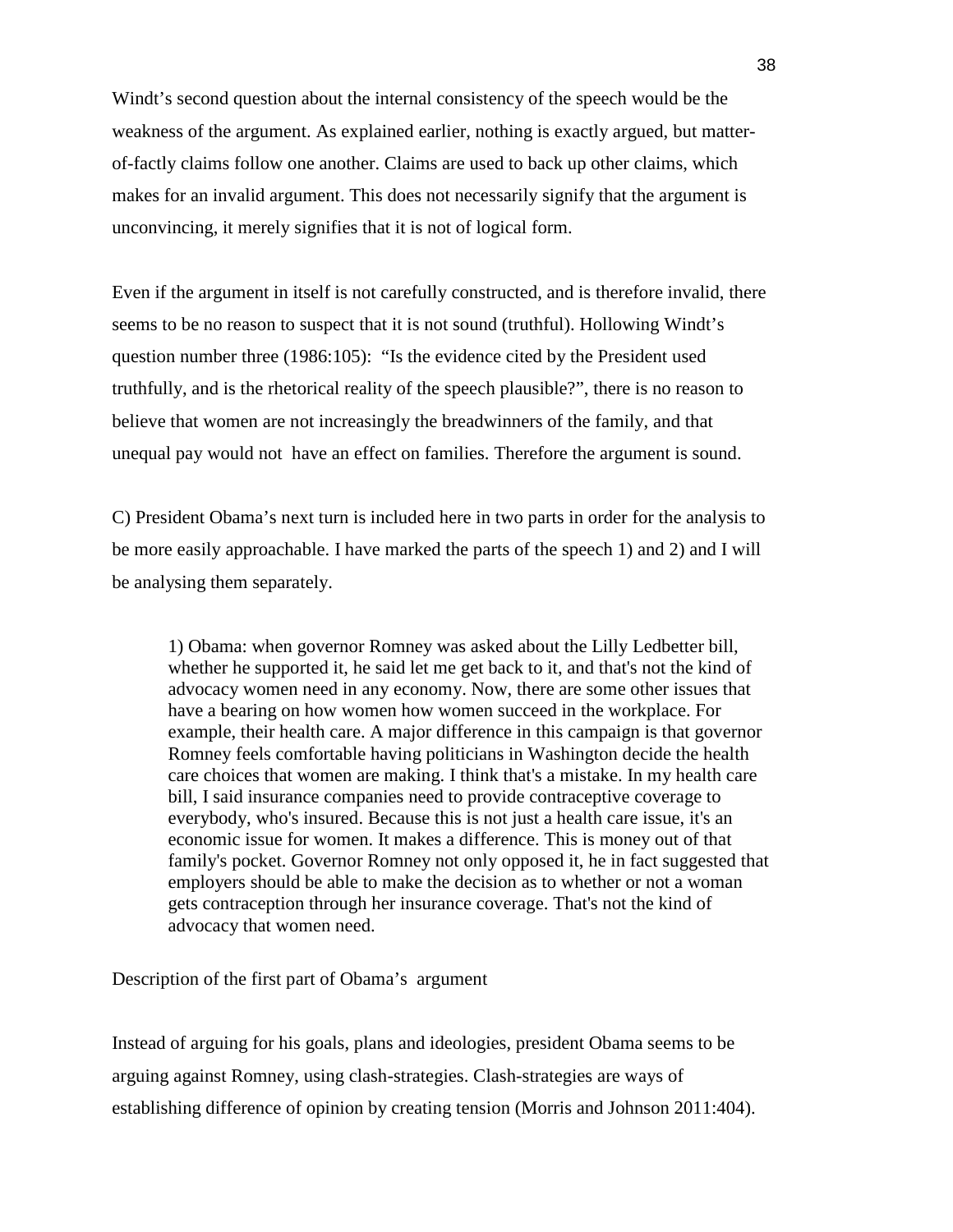The chosen the line of argument (topic choice according to pragma-dialectics) is representing the opponent in an unfavourable light.

Obama starts by referring to the Lilly Ledbetter bill, and explains the candidates' differences of opinion about the bill. Then he takes on another topic, healthcare, and describes Romney's attitude towards it: "Romney feels comfortable having politicians in Washington decide...". He ends the argument by expressing how important he believes the health care bill is, and by making a face-threatening act to his opponent, as he argues that Romney's kind of advocacy is " not the kind of advocacy that women need". Facethreatening acts are "threatening acts toward one another" (Mills, 2003:6), and in this case used to represent the opponent negatively.

#### Topic choice

In this statement, topic choice is important. Obama chooses to discuss Romney's policy in the context of equal pay, rather than discuss his own policies. Furthermore, the statement also changes the topic of discussion and directs it towards healthcare. Obama is therefore able to choose the topic within the limitations of the debate.

### Obama:

**1) ad hominem (=arguing against the persona of the opponent) (fallacy)** When governor Romney was asked about the Lilly Ledbetter bill, whether he supported it, he said let me get back to it, and that's not the kind of advocacy women need in any economy.

**2) Ignoratio elenchi (=changing the topic of discussion) (fallacy)** Now, there are some other issues that have a bearing on how women how women succeed in the workplace. For example, their health care.

**3)Equivocation (=the use of a term with more than one meaning) (fallacy)** A major difference in this campaign is that governor Romney feels comfortable having politicians in Washington decide the health care choices that women are making. I think that's a mistake.

**4) argument based on the principle of fairness** In my health care bill, I said insurance companies need to provide contraceptive coverage to everybody, who's insured.

**5) argument from cause to effect, argument from repetition (fallacy)** Because this is not just a health care issue, it's an economic issue for women. It makes a difference. This is money out of that family's pocket. Governor Romney not only opposed it, he in fact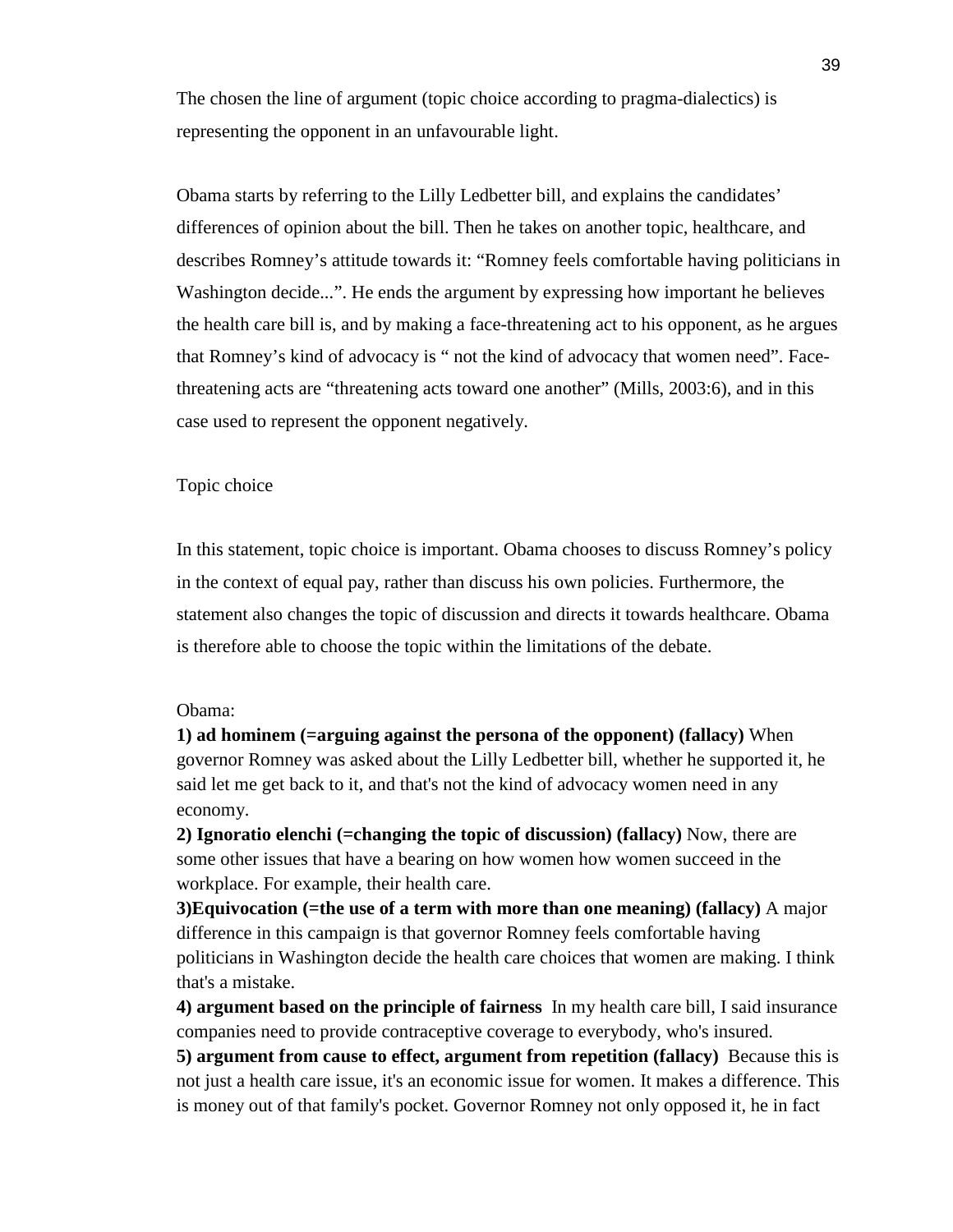suggested that employers should be able to make the decision as to whether or not a woman gets contraception through her insurance coverage. **6) argument from repetition (fallacy)** That's not the kind of advocacy that women need.

## Presentational tools

President Obama raises the issue of Lilly Ledbetter in this argument as well, and presents the matter as his strong point and Romney's weakness. Obama's open criticism of the opponent is evident in the repeating of the phrase: "that's not the kind of advocacy women need."

Obama then leads the discussion to health care, with a claim that how women succeed at workplaces has something to do with their health care. The connection between the two things is not clear to the audience, and Obama does not elaborate on it to make the connection more clear. He presents his idea about making it mandatory for workplaces to provide contraceptives to women. This relates to Meadow's criticism of debates as a platform for candidates to present their "prepared remarks of the whistle-stop variety under the disguise of a debate" (1983:91). The change of topic might be an indication of a carefully prepared remark or it might be an important addition to the discussion, depending on the point of view.

Obama seems to be talking about a specific area of health care: contraception and abortion, using the hypernym: healthcare. This intentional vagueness is a presentational strategy, as it is refraining of making any value-laden claims about the subjects. As even the mentioning of the word 'abortion' might estrange some voters, Obama chooses the more modest version: a healthcare choice. The meaning of the sentence is conveyed even without explicitness.

Obama poses a face-threatening act (Mills, 2003) on Romney by saying that "he feels comfortable letting politicians in Washington decide the healthcare choices that women are making". He is suggesting that Romney does not care about women's selfdetermination. In the process, Obama ends up representing women as susceptible to influence. He does not explain, how is it even possible for politicians in Washington to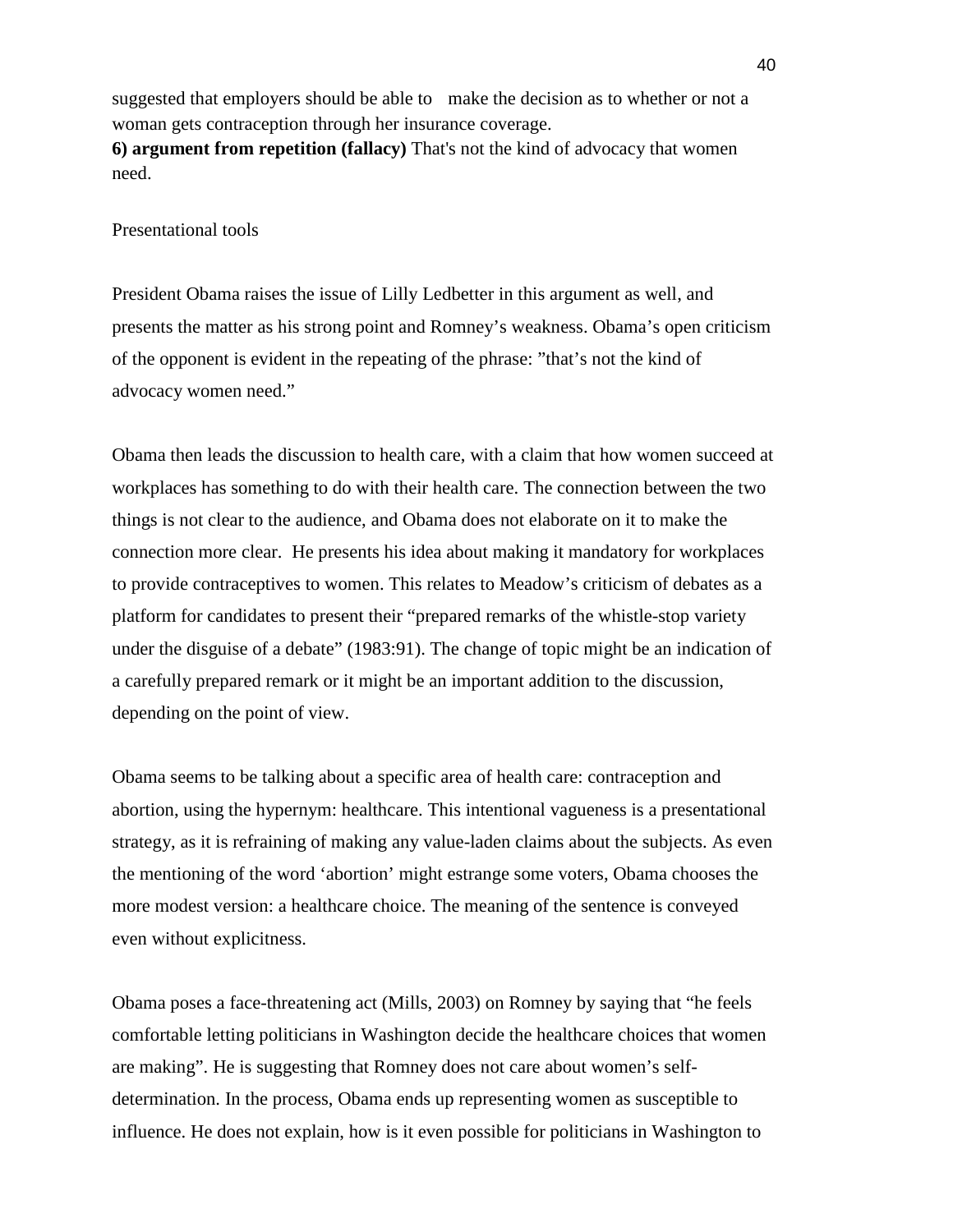decide women's health care choices. Suggesting this would signify that women have no real control over their bodies. This statement faces the criticism presented by Ehrlich (1991:52), who criticises the representation of women in roles that makes them appear weak in comparison to men. Even though in the previous argument, Obama represented women as strong individuals and "breadwinners", and the objective of this argument is to represent governor Romney in a negative light, the argument still functions as a representation of weakness in women. These possibly even sub-conscious representations of gender are interesting to researchers, as they often might reveal even more that the conscious ones.

What is noticeable about the argumentation strategies in this argument, is that according to van Eemeren, Grootendorst and Henkemans (2002:109-150) most of the arguments are fallacies, i.e. argumentation mistakes. This does not necessarily depict the argument the right way.

### Audience adaptation

Obama seems to be talking to multiple audiences in this example. He is directing his words to women in expressions such as: "it is an economic issue for women", "health care choices that women are making" and "that's not the kind of advocacy women need", but also to families: "that's money out of that family's pocket". In these examples he is explicitly mentioning the target audience.

The argumentative strategies that are chosen in the example argument are also showing adaption to the audience. Van Eemeren (2010:108-113) argues that for example being hesitant of expressing a difference of opinion can function as an appeal to audience. I argue that Obama's choice to use the phrasing" healthcare choice" is such an appeal. It is also using framing as a tool to associate the meaning to positive connotations, such as health, taking care of one's body etc., instead of the negative connotations such as contraception, abortion etc. Refraining of making the negative connotations is a way of representing the issue in such a form that the audience can easily accept it.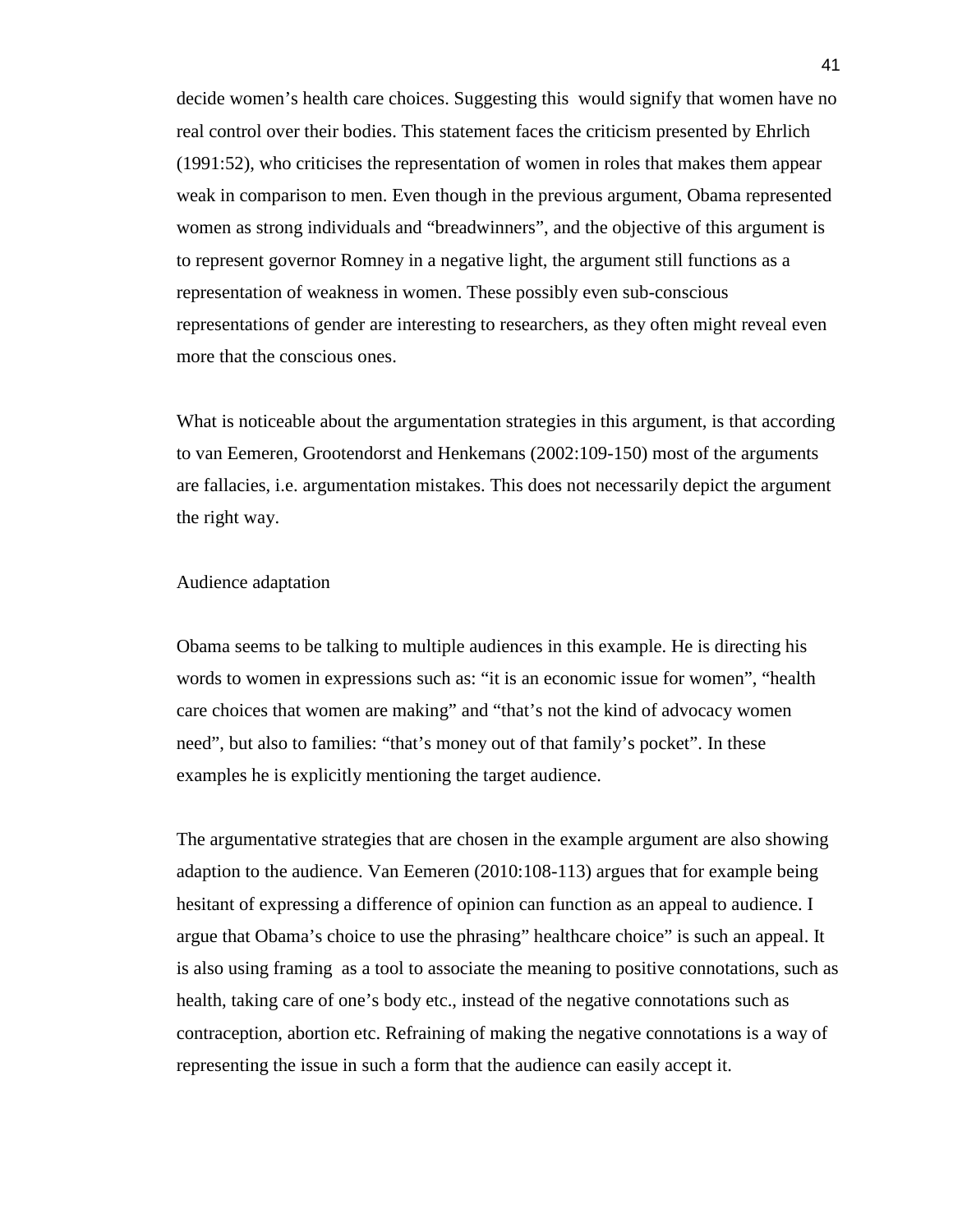## Critical evaluation of the argument

Studying closely this particular example, one can find several arguments instead of just one cohesive argument. As explained earlier, there are, in fact, seven arguments in this short statement. The speech is also combining topics and leading the topic of discussion from equal pay to healthcare. The arguments made in the extract all support the same claim or premise: Romney's kind of advocacy is not the kind of advocacy that women need.

Because there are several arguments in the example, Windt's (1986) questions have to be evaluated on each argument. The first real argument made in the extract is the argument about women's healthcare, which according to Obama has a bearing on how women succeed in the workplace. Another argument in the extract is that offering contraceptive care on workplaces makes a difference in a family's finances. However, the main argument behind these supportive arguments is that Governor Romney's kind of advocacy is not the kind of advocacy that women need. This statement is expressed twice: in the beginning and in the end of the argument. The repetition emphasises the importance of the topic.

Windt's (1986:105) third question about the truthfulness of the argument is questioned by Romney, who later states that "the president's statement of my policy is completely and totally wrong". Romney's statement seems to be disputing Obama's argument. Access to the actual truth on the matter is probably not even possible to gain, but in this context, it is enough to state that the soundness (truth value) of the argument can be questioned.

Even the validity (logical consistency) of these arguments is susceptible to critique. This is answering Windt's (1986:105) question number two about whether the speech is internally consistent. In this case, the connection between healthcare and equal pay is less evident than presented in the argument. There might be a logical connection between the two, but this connection is not presented to the audience, making the logic of the argument susceptible to criticism.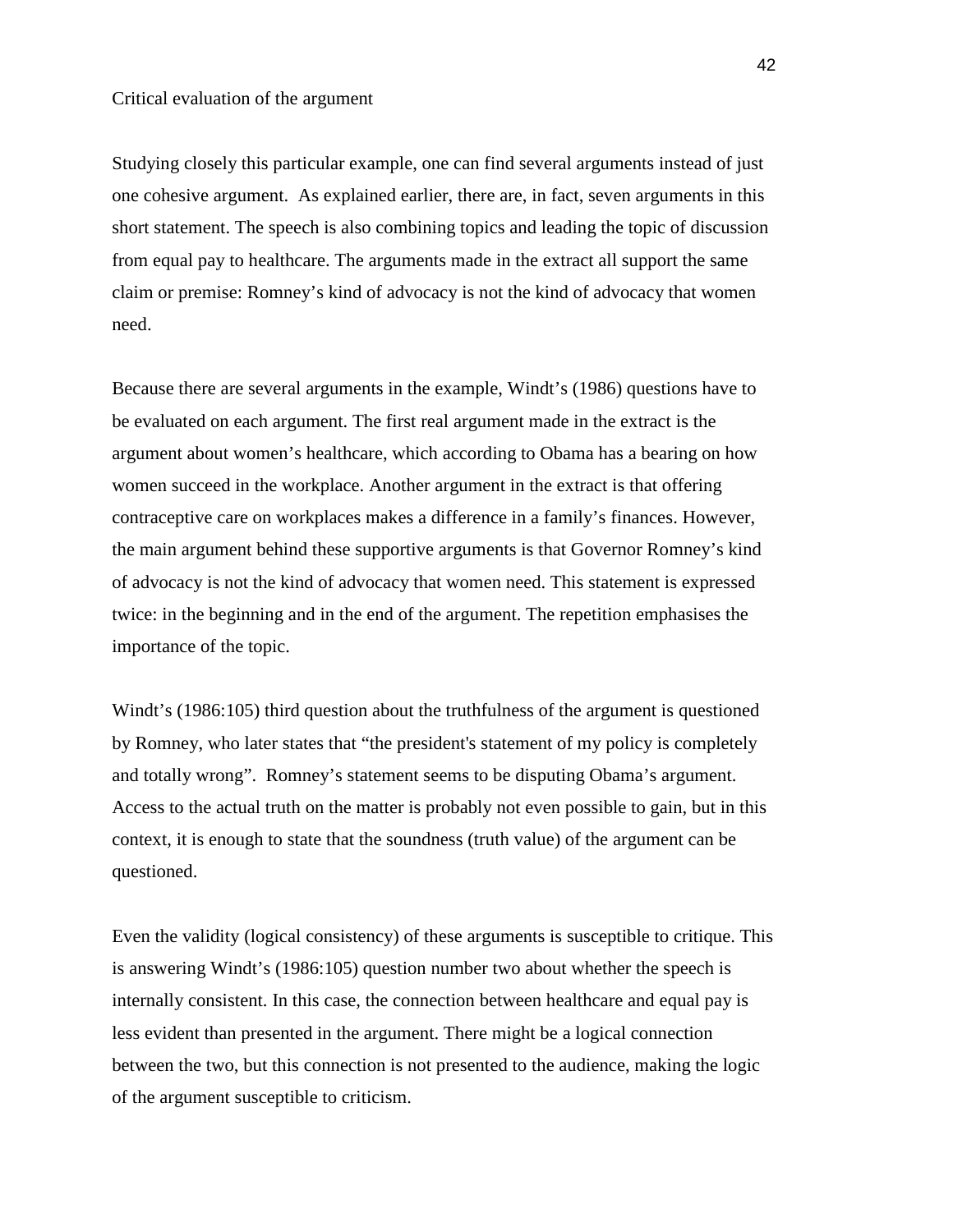#### D) Second part of the argument

2) When Governor Romney says we should eliminate funding for planned parenthood, there are millions of women all across the country, who rely on planned parenthood on not just contraceptive care, they rely on it for mammograms, cancer screenings, that's a pocketbook issue for women and families all across the country, and it makes a difference in how well and effectively women are able to work. When we talk about childcare and the credits we're providing, that makes a difference in whether or not they can go out there and earn a living for their family. These are not just women's issues. These are family issues. These are economic issues. And one of the things that makes us grow as an economy is when everybody participates and women are getting the same fair deal as men are. And I got two daughters and I wanna make sure they get the same opportunity that anybody's sons have. That's a part of what I'm fighting for as the President of the United States.

### Description of the argument

In this part, president Obama establishes that Romney is against funding for Planned Parenthood, and that he himself is for it. He points out the importance of this issue by presenting statistical evidence on the exact number of women who rely on Planned Parenthood for contraceptive care. Obama's main objective is to draw the audience's attention to the differences between the two candidates. Obama discusses the positive aspects of Planned Parenthood, such as contraceptive care and mammograms and cancer screenings, which all have an impact on the family's finances. This is also drawing attention to the differences in the candidates' opinions about birth regulation.

Obama also insinuates the loss in national productivity in the case of women, who are not on contraceptive care. "It makes a difference in how well and effectively women are able to work" he states of contraceptive care. He continues: "And one of the things that makes us grow as an economy is when everybody participates." This statement suggests that the less time women spend on maternity leaves, the more time they can spend working. The statement emphasises economic values and presents women from the point of view of economic productivity.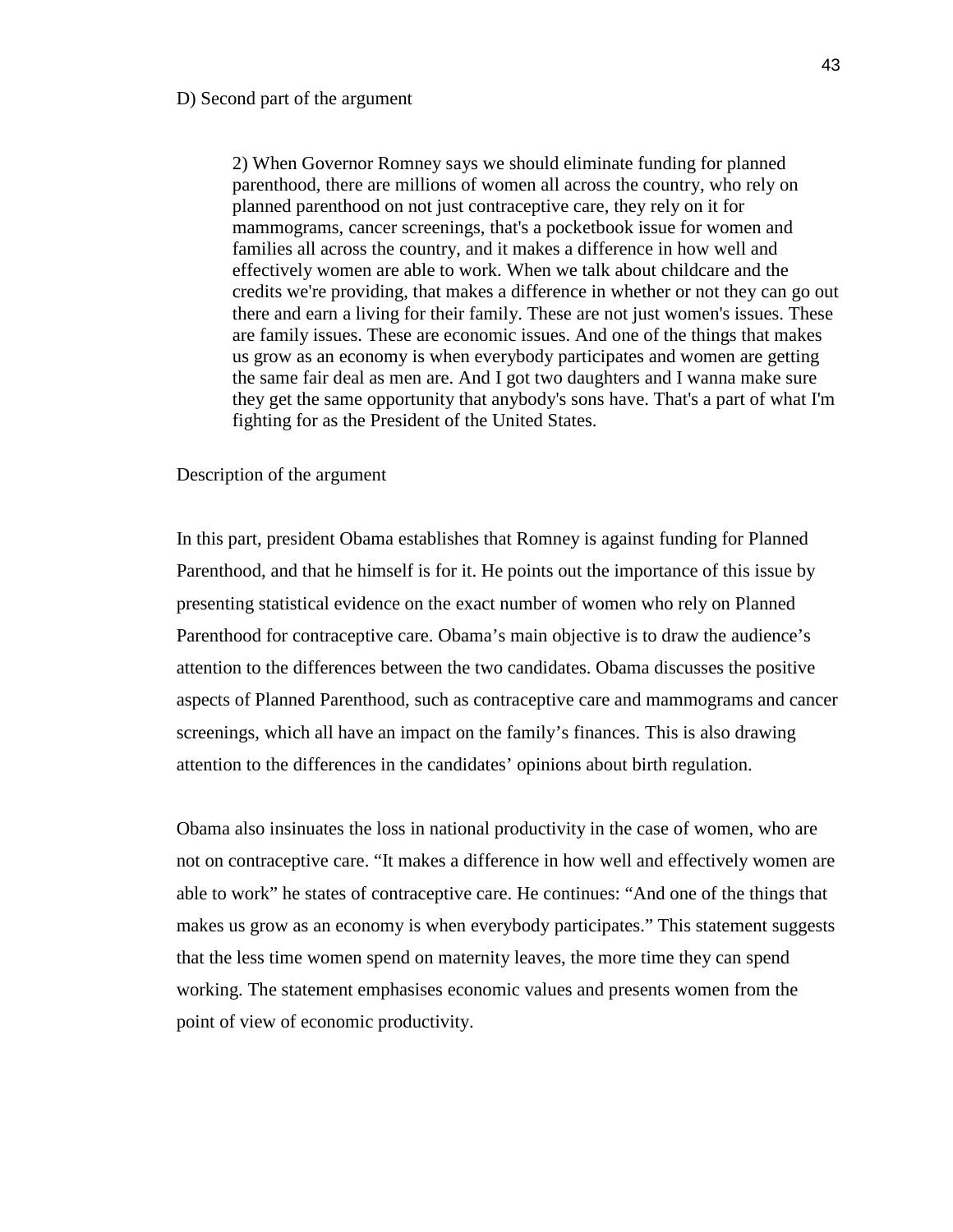Topic choice

The topic of discussion evolves even further in this statement. Obama still argues against Romney's policies on reproductive health, but also begins to discuss the economic aspect of health care. Obama seems to be in control of the topics of discussion.

## Obama:

**1) argument from cause to effect** When Governor Romney says we should eliminate funding for planned parenthood, there are millions of women all across the country, who rely on Planned Parenthood on not just contraceptive care, they rely on it for mammograms, cancer screenings,

**2) appealing to a personal gain, cause to effect-argument** that's a pocketbook issue for women and families all across the country, and it makes a difference in how well and effectively women are able to work.

**3) effect to cause-argument** When we talk about childcare and the credits we're providing, that makes a difference in whether or not they can go out there and earn a living for their family.

**4) argument from repetition (fallacy)** These are not just women's issues. These are family issues. These are economic issues.

**5) argument from common good, argument from the principle of fairness** And one of the things that makes us grow as an economy is when everybody participates and women are getting the same fair deal as men are.

**6) argument from example** And I got two daughters and I wanna make sure they get the same opportunity that anybody's sons have.

**7) argument from authority** That's a part of what I'm fighting for as the President of the United States.

Presentational tools

One of the main argumentation techniques that Obama uses in this extract is tautology. He repeats parts of the sentence: "These are not just women's issues. These are family issues. These are economic issues." By repeating the structure of the sentences he manages to make them powerful. First he tells the audience what these issues are not: just women's issues. Then he proceeds to tell them what they are: family issues and economic issues. He manages to talk about an issue that has traditionally been important to only about a half of the audience, in a manner that suggests that it is important to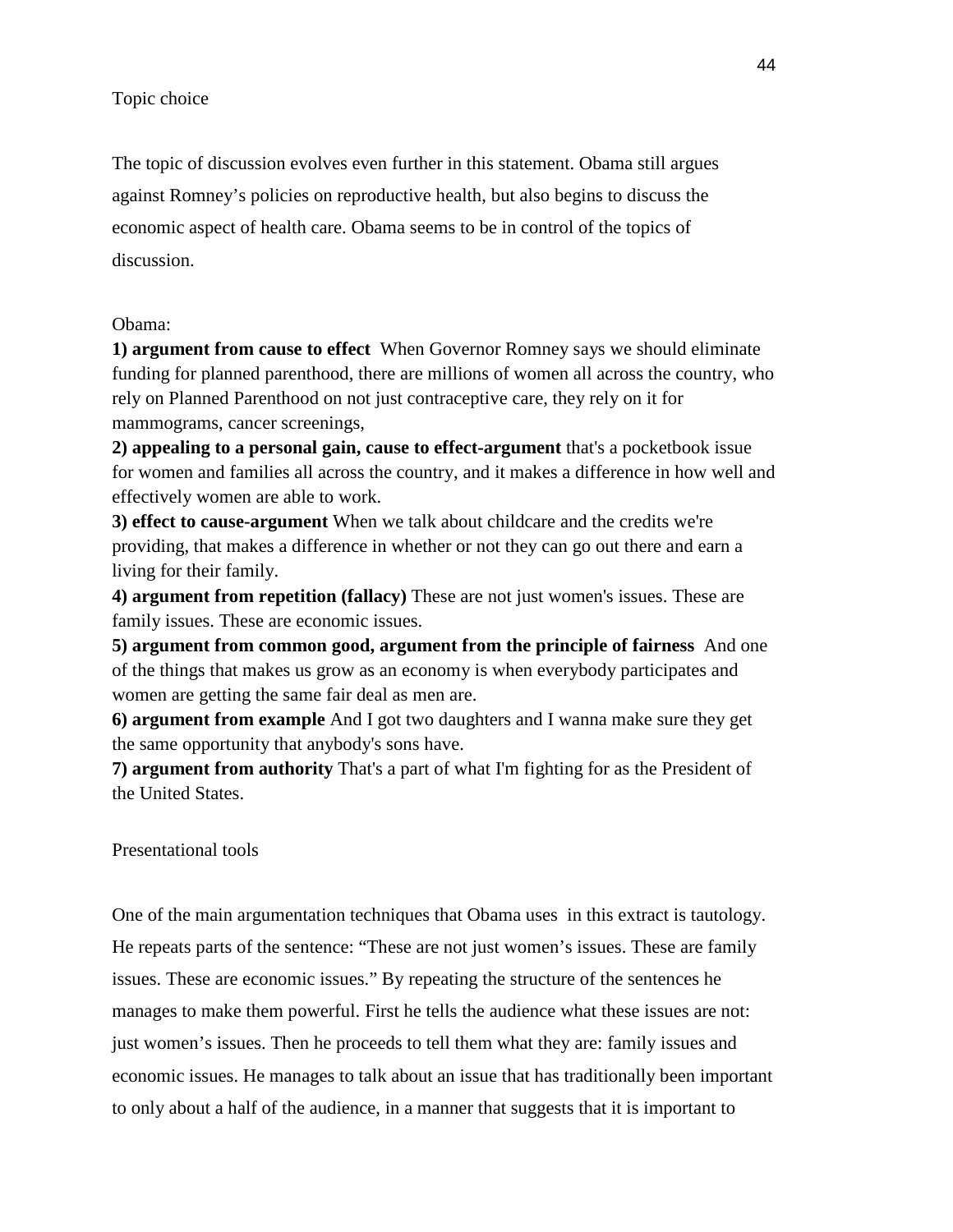everybody. Instead of only appealing to women, Obama appeals to the entire audience. Men who have wives are also a target group, because according to Obama, it makes a difference in their personal finances as well.

Obama argues for the small pocketbook issue of paid for contraception, but seems to be emphasising its importance more than seems relevant. Even though Obama does not actually voice it, he might be referring to the loss of income in a family when a woman falls pregnant. He is possibly not emphasising the importance free contraception after all, but the possibility of both spouses working outside the house, therefore making more families in America two-income families. When he refers to the pocketbook issue, he is actually referring to the hours that women are able to work. Having a child ensures that a woman is not able to work for several months. Obama says of contraception: "-- it makes a difference in how well and effectively women are able to work."

One of the possible reasons why president Obama wants to point out the importance of Planned Parenthood and emphasise its importance, is because governor Romney so clearly sees no value in the system and wants to dismantle it. This offers Obama the opportunity to draw attention to the differences between the candidates. Emphasising the differences of opinion between the candidates is a strategy that Obama uses throughout the debate.

Obama also argues for childcare, as he says : "that makes a difference in whether or not they can go out there and earn a living for their family". He is promoting women's employment, because it also makes a difference in the national finances. "One of the things that makes us grow as an economy is when everybody participates" Obama states. This argument is based on the presumption that the more people are able to work, the more national productivity rises.

At the end of the argument, Obama changes the focus from national issues back to the personal perspective. "And I got two daughters and I wanna make sure they get the same opportunity that anybody's sons have". This statement is emphasising Obama's "man of the people"-status. It is quite clear that the President's daughters do not have the same opportunities that anybody's sons have - the President's daughters' opportunities are quite significantly better. Obama disregards his status and importance for rhetorical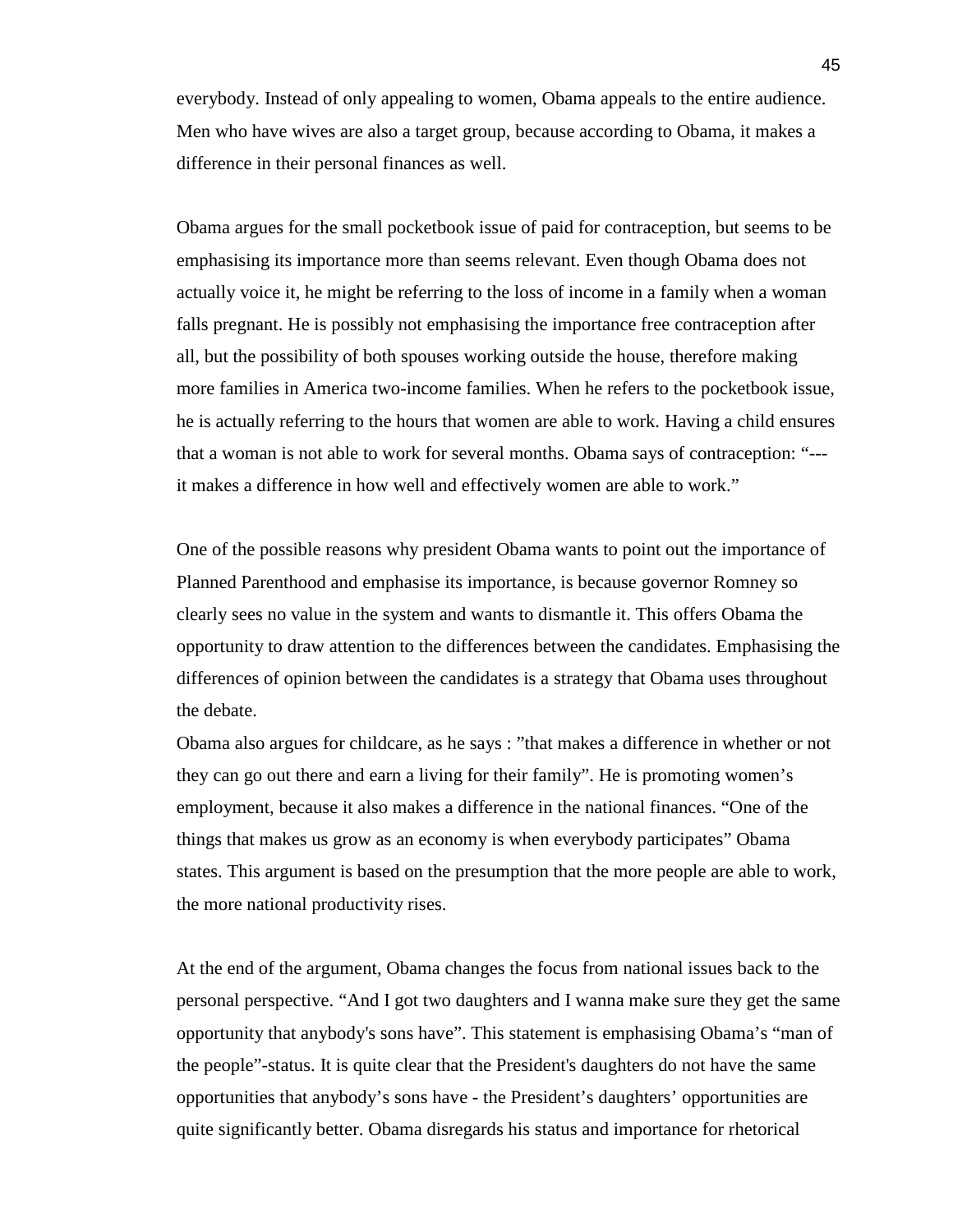effect. He is showing personal interest in the issue, which on the one hand is moving and effective, but on the other hand the appeal does not survive counter-arguments.

## Audience adaptation

In this turn there seem to be two audiences. At first Obama addresses the whole audience, even though he is talking about women's issues. He explains why Planned Parenthood is important to many women and also why it should be important to many men as well.

President Obama does not make the traditional distinction between men and women, even though it is implied. Instead of saying 'men', Obama talks about 'families'. He explicitly defines the audience by saying: "-- that's a pocketbook issue for women and families all across the country". Obama includes men with some restrictions to the audience: men who are in a relationship with a woman. This relies on stereotypes of a traditional family and excludes gay couples. Obama also states: "these are not just women's issues. These are family issues." He therefore argues for the argument that women's financial issues are often also family issues, and according to the statement, many families across the United States have more than just one provider.

In passing, Obama also mentions the topic of equal pay: "--and women are getting the same fair deal as men are. " This part of the turn seems to be more clearly directed to women. The statement is not argued for in the same way that the other statements that carry similar kind of meaning are argued for. Granted, it could be that Obama realised the lack of time at the end of his two-minute turn and therefore did not have time to argue extensively for this statement. However, after this statement he returns to the previous subject and shares an anecdote of his own daughters. The personal anecdote shows his personal perspective on gender equality as a father. The choice of argumentative strategies in the example suggests that Obama prefers personal anecdotes over the traditional claim-support -model, especially when the target audience appears to be women.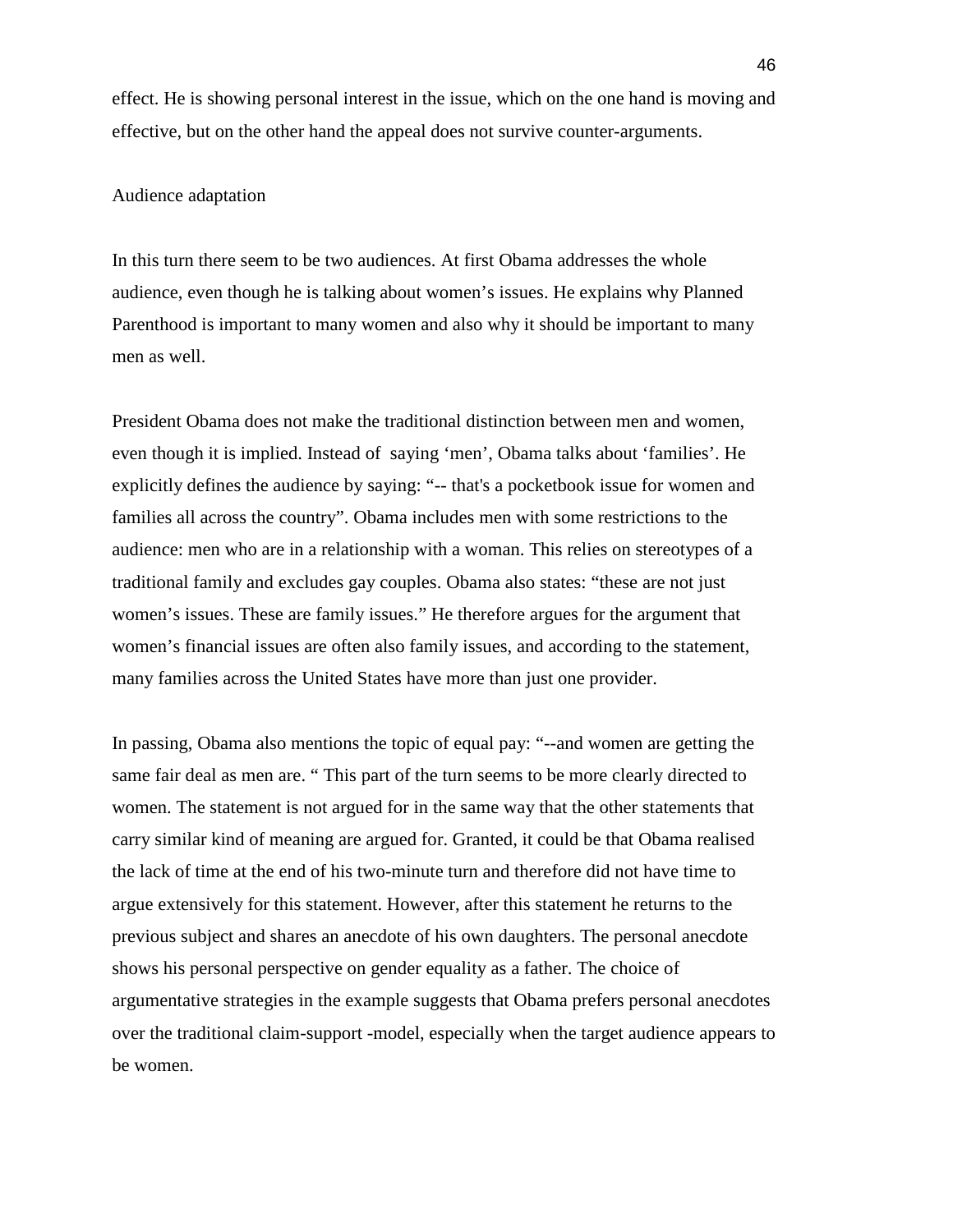In this second part of the argument, Obama makes a clearer distinction between men and women. Whereas at the first part of the argument men and women were 'on the same team' in his rhetoric, in the second part, men and women are rivals. Women want the 'same fair deal' that men have. This change in rhetoric is also signaling a change in audience. The juxtaposition of men and women seems to be advanced as an argument in order to appeal to women, as the female perspective is represented more strongly. In this rhetoric, women demand the same opportunities that men have, which requires unity within the sub-group of women. This creates the perspective that men and women have opposite interests.

## Critical evaluation of the argument

In this turn, Obama is arguing for many issues, but the one that I would choose as the most important one is the argument that states: women should be able to work. Obama is arguing for this premise from many different perspectives. He is arguing for childcare, so that women could be able to work instead of only taking care of the children. In addition, he is also arguing for contraceptive care, so that women could be able to work instead of being on a maternity leave. He is referring to the economic growth, which according to Obama is only possible "if everybody participates". Work is obviously an important value to President Obama. The importance of the appeal is argued for from two different perspectives. It is important because of its impact on national economy, but it is also important because of its impact on the family's economy.

The argument is well structured and valid (of logical form), which answers Windt's (1986:105) question number two of the internal consistency of the speech. The argument for Planned Parenthood is actually one of the best arguments Obama makes in the data. It is argued for logically from many different viewpoints. It can also be considered sound (truthful), as the information presented in the argument can be difficult to refute.

However, one could question whether the rhetoric reality presented in the argument is consistent with the actual reality (Windt's question number three 1986:105). Obama paints a picture in which Planned parenthood makes a significant difference in a family's economic situation, as well as in the national economic situation. It could be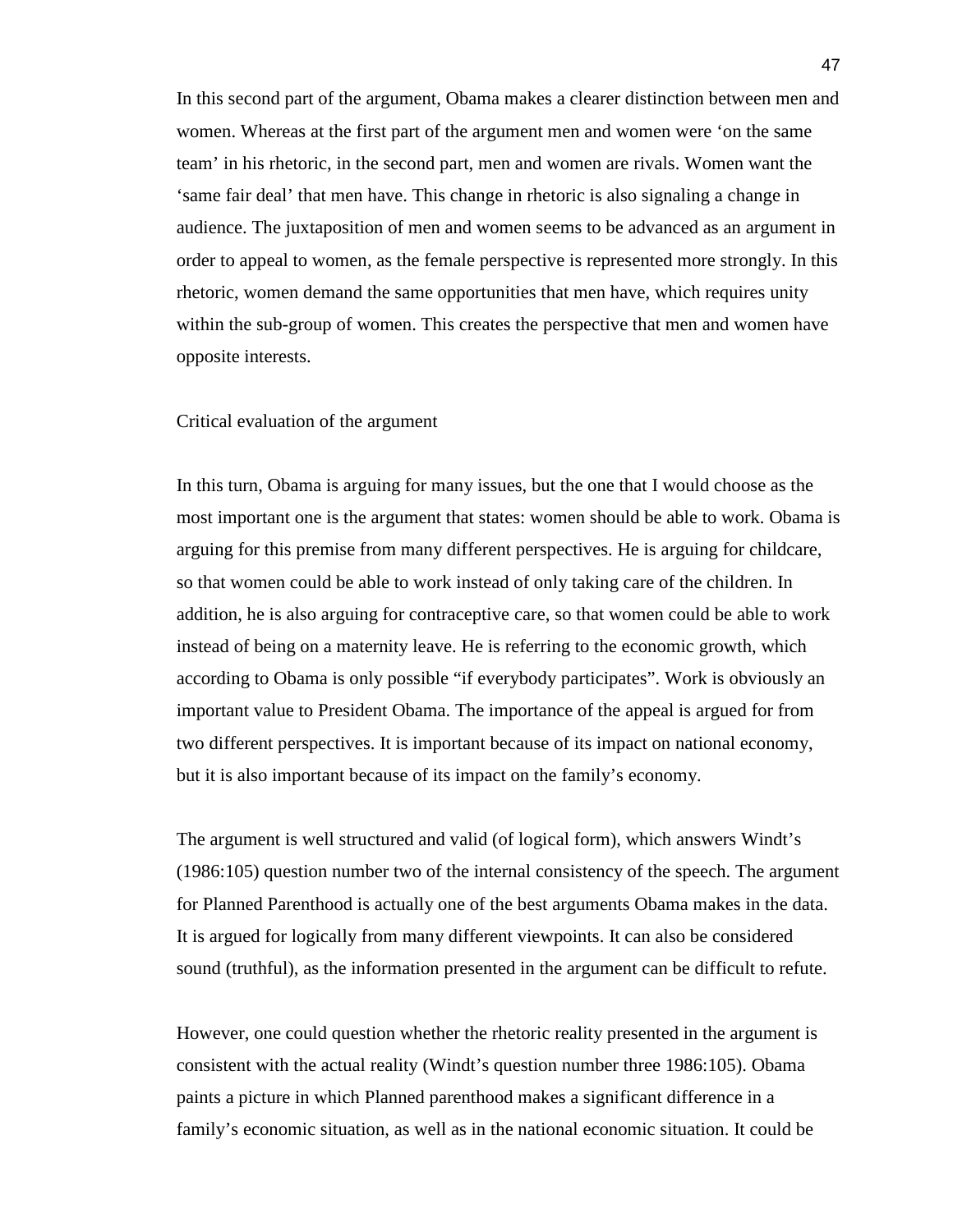argued that Planned Parenthood and Obama's healthcare bill, are of course important issues, but perhaps not as important economically as for example equal pay. The argumentation therefore could be considered to be on the verge of derailment, as the importance of topics is not necessarily in the correct proportion. However, this aspect is open to interpretation and debate.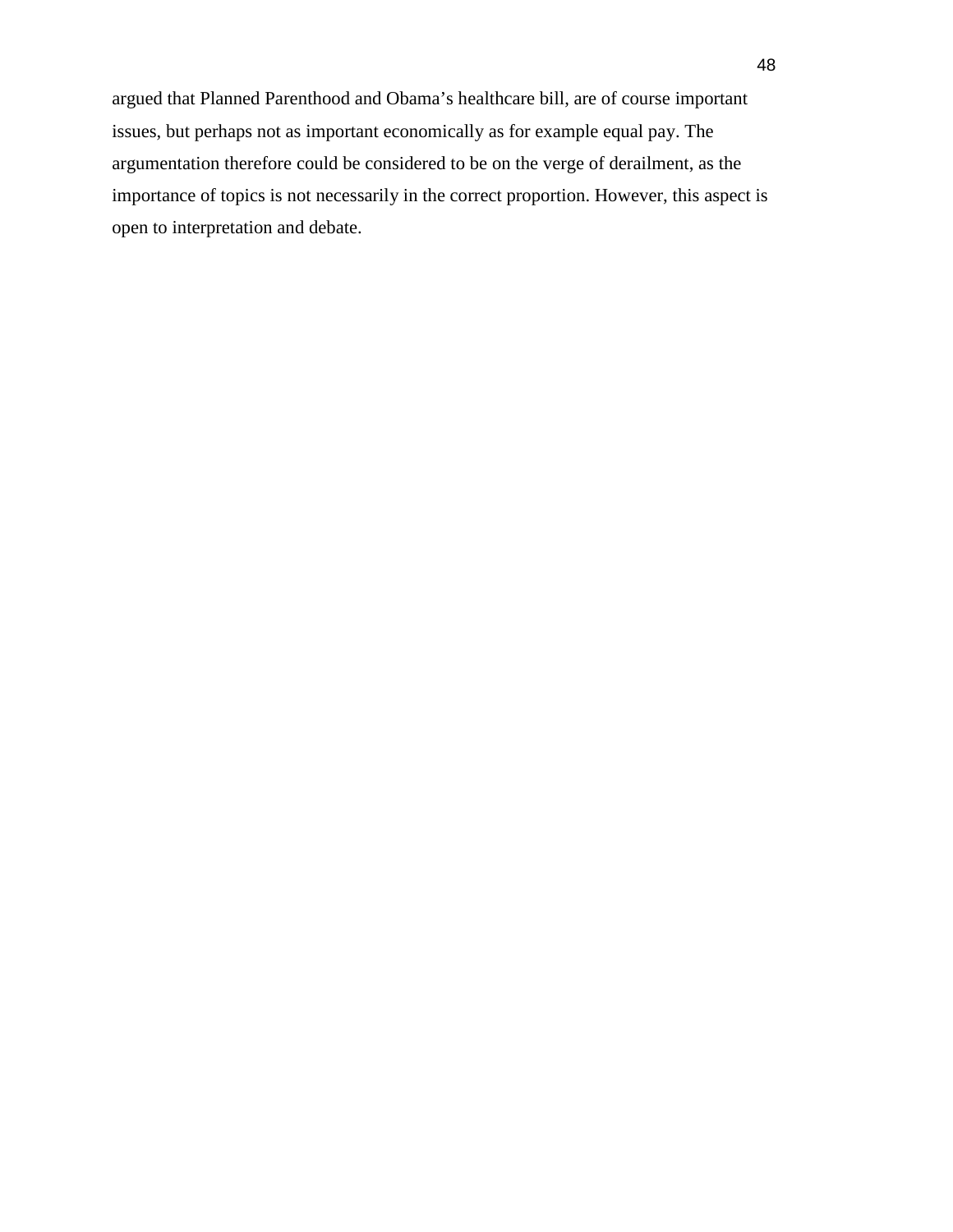#### 5.2. Romney's argumentation

E) The following argument is Romney's answer to an audience question about what the candidates plan to do about women making only 72% of what their male counterparts earn at workplaces.

I have divided Romney's speech into two parts in order to facilitate the analysis.

1)Romney: Important topic. And one which I learned a great deal about particularly when I was serving as a governor of my state. Because I had the chance to pull together a cabinet, and all the applicants seemed to be men. And I went to my staff and I said how can all the people for these jobs be men and they said well these are the people with the qualifications. And I said well gosh, can't we find some women, who are also qualified? And we took our concerted effort to go and find women who had backgrounds that could be qualified to become members of our cabinet. I went to a number of women's groups and said can you help us find folks and they brought us all binders full of women. It was part of the fact that after I staffed my cabinet and my senior staff that the University of New York in Albany did a survey of all 50 states and concluded that mine had more women in senior leadership positions than any state in America.

Description of the argument

Romney begins his turn by emphasising the importance of the topic. Then he commences the argumentation, which occurs in form of an anecdote. Romney narrates about the situation he had during his term as a Governor, when he had to staff his cabinet. According to Romney, all of the applicants seemed to be male, which dissatisfied him. Romney then tells of his decision to find female employees from women's offices. At the end of this anecdotal section of the argument is statistical evidence about his state having the most female leaders in America.

# Topic choice

Topic choice is an important aspect of this statement. Romney chooses to discuss the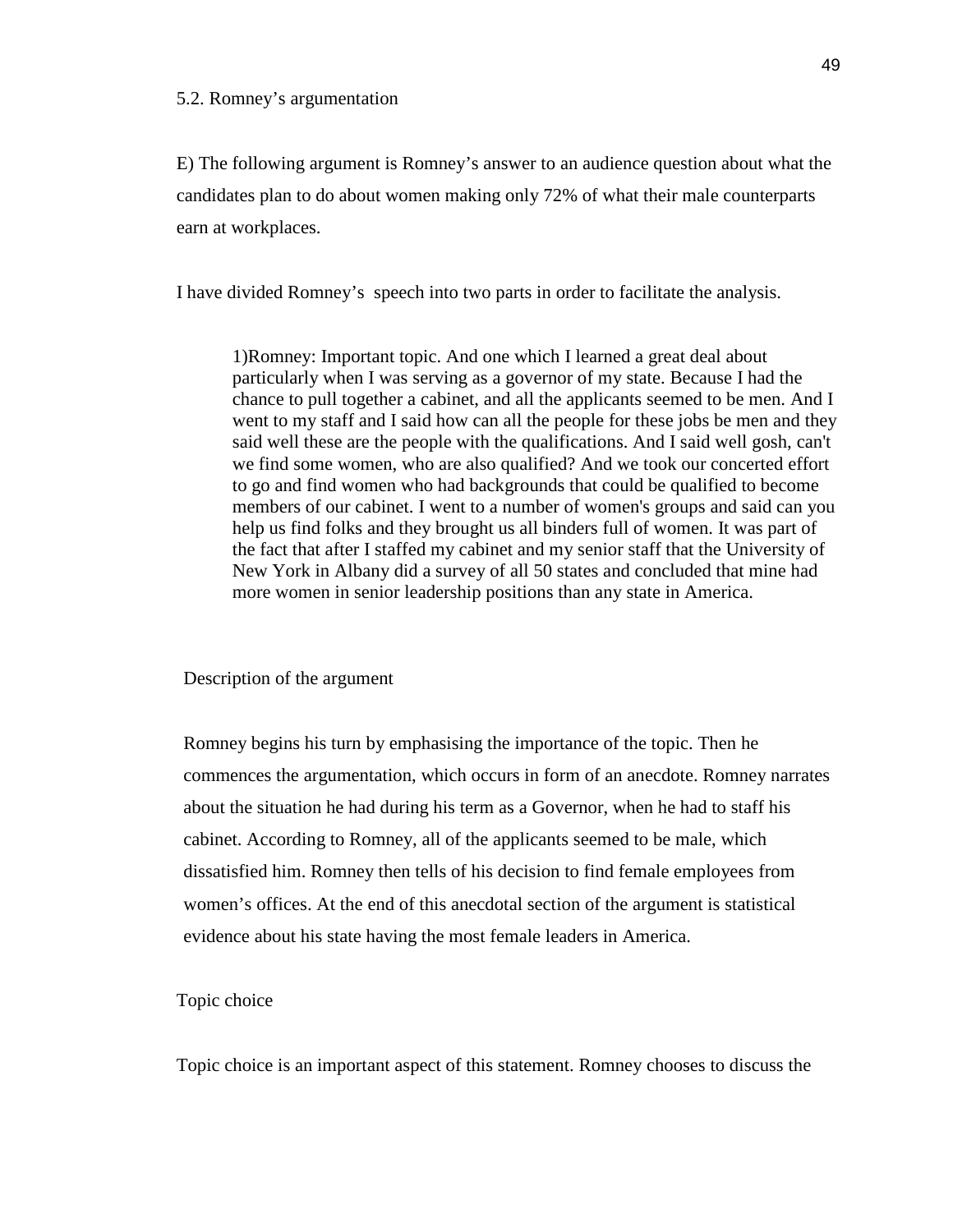topic of equal pay from the point of view of employer. He chooses to emphasise equality over competence in recruiting staff.

**1) appeal to authority** Important topic, and one which I learned a great deal about particularly when I was serving as a Governor of my state. Because I had the chance to pull together a cabinet, and all the applicants seemed to be men.

**3) argument from example, personal anecdote** And I went to my staff and I said how can all the people for these jobs be men and they said well these are the people with the qualifications. And I said well gosh, can't we find some women, who are also qualified? And we took our concerted effort to go and find women who had backgrounds that could be qualified to become members of our cabinet. I went to a number of women's groups and said can you help us find folks and they brought us all binders full of women. It was part of the fact that after I staffed my cabinet and my senior staff that the University of New York in Albany did a survey of all 50 states and concluded that mine had more women in senior leadership positions than any state in America.

## Presentational tools

The main presentational tool in the first part of the argument is anecdote. In the anecdote Romney represents himself as a fair and just employer. He attempts to achieve this by stating that he used positive discrimination in order to staff his cabinet with female employees. However, the positive discrimination in the anecdote does not promote equal opportunity. It does not place men and women on the same line, but women are given an advantage in the argument. The argument suggests that presumably female applicants need an advantage. This faces feminist criticism from Ehrlich (1991:50-52), who argues that examples (anecdotes) of women, that emphasise their weakness or traditionally stereotypical roles, are essentially a form of sexist language and attitudes.

There is evidence in the argument that suggests that language is important to Romney. The language in the argument is very casual and suited for the anecdotal style of the argument. Romney uses expressions such as: "well gosh", which appear friendly, but also possibly represent a style of speaking that might be geographically or socially familiar to him. The style is creating a sense of a dialogue inside a monologue and diminishing the power-distance between the audience and the orator.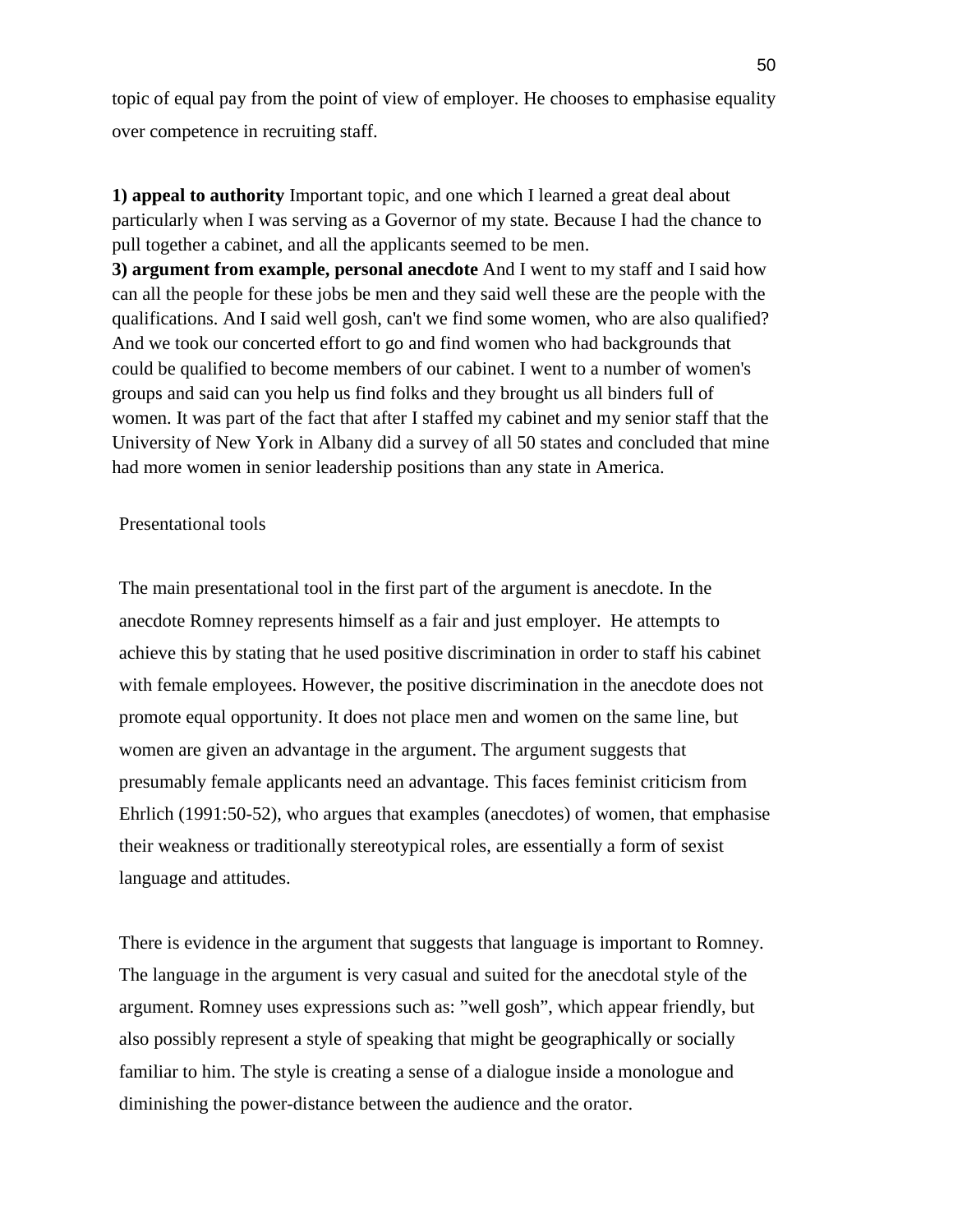#### Audience adaptation

The audience of this argument is women. Romney makes a clear distinction between the sexes by posing them against each other as rival employment seekers. Romney clarifies that even though most of the applicants were men, he had no wish to hire only men. It seems, that Romney attempts to create an image of himself as a leader who endorses gender equality. This message is especially mediated to female audiences.

Interestingly, the section is one of the few parts of the debate that is not implicitly directed to men. The sole audience of the speech appears to be women. What is more, the section of the argument depicts men and women as rivals when it comes to seeking employment. In this juxtaposition Romney seems to be on the side of women.

#### Critical evaluation of the argument

The argument is in form of an anecdote. Romney is not necessarily giving normative instructions of how to operate, but describing his own actions. He is also representing himself a certain way. This self-representation is appealing to emotions more than reason. At first it seems as though the question is omitted and replaced with a personal anecdote, but as argued by Oldenburg and Leff (2009) anecdote is also an effective tool of argumentation.

Romney's speech seems to be convincing female voters of his justness. Romney points out that the topic of discussion is an important one in his opinion. However, if one is to look at the effectiveness of the argument or Windt's (1986:105) question number four: "What are the probable consequences of the speech --- on the development of our ongoing political debates on the subject?", one could argue that the argument is not a successful one.

The press discussed Romney's argumentation, and unfortunately for Romney, they did not take kindly to the argument. The negative publicity especially on gender questions could have weakened Romney's changes in convincing the female audiences.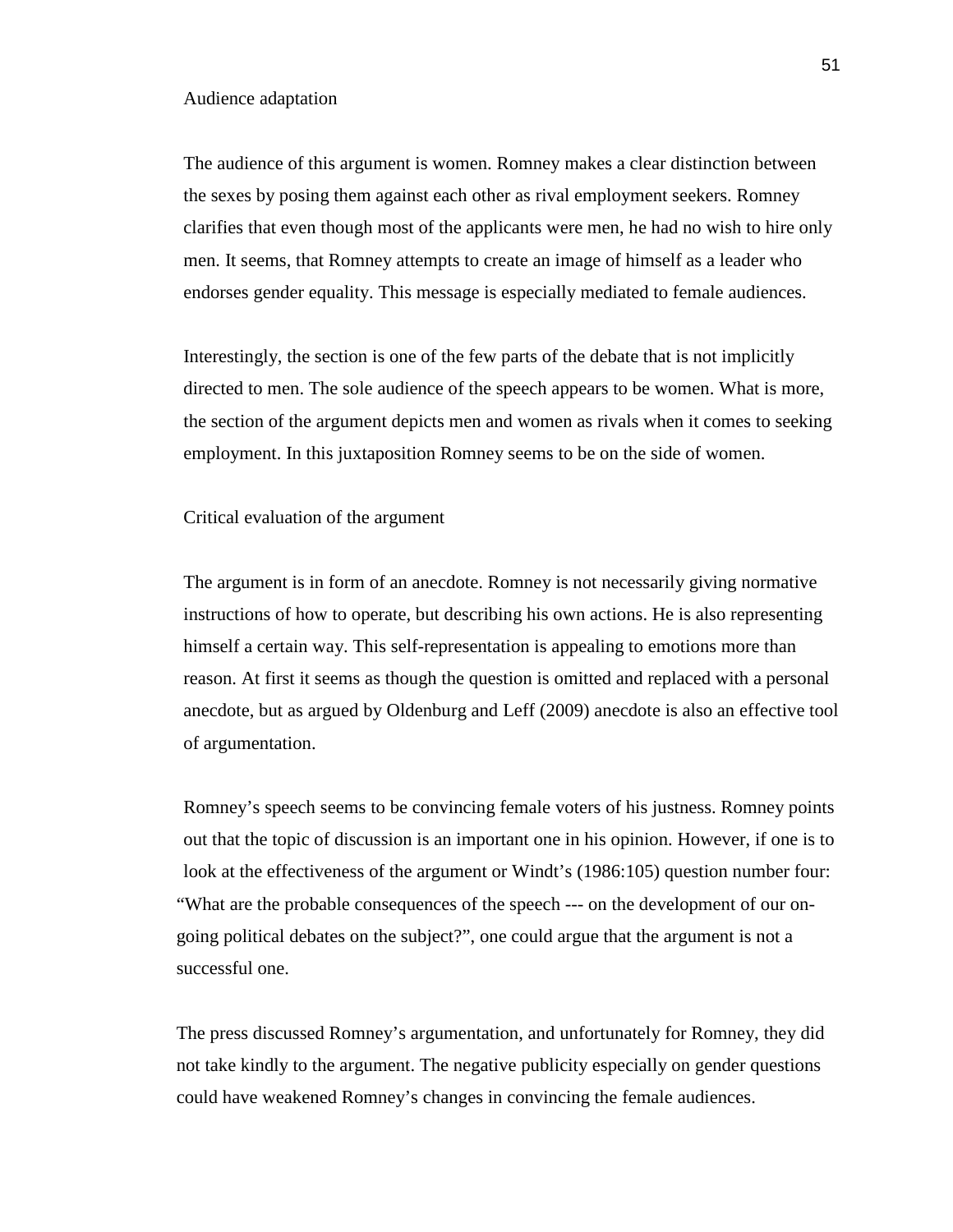Even though it seems that Romney's argument is somewhat genuine and that the actual goal is to persuade female audiences, in reality, the argument had an opposite effect. Whatever the intentions behind the argument, the argument itself turned out to support gender bias, even if it was for the "weaker gender". Even the notion of a "weaker gender" angers feminists, such as Ehrlich (1991:46-54). Also, the idea of positive discrimination is suggesting that women need help and cannot manage on their own merits. This idea is not compatible with the view of the modern femininity and it is not compatible with the modern view of equality.

Windt's (1986:105) question number two, which is concerned with the internal consistency of the speech is answered simply: the argument is valid (of logical form). Romney does not present any contradictory evidence in the argument and it evolves in a logical order. Even if some rhetorians do not accept argument by anecdote as logical arguments, most rhetorians do, including van Eemeren (2010).

However, the soundness (truth value) of the argument could be questioned. Windt's (1986:105) question number three is concerned with the rhetorical reality's plausibility. One could argue that even though Romney seems to be an equality-endorsing employer, as it is represented in the argument, it is not necessarily evidence of his willingness to achieve equal pay in all workplaces across the America. Therefore the reality of the argument and its connection to the actual world or the question at hand could be questioned.

F) Second part of Romney's argument

2) Now one of the reasons I was able to get so many good women to be a part of the team was because of recruiting effort, but number two, because I recognised that if you're gonna have women in the workforce, the times need to be more flexible. My chief of staff, for instance, had two kids that were still in school she said I can't be here till seven or eight o'clock at night, I need to be able to get home at 5 o'clock so I can be there to make dinner for my kids and be with them when they come back from school, so we said fine, we can have a flexible schedule, so you can have hours that work for you. We're gonna have to have employers in the new economy who are gonna be anxious to get good workers, that they are gonna be anxious to hire women. In the last four years, women have lost 5,8 million jobs, that's the net of what's happened in the last four years. I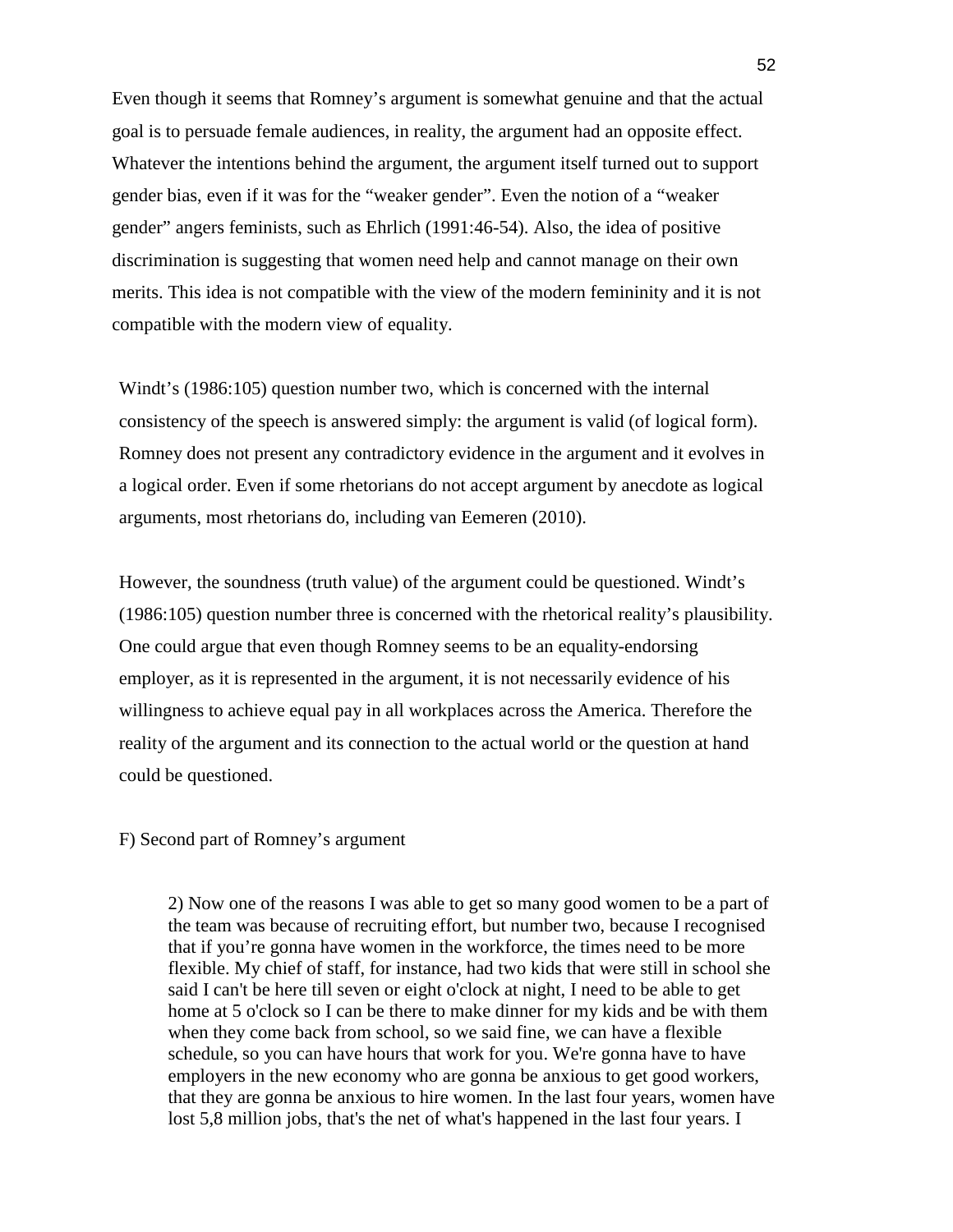mentioned, 3,5 million women more now in poverty than four years ago. What we can do to help young women, and women of all ages, is to have a strong economy, so strong that employers are looking for good employees and bringing them into their workforce and adapting to a flexible working schedule. That get's the women the opportunities that they would otherwise be able to afford.--- I'm gonna help women in America get good work by building a strong economy and by supporting women in the workforce.

### Description of the argument

In this part of the argument, Romney continues the anecdote of his experiences as an employer. Romney explains how he managed as a Governor to hire so many skillful women in the workforce. He then explains the adjustments that were required in order to help the female workers with families adapt better. Romney does this by telling an anecdote about a female employee. Romney then represents his core argument. He informs the public of the ways to improve the situation. Romney argues that in his "new economy" there will be employers, who will be anxious to hire women. He then explains how women's financial situation has decreased over the last four years, referencing to the previous presidential term. Finally, Romney concludes his argument by phrasing his exact plan for action: building a stronger economy.

#### Topic choice

Romney continues to discuss his role as an employer and represents himself as a person who promotes equality. Romney also discusses women as employees. Then Romney begins to argue for the need of a stronger economy. The topics of discussion evolve in the statement, and Romney is able to choose the topics he discusses.

**4) appeal to accomplishment (fallacy)** Now one of the reasons I was able to get so many good women to be a part of the team was because of recruiting effort, but number two, because I recognised that if you're gonna have women in the workforce, the times need to be more flexible.

**5) argument from example, anecdote** My chief of staff , for instance, had two kids that were still in school she said I can't be here till seven or eight o'clock at night,I need to be able to get home at 5 o'clock so I can be there to make dinner for my kids and be with them when they come back from school, so we said fine, we can have a flexible schedule, so you can have hours that work for you.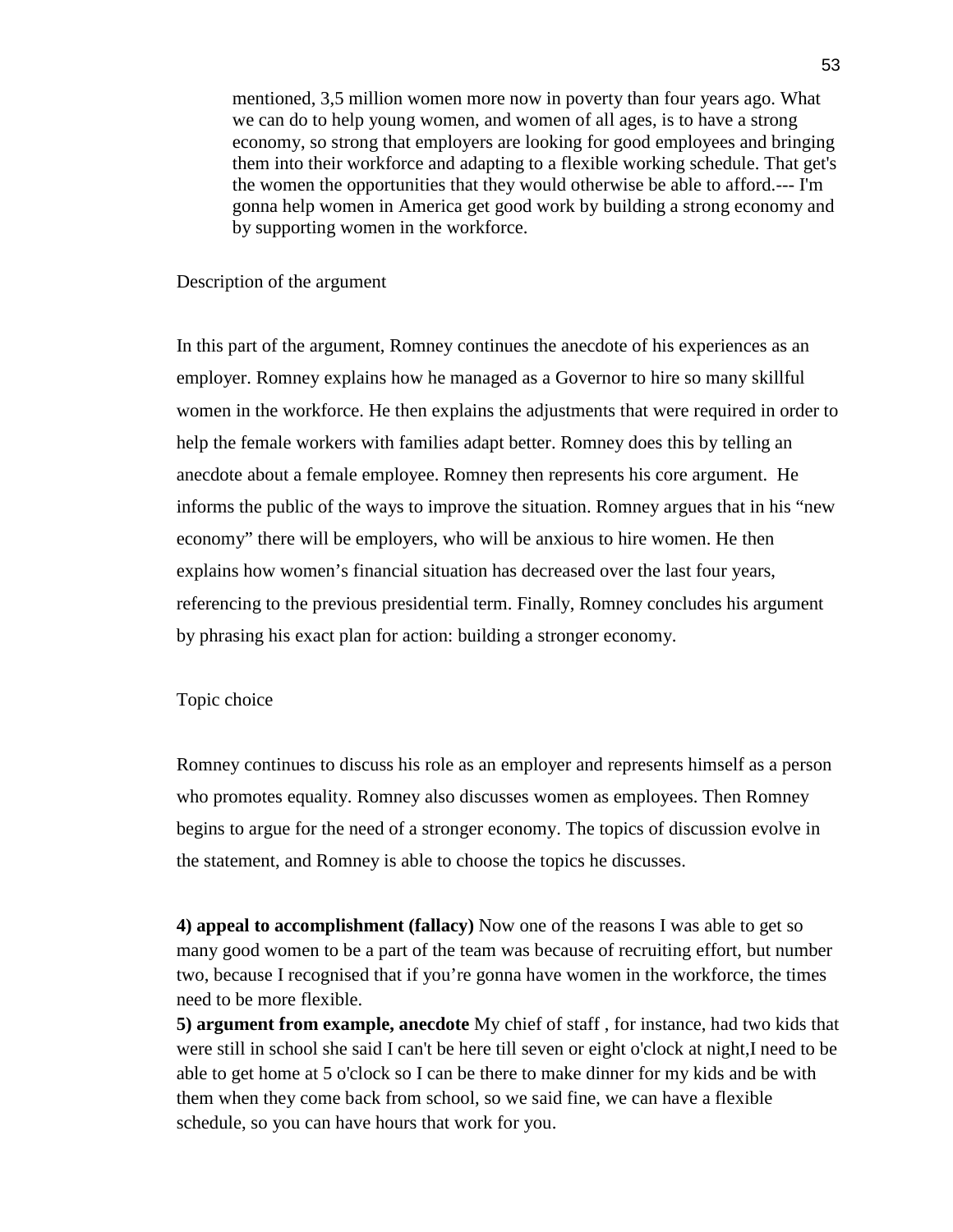**6) pragmatic argumentation** We're gonna have to have employers in the new economy who are gonna be anxious to get good workers, that they are gonna be anxious to hire women. In the last four years, women have lost 5,8 million jobs, that's the net of what's happened in the last four years. I mentioned, 3,5 million women more now in poverty than four years ago.

**7) argument from cause to effect** What we can do to help young women, and women of all ages, is to have a strong economy, so strong that employers are looking for good employees and bringing them into their workforce and adapting to a flexible working schedule. That gets the women the opportunities that they would otherwise be able to afford.--- I'm gonna help women in America get good work by building a strong economy and by supporting women in the workforce.

# Presentational tools

Romney uses framing as a tool in this argument. In his rhetoric, the word 'effort' is used often. He uses expressions such as "concerted effort" and "recruiting effort" to describe the process of finding female employees. The words represent labour and difficulty and are used to stress Romney's achievements and his investment in the issue. The act of framing with negative words a positive topic is quite unusual. The objective is to represent self (subject) in a positive light and as an industrious person, but the danger lies in ending up representing the object, i.e. women's employment, in a negative light. In this case, it would mean representing employing women as a tiring project that demands a great deal of work and resources.

Another prominent presentational tool that Romney uses in the argument is anecdote. He gives an example of his female chief of staff, who has a family to take care of. This is yet another example of how the presidential candidates like to tell anecdotes of the women they know or have met, in order to appeal to female audiences. However, Romney's example relies on traditional gender stereotypes. The example represents women as family-oriented wives and mothers, who cook dinner for their families every day. This type of argument by anecdote is susceptible to feminist criticism, especially from Ehrlich (1991:52), who argues that stereotypical representations of the female gender are a form of sexist language.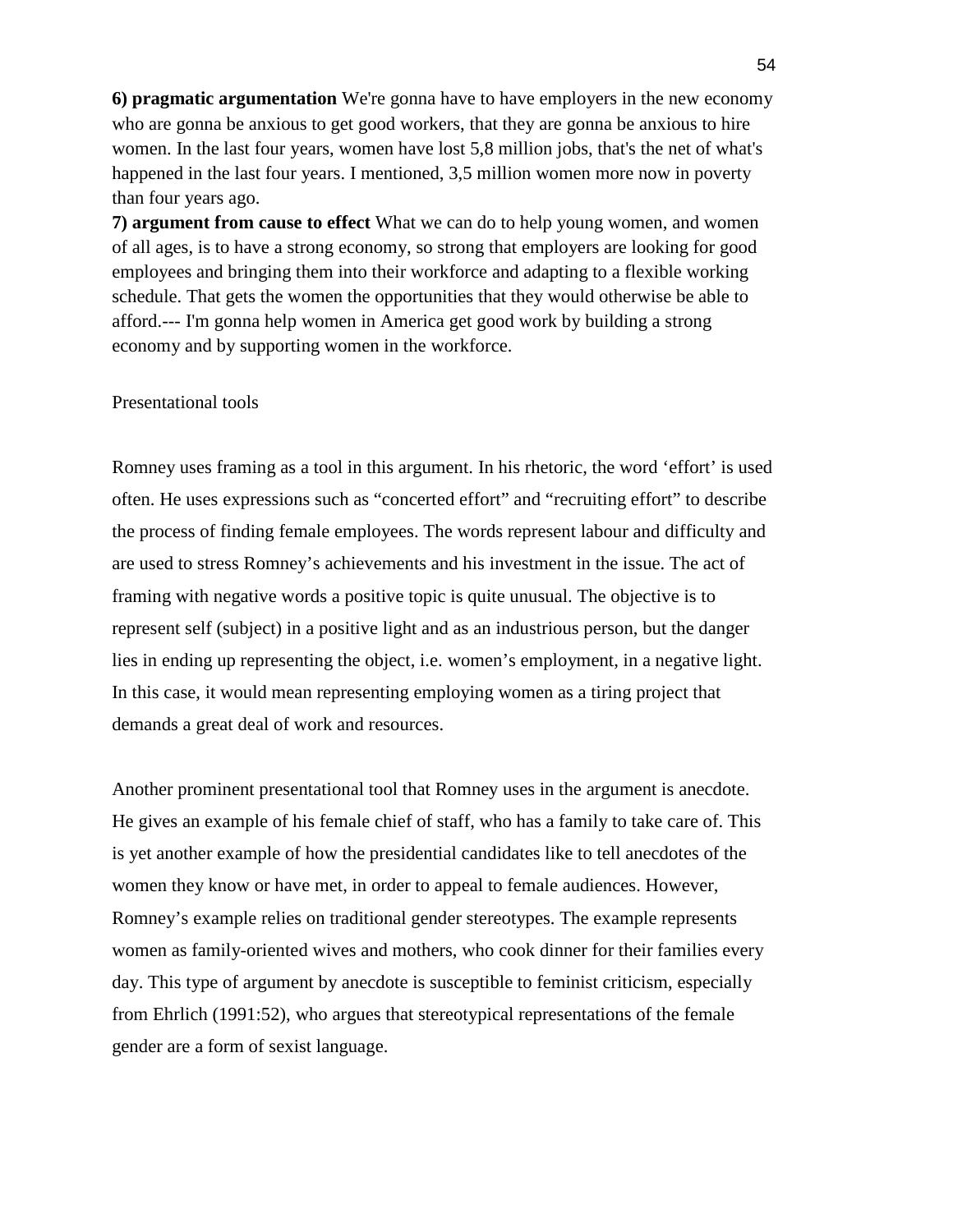At the very end of the turn Romney begins the actual convincing, which follows the structure of the traditional claim-support -argumentation. He presents the audience with statistic information. "In the last four years women have lost 5,8 million jobs, that's the net of what's happened in the last four years. I mentioned, 3,5 million women more now in poverty than four years ago." Romney does not explicitly claim that the numbers are linked to Obama's term, but it is implied very skillfully. The thought enters the audience's minds, but Romney does not openly suggest it. The presidential term in United States is four years, and as Romney's figures are of that time, it would appear that he consideres there to be a link, and that he encourages the audience to make the connection. One of the reasons why it would seem that Romney links Obama to the unemployment rates, is the fact that he does not offer any explanations for the numbers, but allows to the audience to decide. Otherwise, Romney would have taken into account the stock market crash and its effects on employment and the entire economy.

#### Audience adaptation

The audience of this part of the argument seems to be women. Romney uses a variety of presentational tools to persuade his audience. In this short extract from the speech he uses self-representation, anecdote, and appeals to reason, such as argument from cause to effect. The suspected audience does not in this case, exclude men. However, it would appear that the messages are primarily directed to female audiences.

Romney attempts to impress the audience of his recruiting efforts and adjustments he made as an employer to the work schedules of female employees. This is an indication that he values gender equality, or at least that he values the opinion of those who value gender equality. He expresses an interest in the issue by using anecdotes as presentational tools. However, he does not represent men and women as equals. In Romney's rhetoric women are mothers as well as employees, and some adjustments need to be made in order to accommodate them to a work environment.

Romney does not explicitly express the intended audience of the argument, but the argument appears to be directed to women. There are indicators that point to this conclusion: firstly, Romney's argument is for gender equality, and secondly, he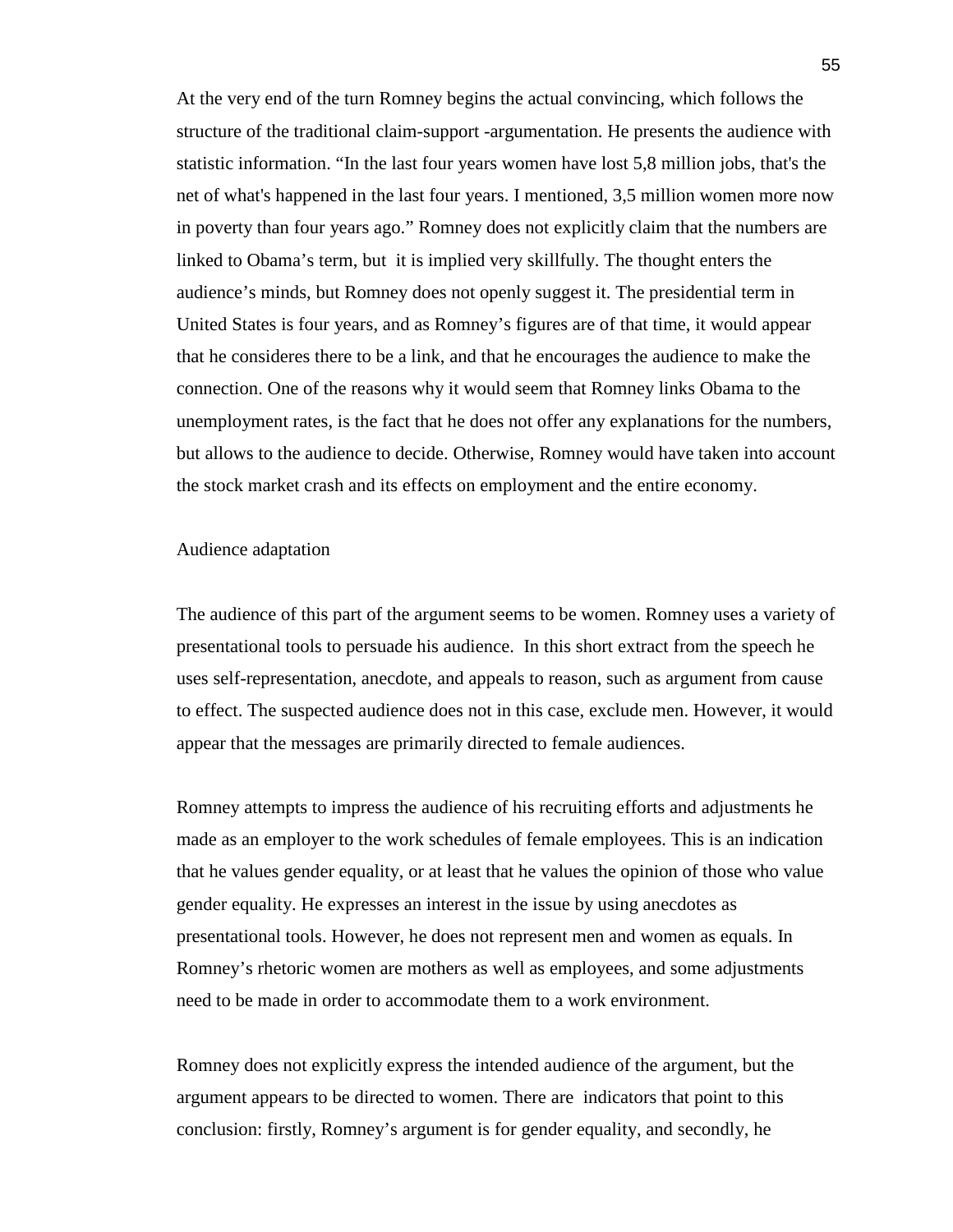expresses a bias for women as an employer. I suggest that this expressed bias is an indication of the intended audience. Male audiences would not necessarily react in a positive manner to an open confession of gender bias for women. Critical evaluation of the argument

Romney's solution to women's unemployment is strengthening the economy. This is also presented as the main argument. According to Romney's suggestion, when the economy is strong enough, employers will need more workforce. In those circumstances, the employers are willing to grant some modifications to female workers, such as flexible working hours, Romney argues. This shows the strong belief that Romney has in the capitalist system. The laissez-faire ideology promoted by Adam Smith in *the Wealth of Nations* (1776) and many other supporters of capitalism is filtered into his speeches. Romney suggests that in a strong economy companies are able to hire more and pay more in wages.

Windt's (1986:105) question number six is as follows: "How does the speech fit into the political movement of which it is a part, or into the generic tradition from which it comes, or into the rhetorical biography of the President who gave it?". Romney's speech is in line with the conservative Republican party's agenda of supporting the economy, but also allowing it to repair itself. According to the ideology, wealth creates more wealth, which will flow to all parts of the society. Therefore according to the ideology, the best cure for unemployment would be time. This ideology is also strongly represented in Romney's rhetoric.

 Windt's (1986:105) fourth question is relevant in the analysis of this particular argument: "What are the probable consequences of the speech on target constituencies that believe it, on adversaries-- that disbelieve it, on future policies, and on the development of our on-going political debates on the subject?" . Unfortunately for Romney, the consequences of the speech were less than desirable. The media had an adverse reaction to the speeches that were supposed to be supporting gender equality. Instead, Romney was criticised of "being offensive to women" and lacking the capability to"connect to working women" (Abdullah, 2012).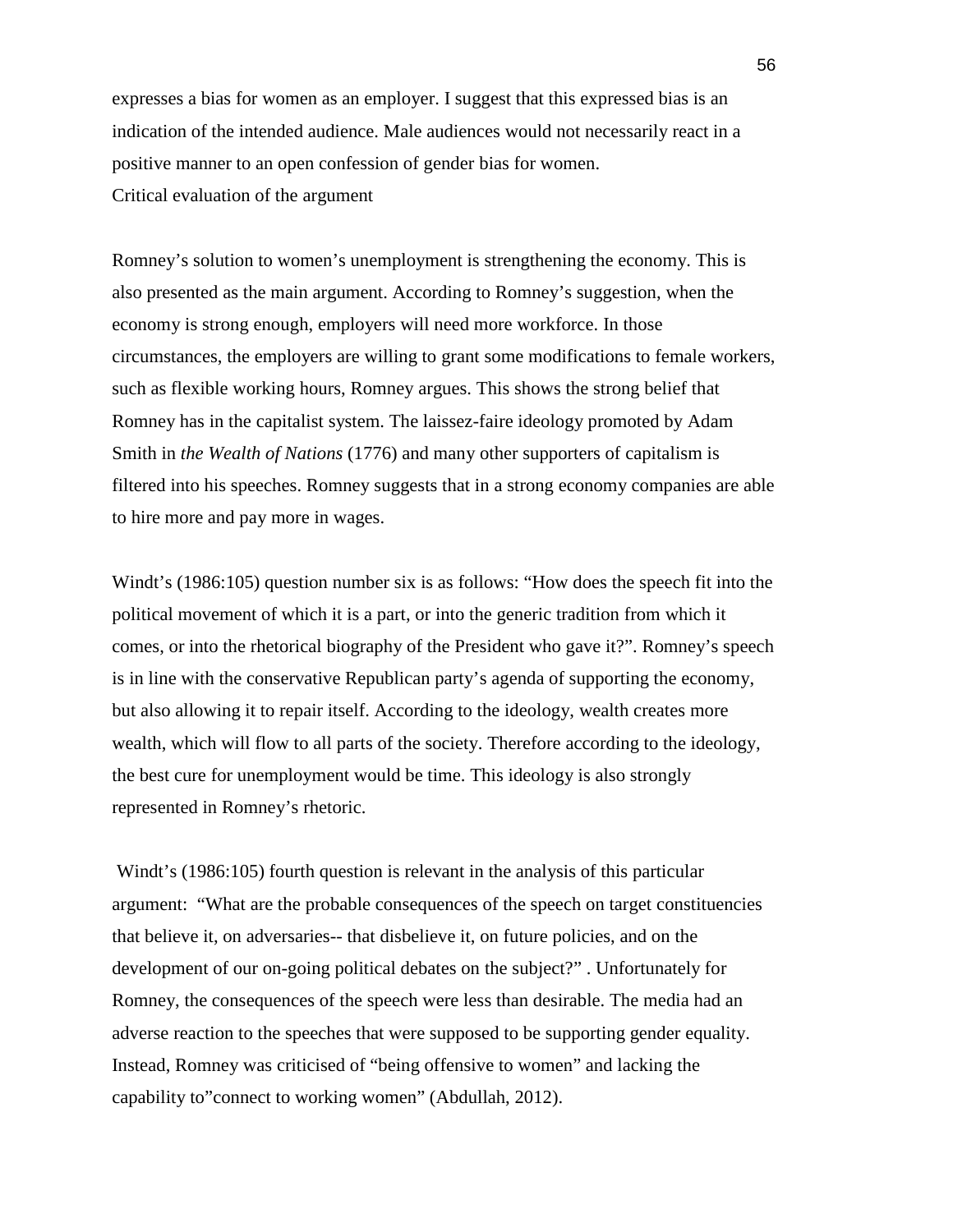There are several arguments made in the turn, but the main argument is the one in which Romney presents his future plans to repair the situation of unequal pay. The anecdotes that Romney tells are used as persuasive tools, but not as argumentative text. The anecdotes are descriptive text that include no actual claims.

The argument about a strong economy creating more work for women is a valid argument (of logical form). It presents a standard cause-to-effect reasoning chain. The argument can also be considered sound (of having truth value). It is very probable that a stronger economy would create more employment opportunities. Even though the method Romney proposes in the argument might not be the best way to achieve higher employment rates, it does not diminish the truth value of the argument. Therefore, the argument is both sound and valid.

However, Windt's (1986:105) third question "is the rhetorical reality of the argument plausible?", could be debated in the case of this argument. Romney's argument that in a strong economy, there will be employers who will be anxious to have female employees, is very much debatable. Romney himself represents female employees as needing special arrangements, such as positive discrimination and flexible working hours. He does not clarify how the employers in the new economy would especially address women's unemployment. Positive discrimination of women combined with a capitalist system is not necessarily a plausible rhetorical reality, I would argue.

G) The final part of Romney's argumentation occurs after an accusation presented by President Obama. Obama argued that Romney "feels comfortable having politicians in Washington decide the health care choices that women are making." The following is Romney's response to the accusation.

Romney: I just wanna point out that I think I was supposed to get the last section. I Just note that I don't think that bureaucrats in Washington should decide whether or not someone should use contraceptives. And I don't believe employers should tell someone if someone should have contraceptive care or not. Every woman in America should have access to contraceptives and the President's statement of my policy is completely and totally wrong.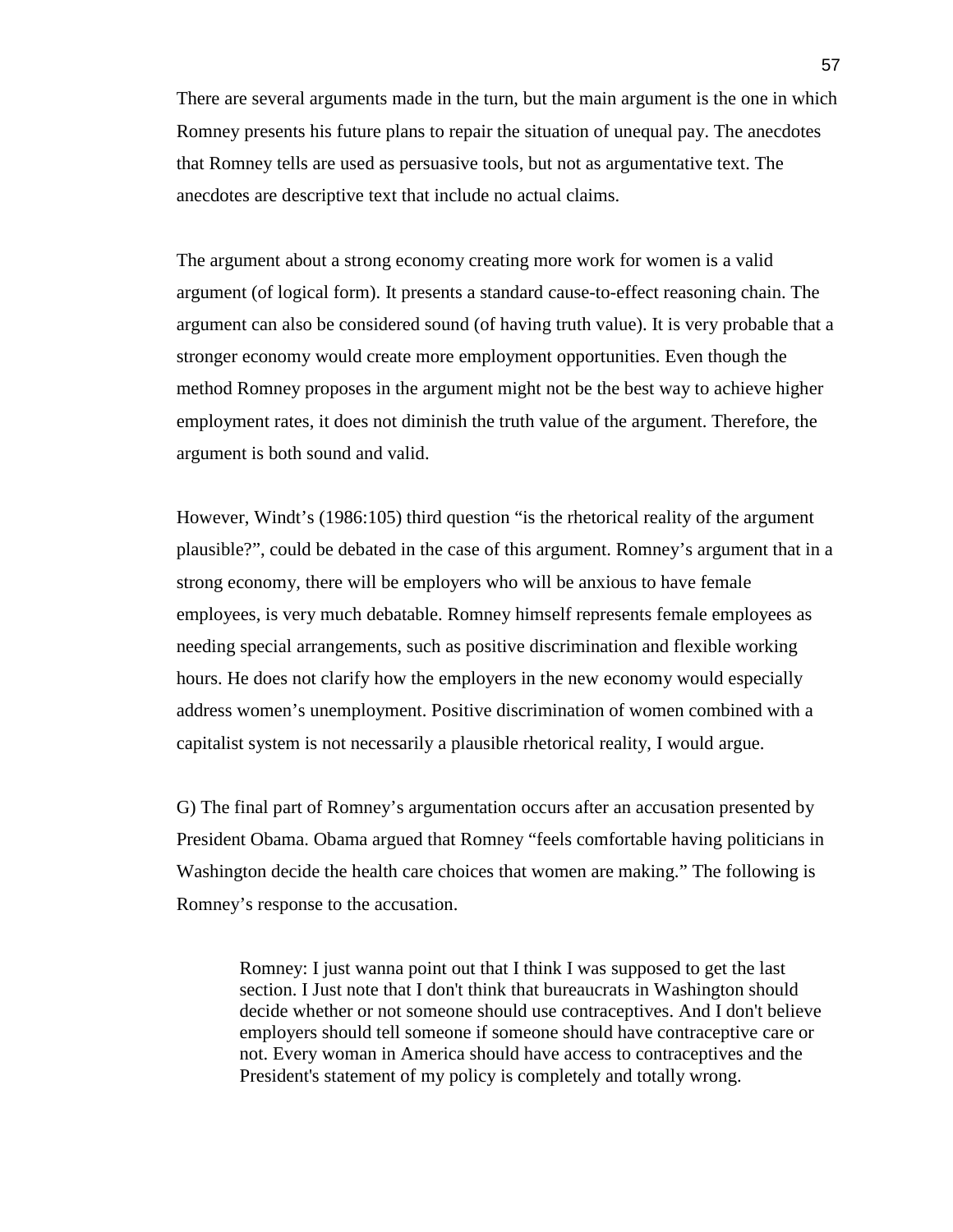In this section Romney raises the question of whether the turns of the debate are evenly distributed to both candidates. He also criticises the President for misrepresenting his point of view. At the end of the section Romney clearly expresses his actual point of view that is better representing his values, and which replaces the President's misrepresentation.

The argument is also representative of the positions or roles that the candidates have assumed during the debate. Obama has managed to assume the role of a leader. He leads the discussion and can even change the topics of discussion. Romney, however, has unwillingly assumed the role of the underdog. He is in the position to defend himself against Obama's arguments, and instead of arguing for his goals, Romney has to defend his views. This gives the impression that Obama is moving forward in discussion, while Romney stays behind.

## Topic choice

In this argument, Romney's role has changed. He no longer can direct the discussion and choose the topics that he discusses, but he has to defend his previously presented points of view. The topic choices are therefore dictated by Obama rather than Romney in this argument.

## Romney:

**1) argumentation based on the principle of fairness** I just wanna point out that I think I was supposed to get the last section.

**2) clarification** I Just note that I don't think that bureaucrats in Washington should decide whether or not someone should use contraceptives. And I don't believe employers should tell someone if someone should have contraceptive care or not. Every woman in America should have access to contraceptives and the President's statement of my policy is completely and totally wrong.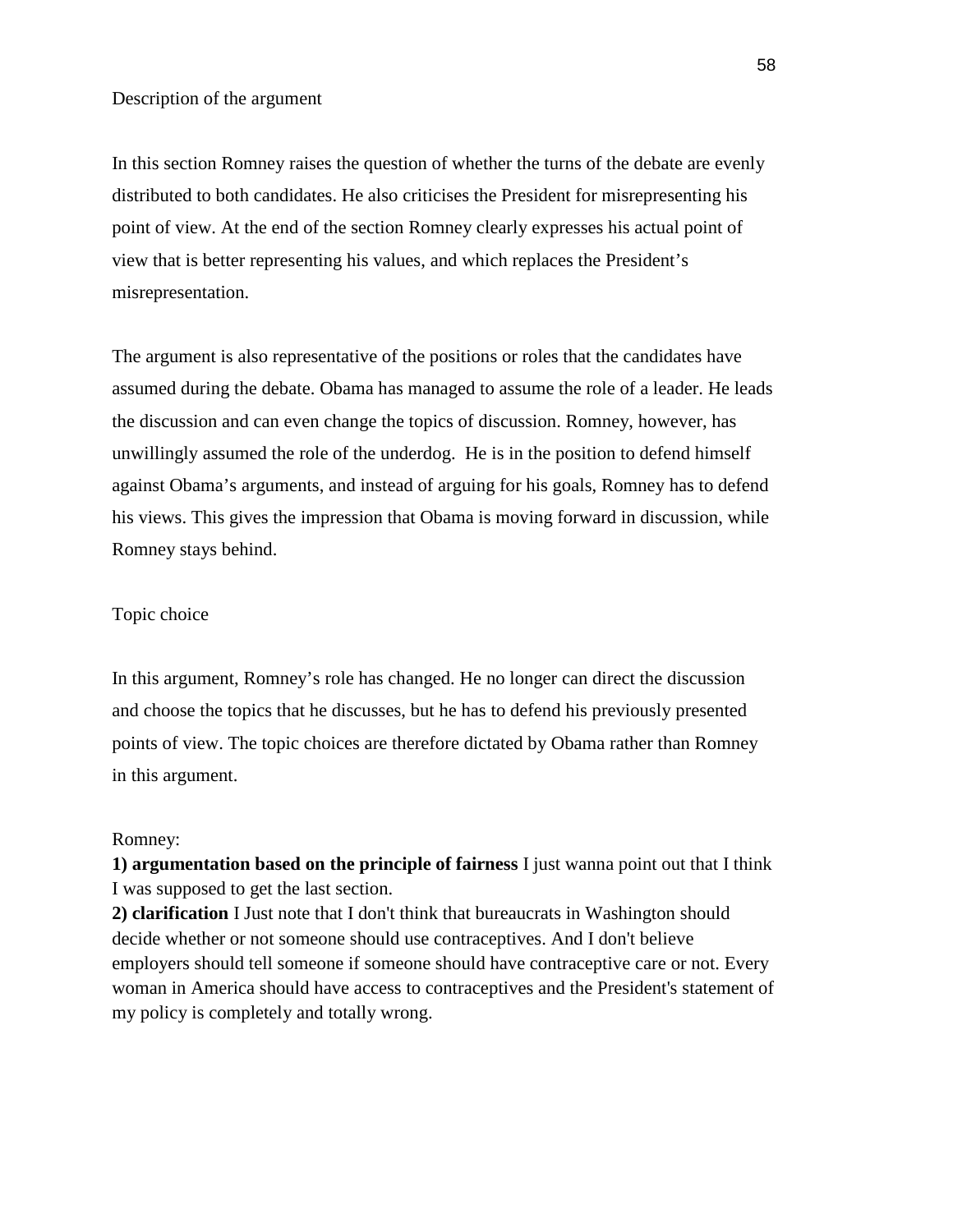The purpose of this turn is to redress some of the previous statements made by President Obama, and to point out a possible bias of the chairperson and the debate. Romney expresses a doubt that he and Obama did not receive an equal amount questions in the debate.

As Romney is pointing out a possible inequality in the debate, he risks representing himself in a negative light instead of Obama. He risks appearing unaccommodating in front of the audience, especially as the chairperson is siding with the President. Romney is in the position of having to defend himself, whereas Obama is in the position to lead the discussion and to make accusations about the opponent.

Romney uses presentational tools, such as meta-talk about the rules of the debate. This is represented also in the pragma-dialectical approach (2010) as the starting point rule. Usually similar discussions occur before a debate, not during it. Another technique that Romney uses, and that is quite effective, is re-establishing his standpoint. Candidates rarely state their policies in such a straightforward manner, so the technique is quite refreshing from the audience's perspective.

#### Audience adaptation

The audience of this turn seems to be universal. Romney is discussing women's issues, so this statement is primarily directed towards women, but it does not exclude men. In fact, this turn is as much about Romney's views of women's right to contraception, as it is about correcting Obama's claims, and presenting Obama in a negative manner.

The turn is strictly considering not actually an argument but a redress. The argument was made after the chairperson suggested moving on to other topics. The argument is not as planned as the other arguments in the debate, and therefore it is quite interesting.

In the turn Romney uses the pronoun 'someone' quite often, for example in this sentence: "And I don't believe employers should tell someone if someone should have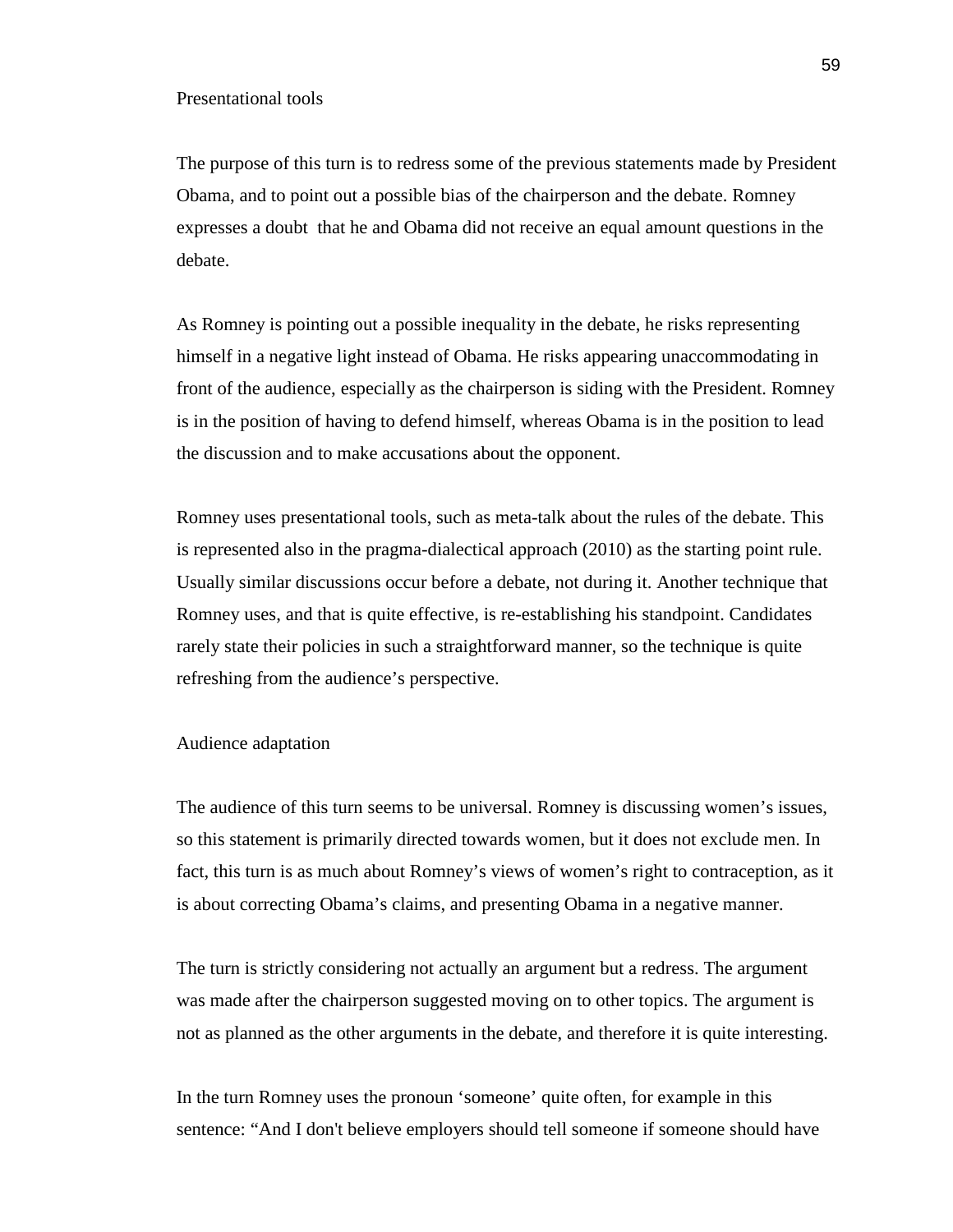contraceptive care or not ". It is clear from the previous discussion and Obama's statements that they are discussing women. The pronoun 'someone' appears three times, while the word 'women' only once. This could be evidence of the turn being more about expressing the correct point of view than about appealing to women, or possibly it could be a sign of unsexualised language use.

### Critical evaluation of the argument

Romney makes his premises evident by voicing them: every woman in America should have access to contraceptives. Romney is very outspoken in this statement considering his previous reputation as a highly religious politician, who is known to have negative views on abortion. To answer Windt's (1986:105) question about how the speech fits in the political biography of the person who gave it, this particular speech does not necessarily fit well. The previous views that have been associated with Romney in press conferences and media events have been significantly more conservative about reproductive rights.

It is possible that Romney states his views strongly, because they are already slightly diminished and understated by Obama's statements. Even if Romney succeeds in convincing the audience of his earnestness, they might be wondering whether Obama's or Romney's view is the correct one. In such cases, the audience does not necessarily search information from different sources, but relies on the information provided in the debate. Obama has the advantage in this case, as he has presented his view first.

Romney's correction of Obama's previous argument is justified. Obama's argumentation technique that Romney criticises is the so called "straw man", which means creating an oversimplified version of the opposite side's view and attacking against this simplified version. It has to be noted that while Romney agrees he is for abolishing Planned parenthood, he argues that he has not claimed that bureaucrats should decide whether women use contraception or not.

Romney's view can also be questioned. Windt (1986:105) poses the question of the rhetorical reality of the speech, and whether evidence is cited truthfully in the argument.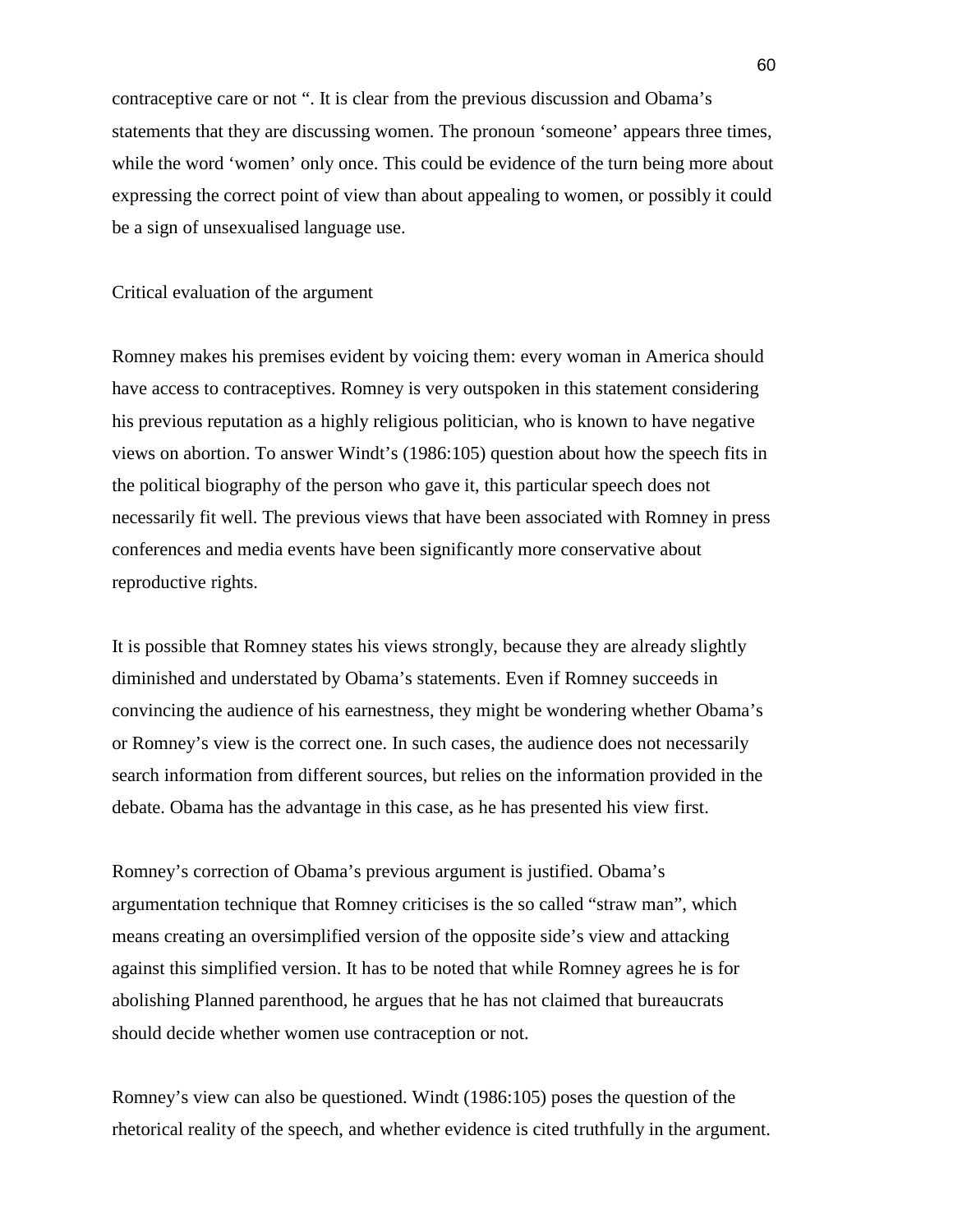This information is very difficult to access, as the absolute truth can be an elusive concept. It is, however, possible to present counter-arguments to this argument.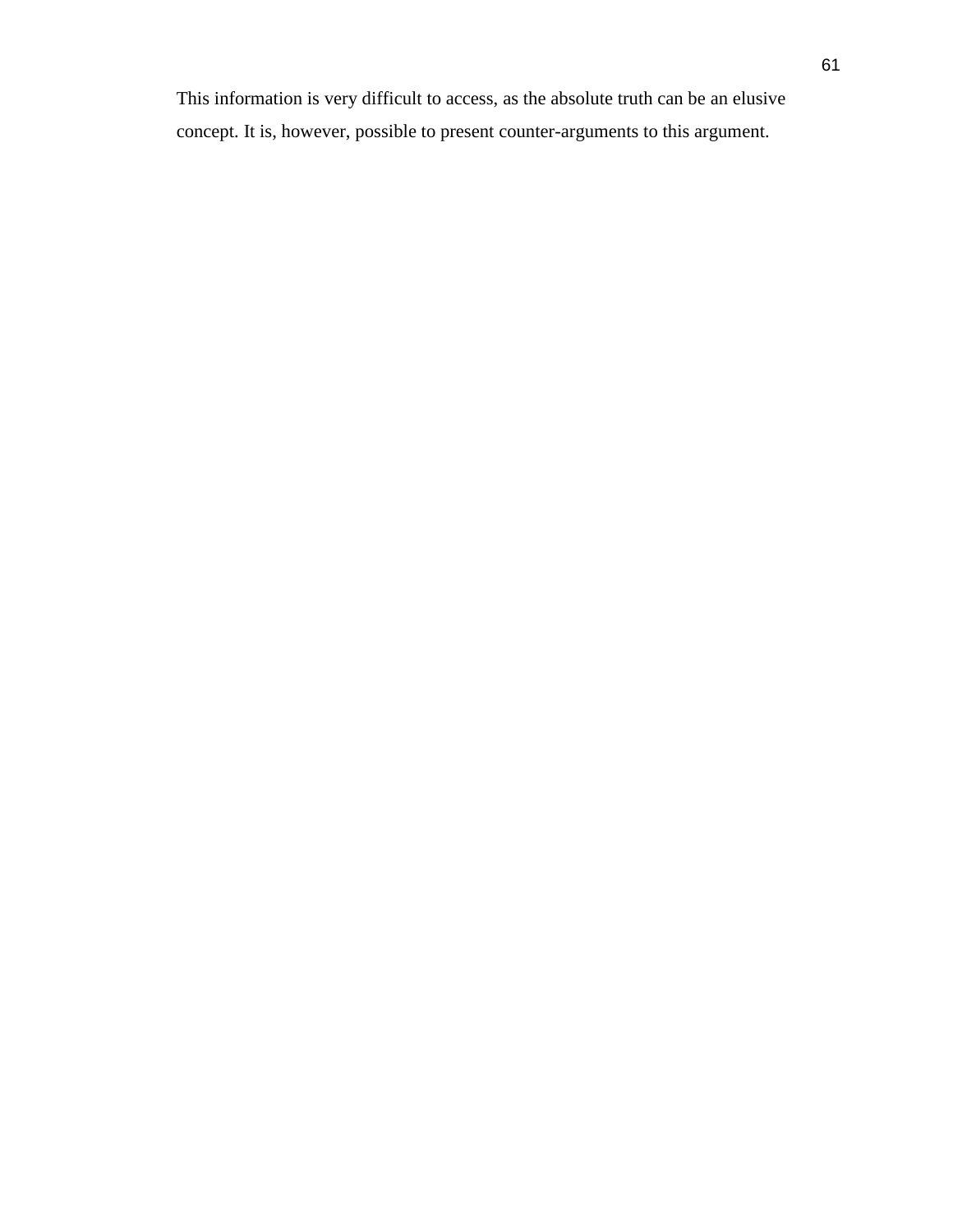# 6. COMPARISON OF THE RESULTS

In this section, I will examine the differences between the speeches of Barack Obama and Mitt Romney. I will be comparing the topic choices, audience adaptation and presentational tools the candidates used in the discussion. I will also include Windt's (1986) questions that will add an evaluative section to the analysis. This evaluation is an important part as it will deepen the analysis that would otherwise be mostly descriptive rather than critical.

The results of the comparison are shown in a table below. I will discuss the comparison of the results further after the table.

| Candidate                                     | <b>Barack Obama</b>                                                                                                                                                                                  | Mitt Romney                                                                     |
|-----------------------------------------------|------------------------------------------------------------------------------------------------------------------------------------------------------------------------------------------------------|---------------------------------------------------------------------------------|
| Topic choice                                  | unequal pay, health care (or<br>actually reproductive rights)<br>Obama answers the asked<br>questions but also changes the<br>topic of discussion                                                    | unequal pay<br>Romney answers the asked<br>questions                            |
| Audience adaptation                           | direct appeals mentioning the<br>intended audience                                                                                                                                                   | direct appeals mentioning the<br>intended audience                              |
| Presentational tools                          | anecdotes, use of positive<br>adjectives about women,<br>repetition, facts,<br>representation of the<br>opponent, leading the<br>discussion to another topic                                         | anecdotes, statistics, facts                                                    |
| Why were the rhetorical<br>strategies chosen? | Obama uses a variety of<br>techniques. Reasons: evoking<br>emotion, appealing to reason,<br>representing self favorably<br>and the opponent<br>unfavorably, adding new<br>aspects to the discussion. | Romney uses only few<br>techniques. He is in the<br>position to defend himself. |
| Are they internally<br>consistent?            | yes                                                                                                                                                                                                  | yes                                                                             |
| Is the rhetorical reality                     | yes, some aspects debatable                                                                                                                                                                          | yes, some aspects debatable                                                     |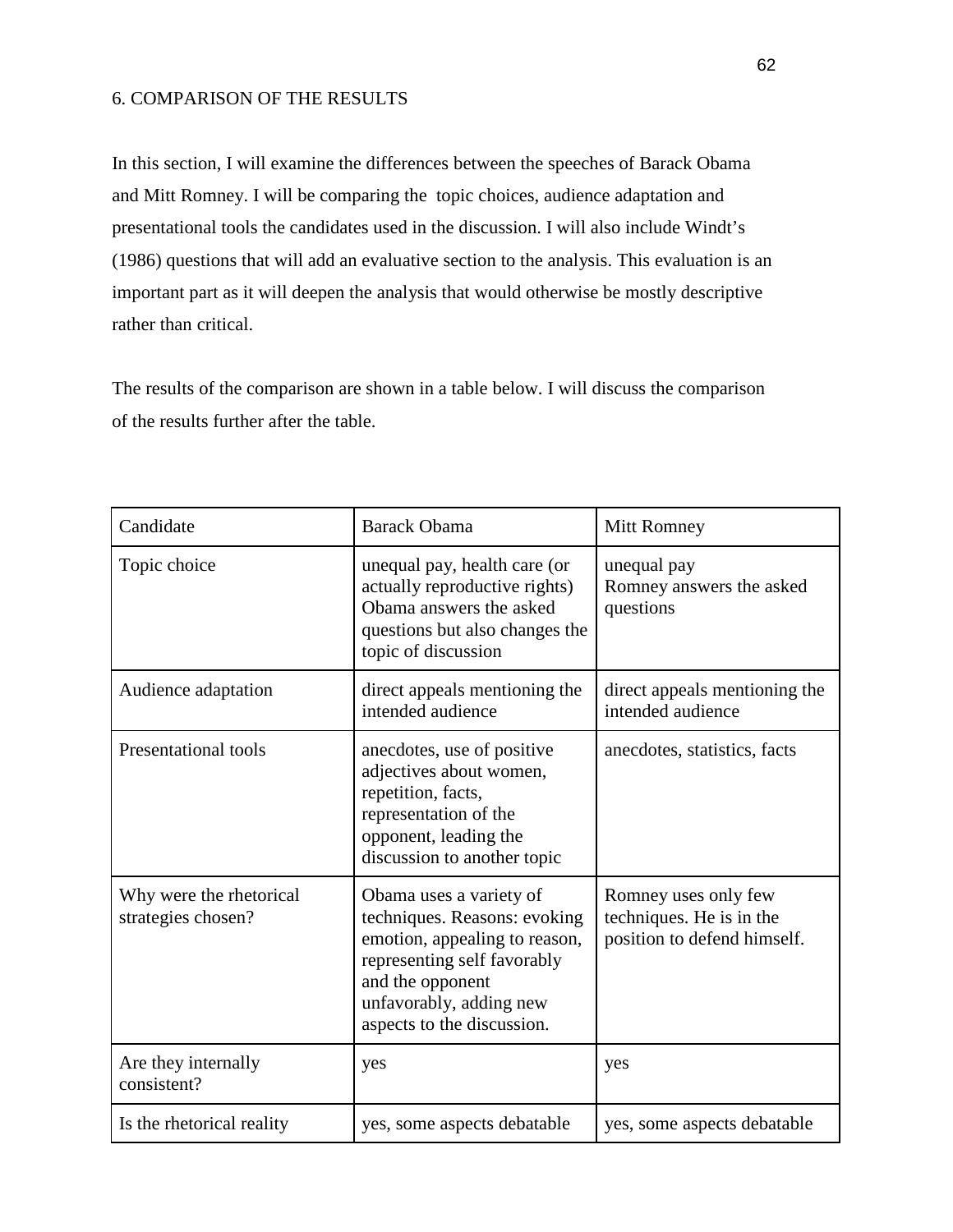| plausible?                                                                                                                                  |                                                                                                                                                                                                                     |                                                                                                                                                                                                                     |
|---------------------------------------------------------------------------------------------------------------------------------------------|---------------------------------------------------------------------------------------------------------------------------------------------------------------------------------------------------------------------|---------------------------------------------------------------------------------------------------------------------------------------------------------------------------------------------------------------------|
| What are the possible.<br>consequences the speech?                                                                                          | if successful, it could result in<br>the candidate being elected<br>and positive media attention,<br>possibly even changes in<br>attitudes<br>if unsuccessful, negative<br>media attention and alienating<br>voters | if successful, it could result in<br>the candidate being elected<br>and positive media attention,<br>possibly even changes in<br>attitudes<br>if unsuccessful, negative<br>media attention and alienating<br>voters |
| a) Why would supporters<br>believe it?<br>b) Adversaries disbelieve it?                                                                     | a) a variety of presentational<br>tools is used, appeals to<br>reason and emotion<br>b) adversaries have criticised<br>Obama of not making enough<br>progress during his first term                                 | a) presentational tools based<br>in statistics and reason<br>b) adversaries have criticised<br>Romney of being<br>condescending towards<br>women                                                                    |
| How does the speech fit into<br>the political movement of<br>which it is a part or the<br>political biography of the<br>person who gave it? | Well, it represents democratic<br>values, such as reproductive<br>rights.                                                                                                                                           | Well, it represents modern<br>republican values, such as the<br>importance of work.                                                                                                                                 |

# Topic choice

The candidates have different approaches to resolving the question of unequal pay, or as the audience member posed the question: resolving the issue of "women making only 72% of what their male counterparts earn at workplaces".

Romney's approach is financial - he claims to be able to fix the current recession in economy and suggests that women are the first ones to gain when the economy recovers. Obama's approach is legal - he talks of the Lilly Ledbetter bill that he signed, and that ensures women the legal right to bring suit if they encounter inequality in pay. Obama's plan is already completed, and he uses the phrase "we fixed that", as if the issue of equal pay was resolved as well. This might be necessary since he has been in a position to influence the issue for the past four years. Romney's plan for action is a hypothetical plan for the future, as he has not been elected before.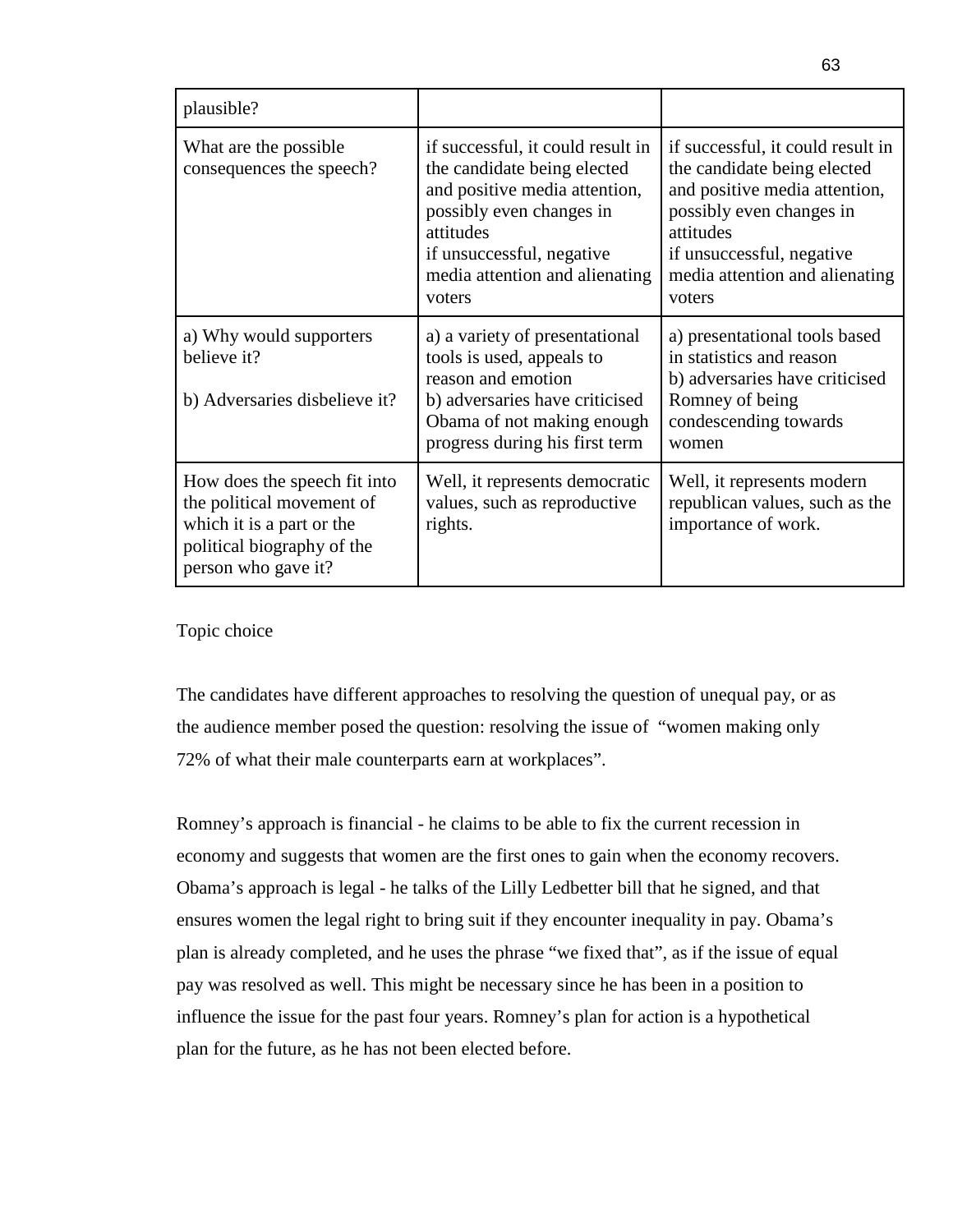The topics of discussion evolve in Obama's argumentation. For example, one of his statements begins with the discussion of equal pay, then moves to health care, then to the economic growth, and ends with a personal anecdote. The most significant change is the change from equal pay, the initial topic of discussion, to women's healthcare, or more appropriately, reproductive rights. Obama chooses to change the subject to another question that he finds important. This adds new aspects to the discussion. Depending on the point of view, this move can be viewed as leading the discussion in order to distract from the initial issue to voice his predetermined remarks or it can be considered to show real interest in the issue, as well as initiative.

Romney's topic choices are not as varied as Obama's. Romney discusses the issue of equal pay but does not add any new aspects to the discussion, apart from the redress that he makes to Obama in order to challenge him on his words. This shows the different roles that the candidates have assumed in the debate. Obama leads the discussion, while Romney is in the position to defend himself.

# Audience adaptation

Both of the arguers use direct appeals to women. The audience is visible in the explicit statements: " What we can do to help young women, and women of all ages --" Romney argues. Similarly Obama discusses women: "--Lily Ledbetter Bill, named after this amazing woman who had been doing the same job as a man for years, found out that she was getting paid less--", or "not the kind of advocacy women need", "how women succeed in the workplace", "pocketbook issue for women" and "makes a difference in how effectively women are able to work" etc. It is very clear that these arguments are directed to female audiences. Both of the candidates reveal their intended audience by explicitly mentioning it.

# Presentational tools

The candidates use a variety of presentational tools. However, as shown in the table above, there seems to be also a significant difference in the presentational tools that the candidates use. President Obama seems to be using a larger variety of different kinds of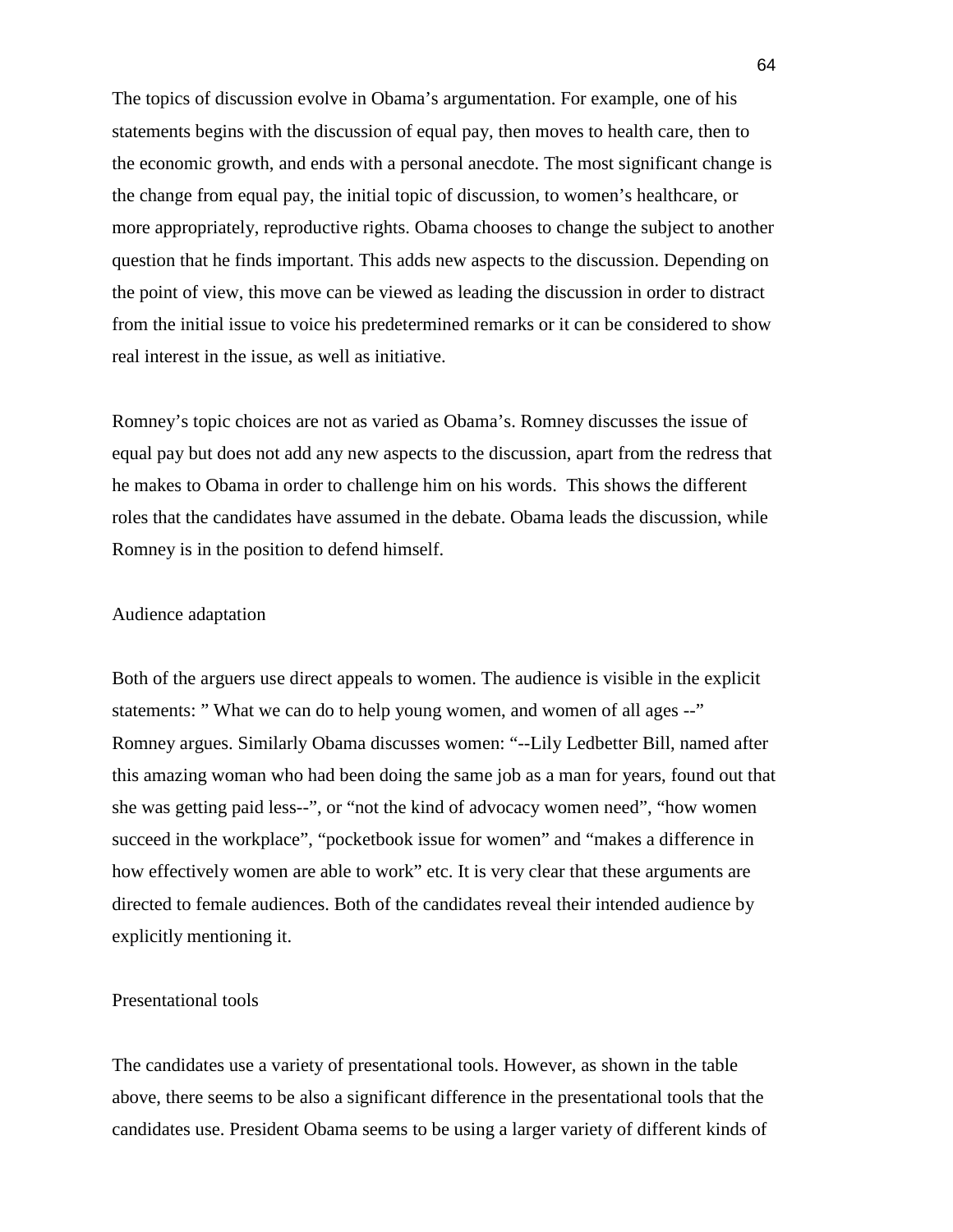strategies, whereas governor Romney uses strategies that are based in reason. Obama's strategies include: anecdotes, use of positive adjectives about the target group, repetition, facts, representation of the opponent and leading the discussion to another topic. Romney's strategies include: anecdotes, statistics and facts.

What is interesting about the presentational tools that the presidential candidates use, is that according to the view presented by van Eemeren, Grootendorst and Henkemans (2002:109-150), many of the appeals are, in fact, fallacies i.e. argumentation mistakes.

Windt's critical questions for evaluation

Windt's (1986) first question about the reason why these argumentation strategies were chosen is also directly related to the use of these strategies and the positions that the candidates take in the debate. In their second turns, the positions of the candidates become evident. Obama is initiating new topics, he uses more presentational tools and is overall more confident. Romney is in the position to defend himself, and therefore does not use such a large variety of presentational tools as Obama.

The main reason for the use of any kinds of presentational strategies is to convince the audience (van Eemeren 2011:118), but beyond that, there can be also other reasons: evoking emotion, appealing to reason, representing self favorably and the opponent unfavorably or adding new aspects to the discussion.

Windt's question "is the speech internally consistent?" refers to the validity (logic form) of the argument. In most of the cases, I discovered that the candidates used internally consistent strategies.

Question "Is the rhetorical reality plausible?" refers to the soundness (truth value) of the arguments. The question is somewhat challenging to answer, as the truth value of arguments might be more

difficult to access. However, as there is the possibility for adversaries to present counterarguments, the rhetorical reality can be in both of the cases debated as well.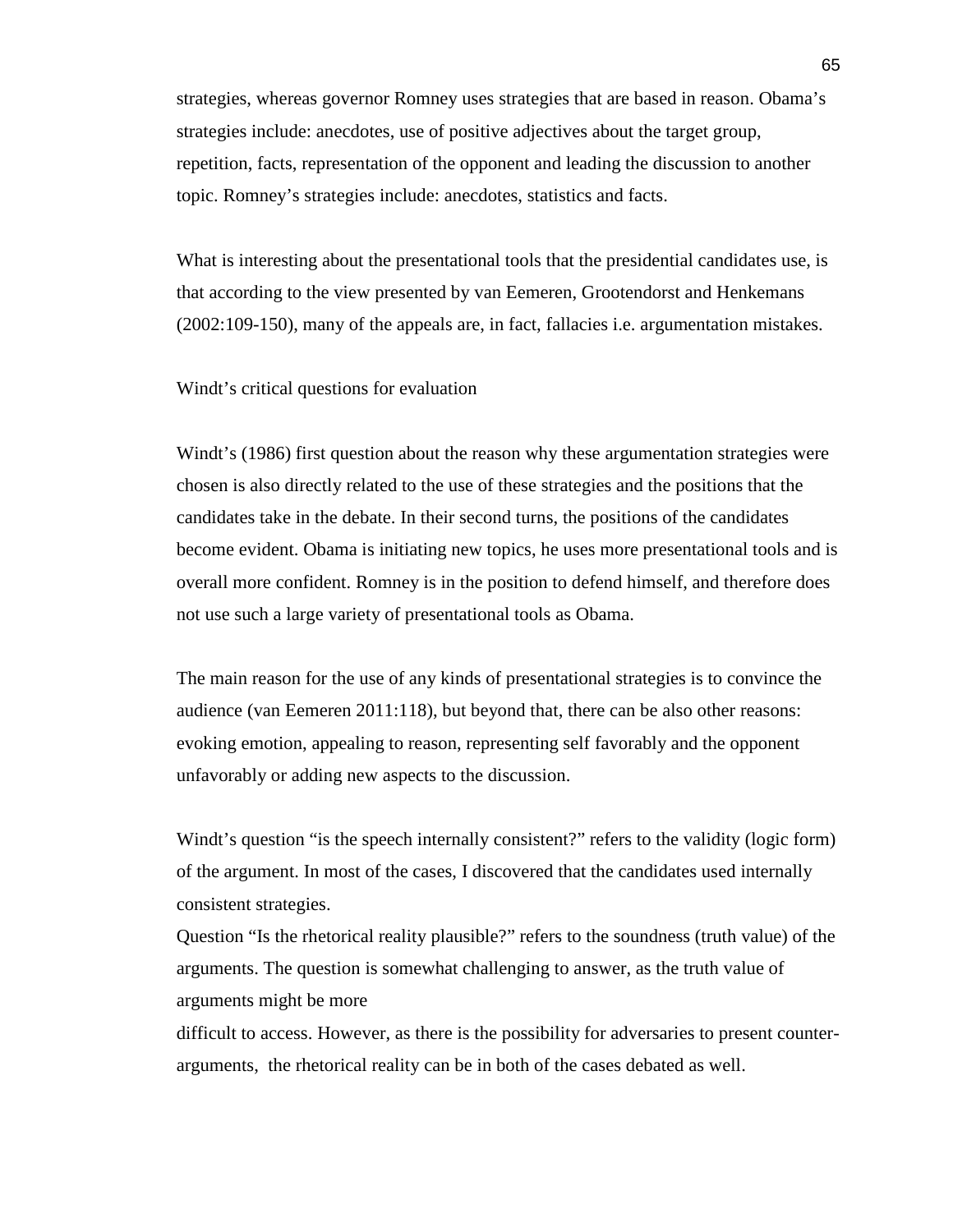The answer to Windt's question about the possible consequences of the speech is quite similar in the case of both of the candidates. In the case that the speech is successful, it results in the candidate being elected. In the case that the speech is not successful, it might lead to criticism from adversaries and media. The speeches might also influence the attitudes in America about, for example, equal pay and reproductive rights.

Windt poses a question about the reason why supporters would believe the speech and why adversaries would disbelieve it. Both of the candidates present evidence that supporters might find convincing. At the same time, adversaries have presented criticism for both of these candidates. On one hand, President Obama has been criticised by Romney even in the debate about not having made enough progress in equality and economic growth during his term. On the other hand, Romney himself has been under criticism from Obama about having made comments about positive discrimination, that Obama found condescending towards women (Barack Obama's blog, 2012).

The final question about the rhetorical continuum that the speech belongs to is less difficult to answer. Both of the orators represent a political party and therefore reflect different views. The values of the candidates are also present in their rhetoric. For example, Obama's speeches reflect democratic values, such as reproductive rights and freedom. Romney's speeches represent republican values, such as the importance of work and economic growth.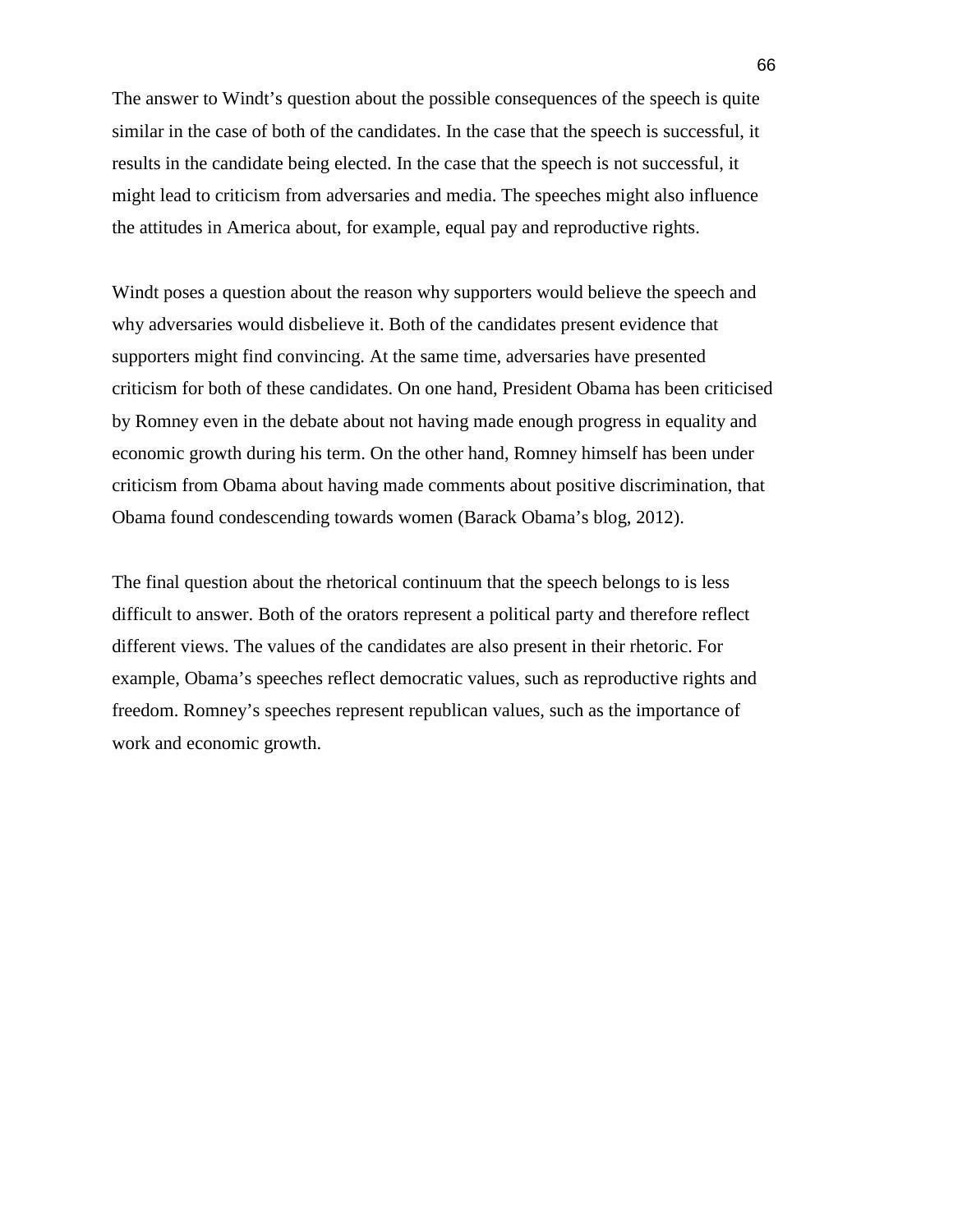## 7. DISCUSSION AND CONCLUSION

In the following I will discuss the results of the study and compare them with previous knowledge of the field

During the autumn 2012, the role of women in the presidential campaigns was discussed widely in the media. Many journalists speculated that the presidential candidates showed interest in female voters, and that their rhetoric in the debates reflected that (for example Schrerer 2012, or Brockes 2012). This study was conducted in order to discover two things: firstly, whether the candidates in the 2012 presidential elections made appeals to female audiences in the presidential debate, and secondly, if so, what kinds of appeals they used.

The term appeal is used by van Eemeren (2010:4-5) interchangeably with the term argument. For example, van Eemeren uses the term appeal to authority and the term argument from authority in similar situations (2010:4-5, 203-206). In order to discover the used appeals or arguments, and their nature, I chose to use the pragma-dialectical approach by van Eemeren (2010). Previous studies by Morris and Johnson (2011:403- 414) have shown that the pragma-dialectical approach can be used in order to analyse political debates. In order to gain a critical aspect to the analysis, I used Windt's (1986: 102-117) critical questions about presidential rhetoric, that were designed to help analysts better evaluate the content of the speeches and be critical towards the argumentation, rather than describe it. Other analysts as well have found it important to combine the pragma-dialectical approach with another method. For example, Ihnen and Richardson (2011) have used the pragma-dialectical approach with critical discourse analysis.

The method of analysis is therefore two-fold: firstly the pragma-dialectical approach (2010), that is useful in analysing topic choice, audience adaptation and presentational tools. Secondly the critical questions on presidential rhetoric (1986) that include evaluating the possible reasons for adversaries to criticise the speech, whether the speech shows signs of belonging to a specific political movement and questions about the internal consistency as well as the plausibility of the rhetoric reality of the speech.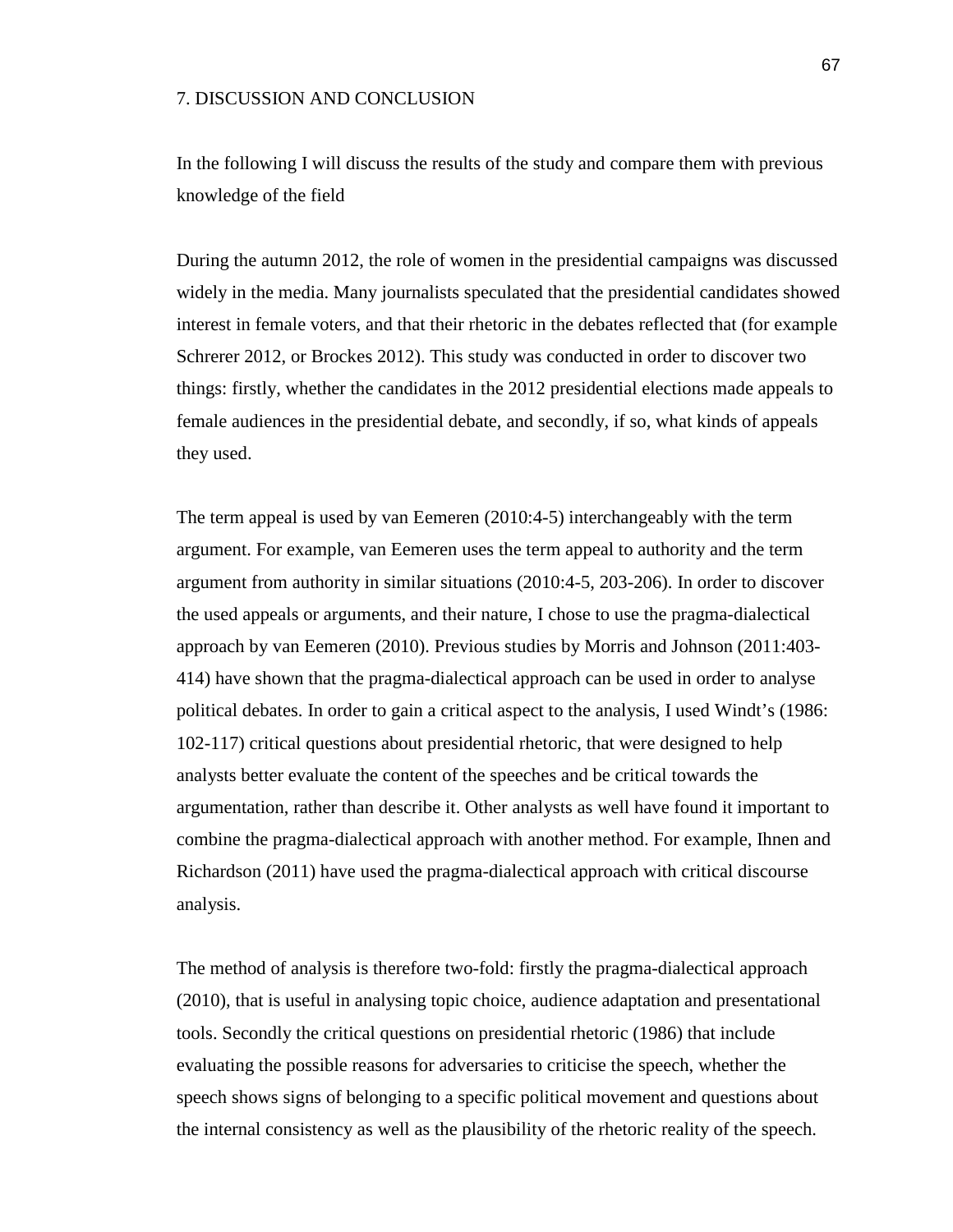The data of this study consists of two of the three presidential debates that were held during the autumn 2012. Specifically, only the parts of the debate that mention, or are addressed to women, were included in the data. In the debate, the data amounts to about 35 minutes of discussion.

The research succeeded in discovering the appeals to female audiences. The pragmadialectical method offered useful labels for the presentational tools that the candidates used during the debate. However, the pragma-dialectical approach did not necessarily offer superior ways of categorising the argumentation strategies.

Although van Eemeren's (2002, 2010) view on human communication is refreshingly positive and optimistic, it has to be noted that it might not be entirely sufficient. The pragma-dialectical method acknowledges logical and argumentative appeals, but regards unargumentative appeals to be fallacies (flaws of argumentation). The analysis revealed that many of the argumentation strategies that the candidates used in order to appeal to female audiences were, in fact, fallacies according to the pragma-dialectical categories of argumentation. This raises the question of whether the argumentation of the candidates was flawed or whether the categories are inconclusive.

The pragma-dialectical approach was chosen for the present study firstly because it is a recent trend in rhetoric analysis and secondly, because it contains the idea of audience adaptation, which is essential in this study.

The study discovered that the appeals to female audiences were mostly direct and mentioned the target audience. The used presentational tools varied. Obama used overall more argumentation strategies and different types of strategies. Romney used mostly strategies that were based in reason. The presentational tools that were used in the data included for example: anecdotes, use of positive adjectives about women, repetition, facts and statistics.

One of the key findings of this study was the relationship between the presentational tools and the status of the speaker. Obama adopted a leadership-position and was able to lead the discussion to other topics, such as reproductive rights. Romney, however, was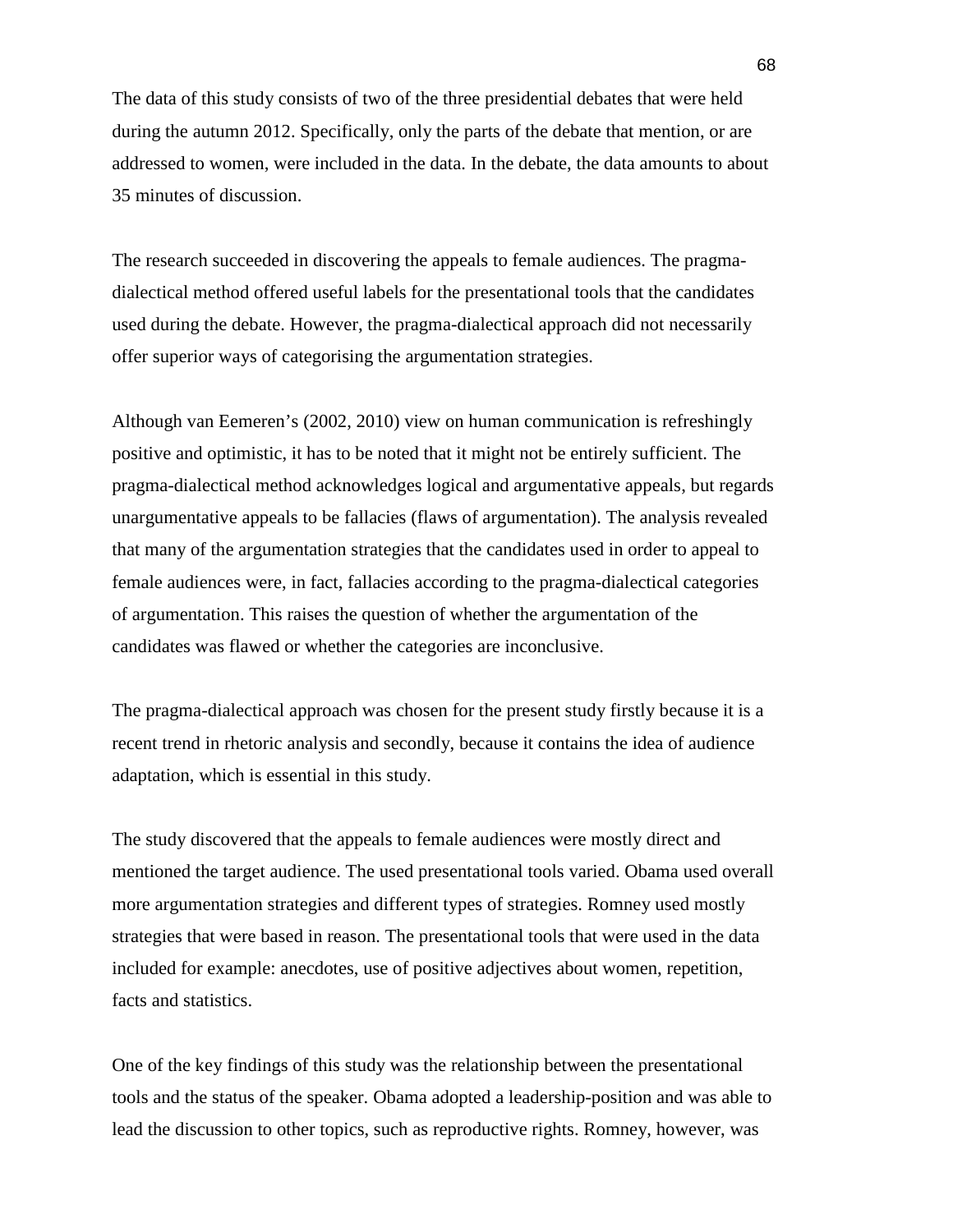in the position to defend his views, especially after Obama's second turn. Therefore, Obama was able to use more presentational tools than Romney.

The strategies that the candidates used also seemed to be reflecting the views of their parties, and therefore were a part of a continuum. For example, Obama emphasised reproductive rights and control of the state while Romney emphasised economic growth and the importance of work. This answers Windt's (1986:105) question about the political tradition that the speech belongs to. For example, previous presidential candidates of the democrat party include John Kerry, Al Gore and Bill Clinton. Previous Republican Party candidates include John McCain, George W. Bush and Bob Dole. A report conducted by the Pew Research Center in 2012 discovered that there has been a significant polarisation of values in the last sixteen years. The report suggests that the most significant differences of opinion between the 2012 candidates were in their views of government scope, attitudes to labor, business, environmentalism and social safety nets (2012: 11).

This study discovered that the presidential candidates seemed to view female voter's votes as important ones to have. This might be symptomatic of the change in the attitudes of women's importance in the society as a whole. Women were considered significant political actors in the rhetoric of the 2012 presidential candidates. It can also be mirroring the possible change in women's voting behaviour. Whereas in some households decades ago it could have been typical for the wife to vote according to her husband (Grounds 2008: 275), in the current society this kind of control is quite atypical. However, Graaf and Heath (1992) have discovered in researching husbands and wives that female voters are affected more by their spouse's class than their husbands. Graaf and Heath further argue, however, that modern women and men behave differently as voters (1992:1). These studies suggest that women's roles as voters have changed significantly.

The representation of women in the 2012 presidential debate speeches echoes Ehrlich's (1991) views of addressing women. In the data, women were described with positive adjectives such as amazing or intelligent. It was also evident, that in some of the examples that the candidates used as arguments, women were represented in a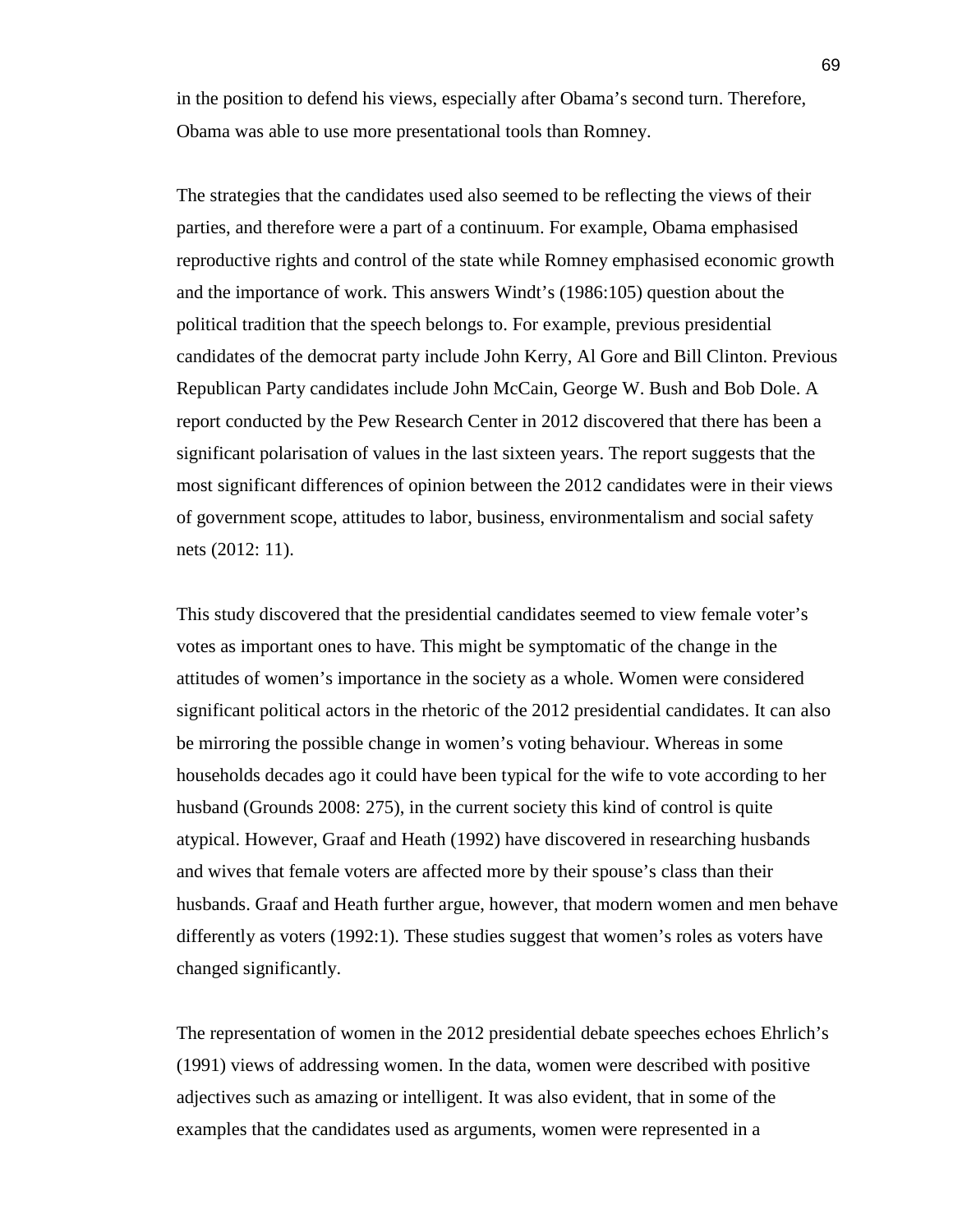stereotypical way. According to Ehrlich (1991:50) the use of labels when referring to women and stereotypical representation are signs of sexist language. Even though the used labels had positive connotations, according to Ehrlich (1991: 50) the need to use labels is still a form of gender bias. This view can of course be challenged, as it is quite radical, but it offers an interesting perspective.

The results of the study also reflect some of the aspects that might be considered typical of presidential candidates' rhetoric (Windt, 1986). The 2012 presidential candidates were careful about choosing the correct words in their statements. They argued in an inoffensive way towards the audience and expressed opinions carefully avoiding negative connotations. This might be caused by the demands of the audiences. The modern audiences are fragmented, as Fiske (1998) argues. The abundance of political, religious and cultural perspectives poses some restrictions on the candidates and their rhetoric as well.

In relation the previous studies on similar topics, this study also adds to the existing knowledge on the use of presentational tools. For example, Morris and Johnson (2011:404) speak of "clash" strategies in rhetoric, as a way of focusing on the differences between the candidates. This was also visible in Obama's rhetoric. President Obama emphasised the differences between the two candidates, while Governor Romney emphasised the similarities. Windt (1986:111) argues that confrontation is an aspect of presidential campaigning rhetoric, and that differentiates it from governing rhetoric. Another type of presentational tool that was well presented in the data was the anecdote. Oldenburg and Leff (2011: 82-86) also stress the importance of anecdotes and have discussed the need to re-establish the value of anecdotes in rhetoric. This study discovered that both of the candidates in the 2012 elections used anecdotes in their rhetoric and even based most of their arguments on them.

The academic implications of this study are in creating a larger understanding of how specific audiences are addressed to. Previous studies on appealing to race (McIlwain and Caliendo, 2011) have shed some light on how race-based appeals could be defined and analysed. Ehrlich's (1991) views on addressing individual women are also very relevant to the field.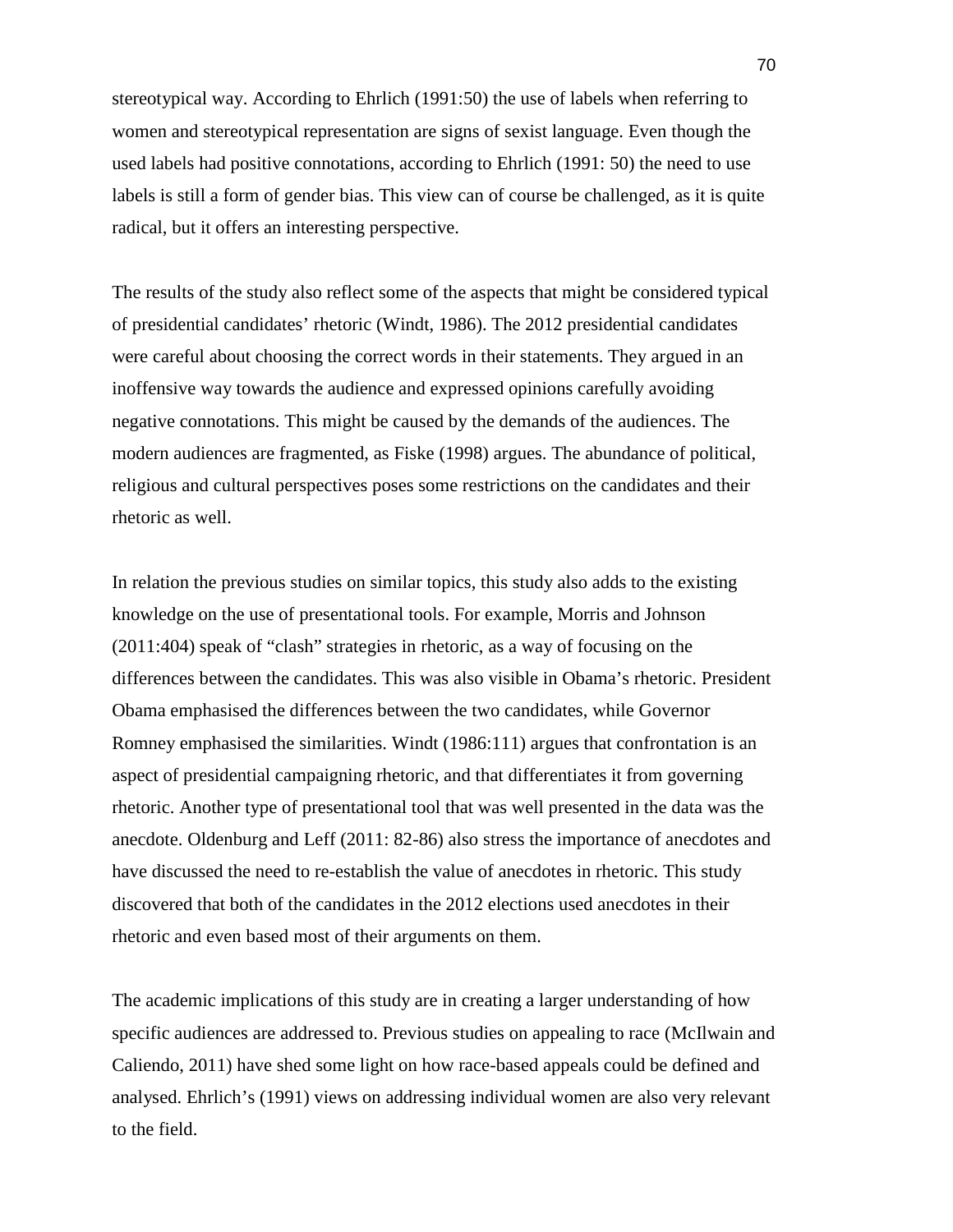This study helps to gain an understanding of the phenomenon of gender-based appeals and how to conduct a rhetoric analysis on them. The analysis of appealing to women is a field of study that is presently developing and taking its form. Therefore any studies on the subject are important in further creating an understanding of the field.

The practical implications of this study are firstly in creating awareness and possibly providing audiences with some tools to analyse politicians' speeches from the perspective of appealing to women. Secondly, this study can also help politicians become more aware of their specific audiences and find effective strategies to address them.

The role of voters who belong to a specific group, is ever growing in politics. It is possible that in the future, politicians will become more aware of groups, such as women, ethnic minorities, different religions and sexual orientations. Therefore more research is needed on appealing to specific audiences. The study of appealing would also benefit from different kinds of methodological approaches. Comparative study is also needed in studying appealing to women and appealing to an unspecified audience.

To conclude, the purpose of this study has been to discover, whether the 2012 candidates appealed to female audiences and in what ways. The present study has successfully discovered that the candidates used appeals. The study has also compared the appeals of Barack Obama and Mitt Romney and discovered some similarities and some differences in them. The relevance of this study is in the areas of rhetoric, appealing, political debate, and specific audiences. This study adds to the existing knowledge on these areas and gives suggestions for further research.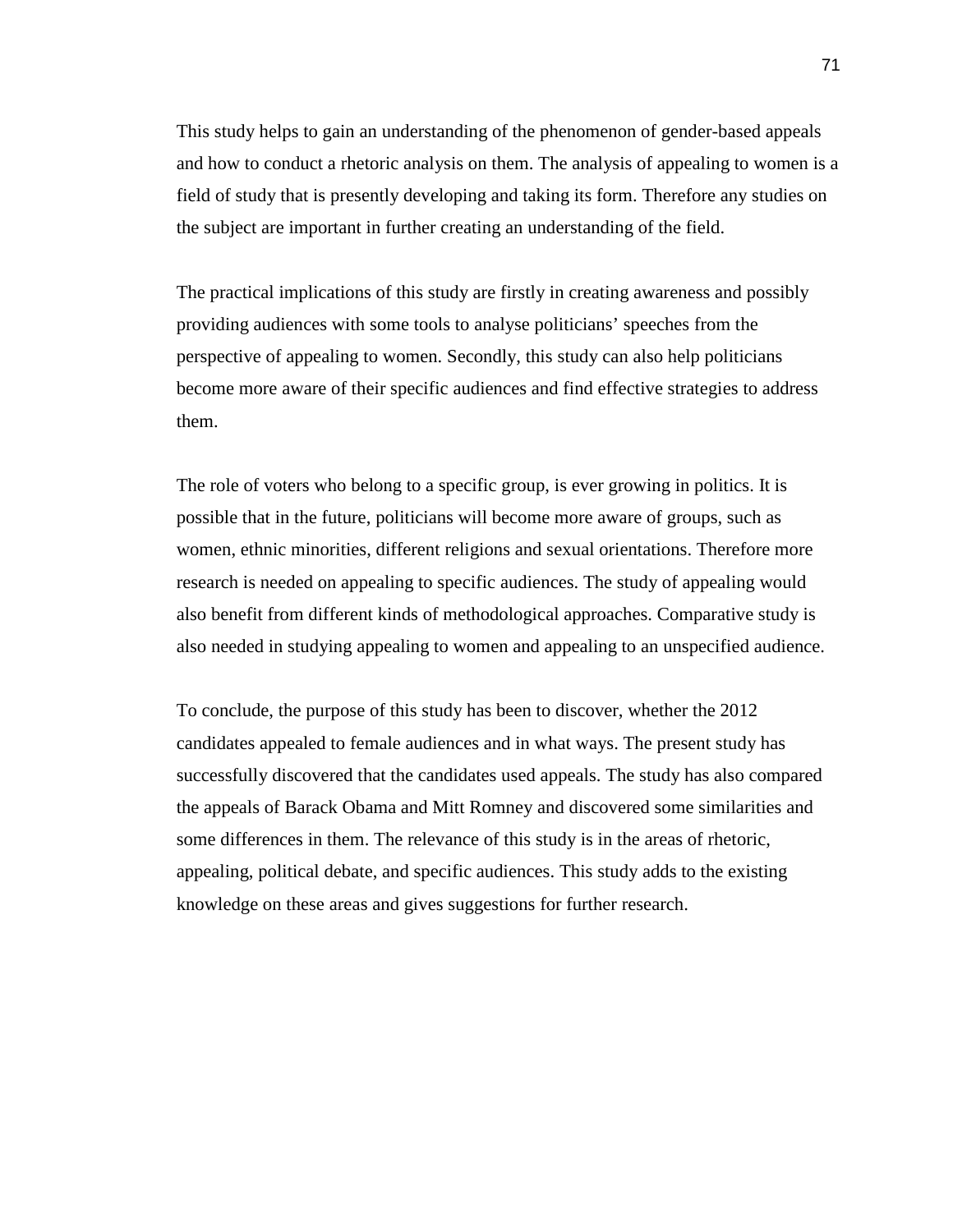# Bibliography

Primary sources:

Commission on presidential debates transcripts:

First presidential debate [online]

http://www.debates.org/index.php?page=october-3-2012-debate-transcript (2 December, 2013)

Second presidential debate [online]

http://www.debates.org/index.php?page=october-1-2012-the-second-obama-romneypresidential-debate (2 December, 2013)

Secondary sources:

Abdullah, H. (2012). Binders, cooking and equal pay: did Romney undo gains with women voters? *CNN* October 18, 2012.

Auer, J. (1977). The counterfeit debates. In Kraus, S. (eds.) *The great debates: Kennedy vs. Nixon, 1960*. Bloomington: Indiana University Press. 142-150.

Bakhtin, M. M. (1986). *Speech genres and other late essays*. Austin: University of Texas Press.

Brembeck, W. and Howell, W. (1952). P*ersuasion: A means of social control.* Englewood Cliffs: Prentice-Hall. 24.

Brockes, E. (2012). Why Obama won the women's vote. *The Guardian*. November 7 2012.

Charlton, D.M. and Caliendo, S. M. (2011). *Race appeal. How candidates invoke race in the U.S. political campaigns.* Pennsylvania: Temple University Press.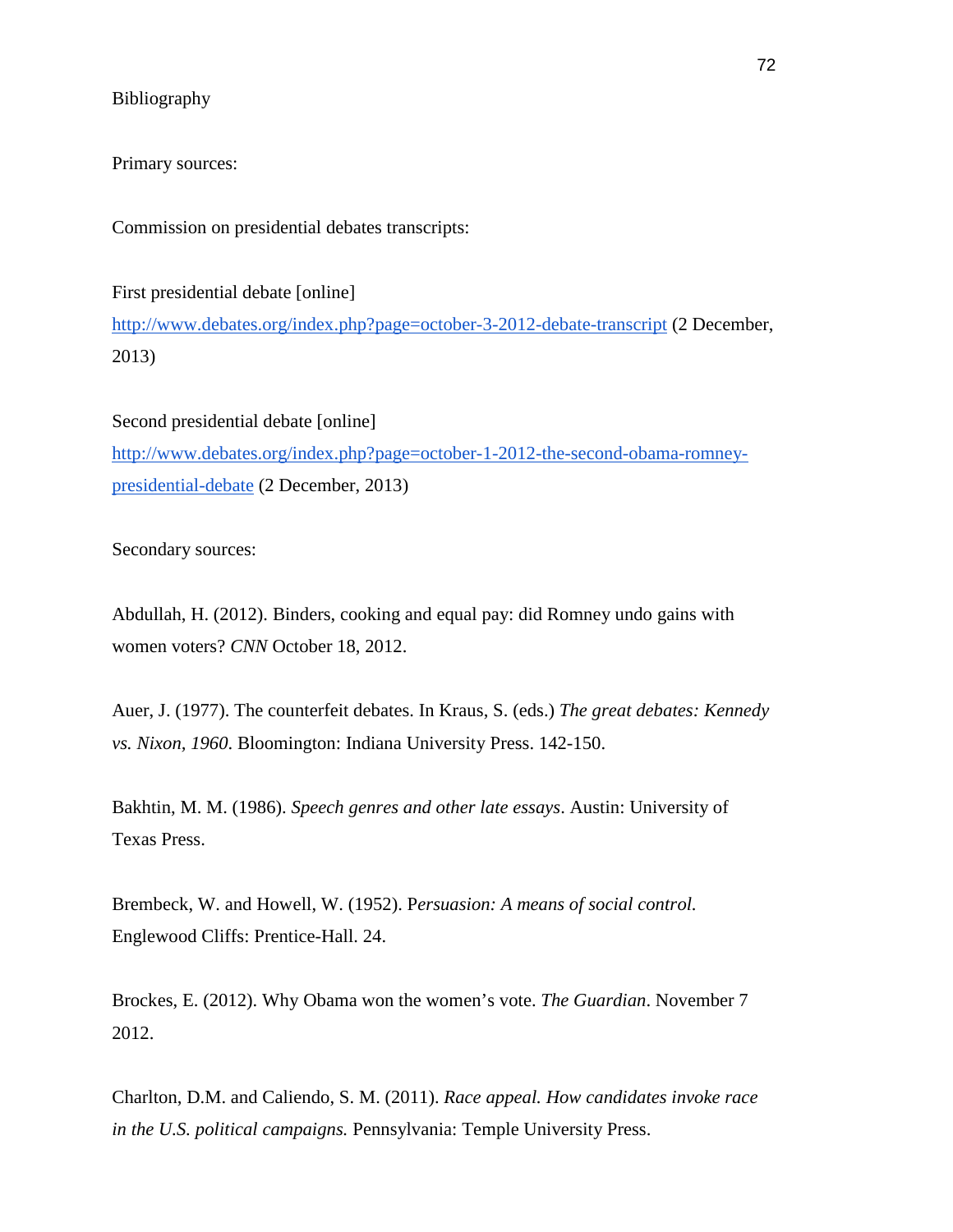Commission on presidential debates (2012). http://www.debates.org/index.php?page=format (30 November, 2013)

Dahlgren, P. (1998). Critique: elusive audiences. In Dickinson et al. (eds) *Approaches to Audiences.* London: Arnold. 298-310.

Dickinson, R., Harindranath, R. and Linné, O. (1998). *Approaches to audiences.*  London: Arnold.

Drucker, S. and Hunold J. (1987). *The debating game: Critical Studies in Mass Communication.* 4 (2) 202-207.

Eemeren, F.H. van, (2010). *Strategic maneuvering in argumentative discourse.*  Amsterdam/ Philadelphia: John Benjamins Publishing Company.

Eemeren, F.H van, and Grootendorst, R. (1995). Perelman and Fallacies. Philosophy and rhetoric. 28 (2) 122-133.

Eemeren, F. van, Grootendorst, R. and Snoeck Henkemans, F. (2002). *Argumentation: analysis, evaluation and presentation*. Mahwah: Lawrence Erlbaum associates inc.

Ehrlich, S. (1991). Terms of Address and Reference In R. King (eds.) *Talking Gender: A Guide to Nonsexist Communication.* Missisauga: Copp Clark Pitman Ltd. 46-54.

Fiske, J. (1998). Television: Polysemy and Popularity. In Dickinson et al. (eds) *Approaches to Audiences.* London: Arnold. 194-204.

Foss, S. and Griffin, C. (1995). Beyond Persuasion: A proposition for invitational rhetoric. *Communication monographs* 62, 2-18.

Fotheringham, W. (1966). *Perspectives on Persuasion.* Boston: Allyn and Bacon.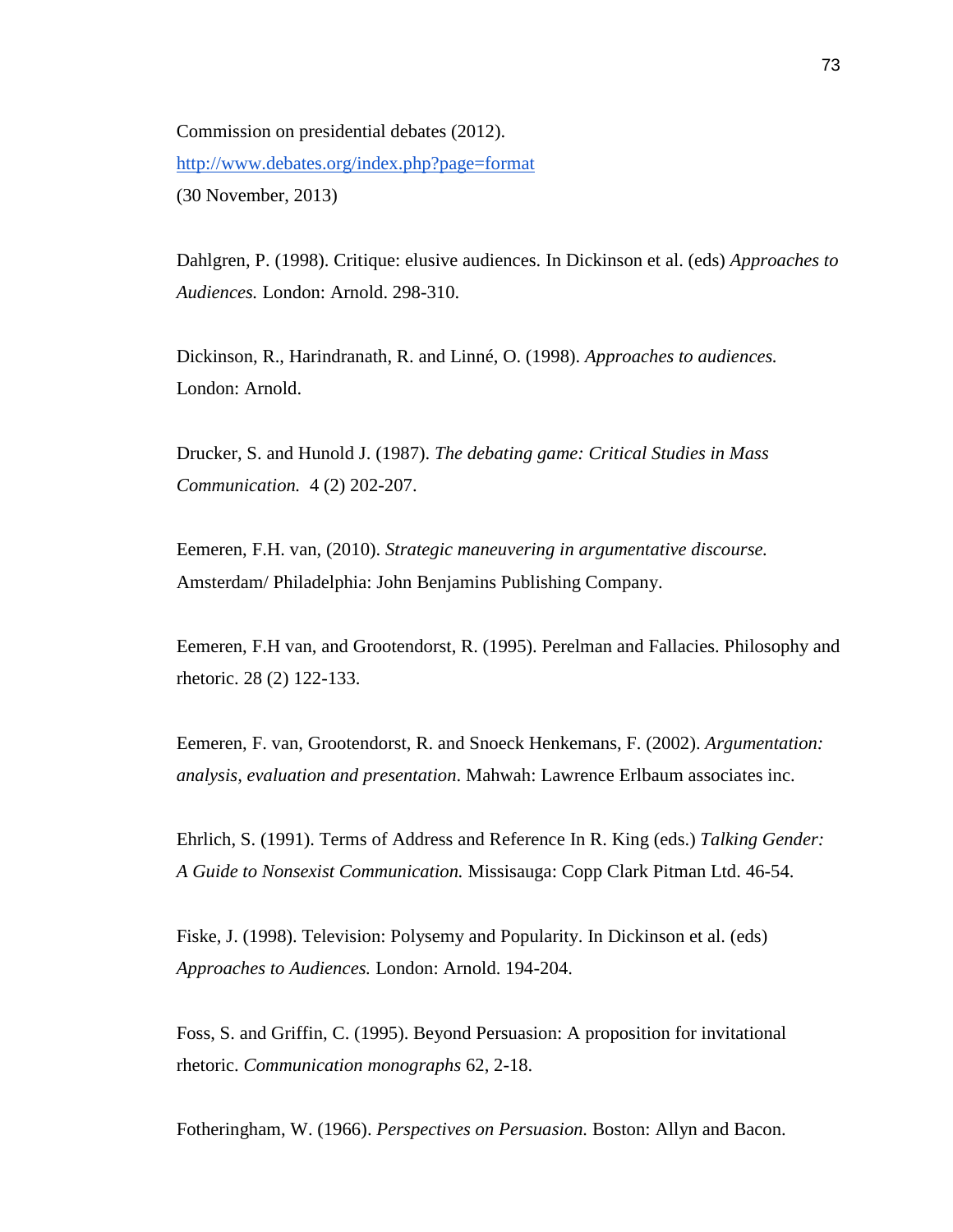Garssen, B. and Kienpointner, M. (2011). Figurative analogy in political argumentation. In Feteris et al. (eds.) *Keeping in touch with Pragma-dialectics*. Amsterdam: John Benjamins Publishing company. 39-58.

Govier, T. and Jansen, H. (2011). Anecdotes and arguments in Feteris et al. (eds.) *Keeping in touch with Pragma-dialectics*. Amsterdam: John Benjamins Publishing company. 75-88.

Graaf, N.D. and Heath, A. (1992) Husbands' and wives' voting behaviour in Britain: Class-dependent mutual influence of spouses. Acta Sociologica. October 1992. 35 (4) 311-322.

Grounds, J. (2008). *Gender and voting behavior* in Warren, K. (eds.) Encyclopedia of U.S. Campaigns, elections and electoral behavior. 274-277.

Hellweg, S., Pfau, M. and Brydon, S. (1992). *Televised presidential debates. Advocacy in contemporary America.* New York: Praeger Publishers.

Hitchcock, D. and Wagemans, J. (2011). The Pragma-dialectical account of argument schemes. In Feteris et al. (eds.) *Keeping in touch with Pragma-dialectics*. Amsterdam: John Benjamins Publishing company. 185-205

Ihnen, C. and Richardson, J. (2011) On combining Pragma-Dialectics with Critical Discourse Analysis. In Feteris et al. (eds.) *Keeping in touch with Pragma-dialectics*. Amsterdam:John Benjamins Publishing company.

http://www.academia.edu/881847/\_2011\_On\_Combining\_Pragma-Dialectics\_with\_Critical\_Discourse\_Analysis\_with\_Constanza\_Ihnen\_

Kalbfleisch, P. and Cody, M. (1995). *Gender, Power and Communication in Human Relationships*. Hillsdale: Lawrence Erlbaum Associates.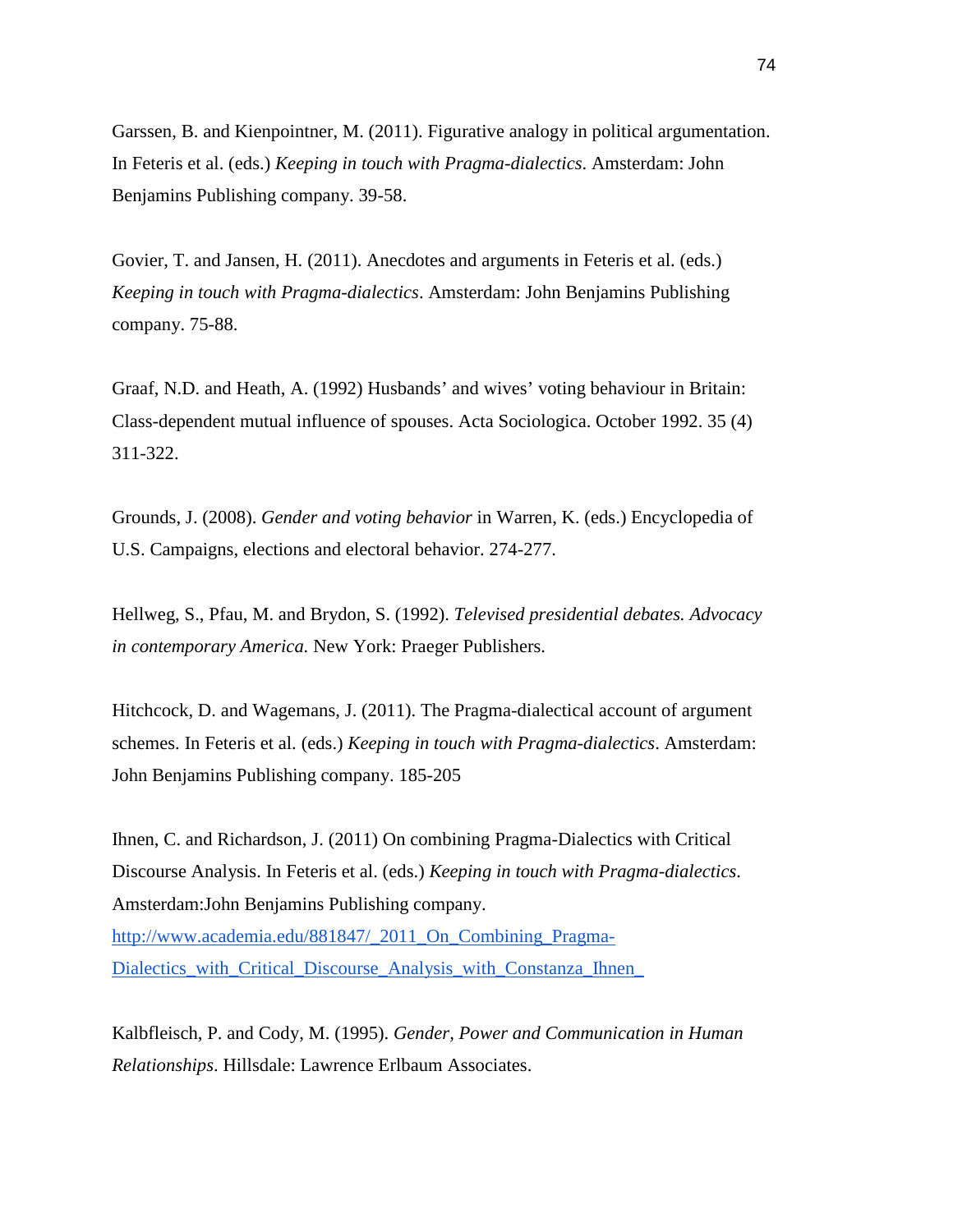McIlwain, C. and Caliendo, S. (2011) *Race appeal: how candidates invoke race in U.S. political campaigns.* Philadelphia: Temple University Press.

Meadow, R. (1983). Televised presidential debates as whistle stop speeches In Adams W. (eds.) *Televised coverage of the 1980 presidential campaign.* Norwood: Ablex. 89- 102.

Mills, S. (2003). *Gender and Politeness.* Cambridge: Cambridge University Press.

Morris, E. and Johnson, J. (2011). Strategic maneuvering in the 2008 Presidential debates. A*merican Behavioral Scientist*. 55: 284-306.

Nightingale,V. and Ross, K. (2003). *Critical readings: Media and Audiences.* Maidenhead: Open University Press.

Obama, B. (2012) *Mitt Romney's condescending views toward women*  http://l.barackobama.com/truth-team/entry/mitt-romneys-condescending-views-towardwomen/ (2 December, 2013)

Oldenburg, C. and Leff, M. (2009). Argument by anecdote. In J.Ritola (eds.) *Argument cultures: proceedings of OSSA* 09 Windsor: OSSA 1-8.

Oxford dictionary of English (2012). 3 ed. Oxford: Oxford University Press.

Planned parenthood 2013. http://www.plannedparenthood.org (30 November, 2013)

Perelman, C. (1984). The new rhetoric and rhetoricians: Remembrances and comments*. Quarterly Journal of Speech.* 70 (2) 188-196.

Perelman, C. and Olbrechts-Tyteca, L. (1969). *The New Rhetoric*: *A treatise on argumentation.* Notre Dame: University of Notre Dame Press.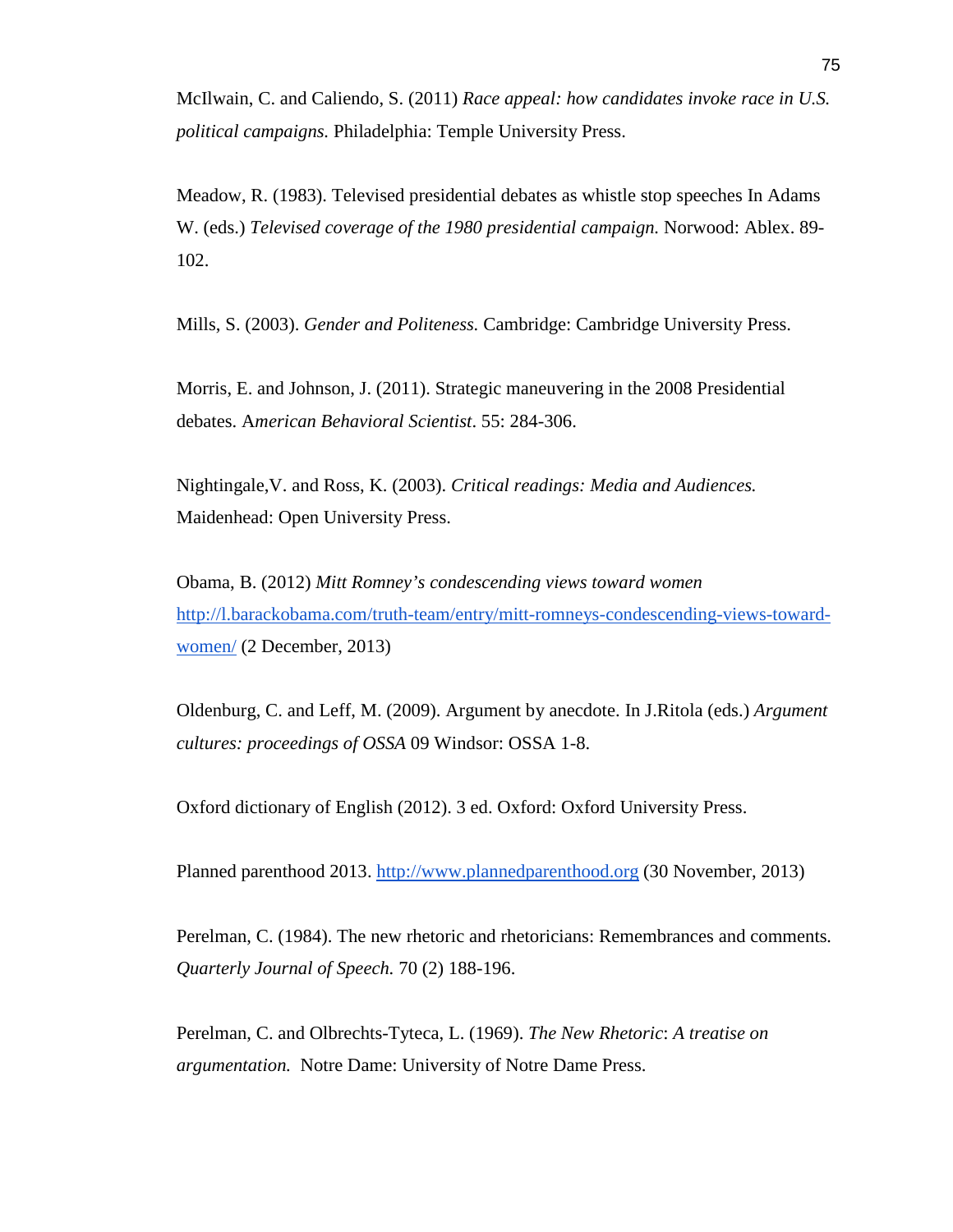Presidential debate blog (2012). http://presidentialdebateblog.blogspot.fi (30 November, 2013)

Rees, M. A. and Rigotti, E. (2011). *The analysis of strategic function of presentational techniques.* In Feteris et al. (eds.) *Keeping in touch with Pragma-dialectics*. Amsterdam: John Benjamins Publishing company. 207-220.

Reuters. (2012) *Obama-Romney debate draws bigger TV audience than 2008*. October 4, 2012.

Rieke, R., Sillars, M. and Peterson, T. (2012). *Argumentation and Critical Decision Making*. 8th Edition. Boston: Pearson.

Sawyer, D. (2012). Portrait of a candidate: Barack Obama interview. *ABC News.* October 10, 2012.

Shapiro, R. (2012). Presidential debate ratings: Over 67 million viewers tune in. *Huffington Post.* October 4, 2012.

Schrerer, M. (2012). Women voters won the second presidential debate. *Time Magazine.*  October 18, 2012.

Smith, A. (1776). *An Inquiry into the Nature and Causes of the Wealth of Nations.* Volume 2. Google Books. http://books.google.bg/books?id=mt1SAAAAcAAJ&pg=PP4#v=twopage&q&f=true ( 1

December, 2013)

Tannen, D. (1993). *Framing in discourse*. New York and Oxford: Oxford University Press.

Tewksbury, D. (2005). The seeds of audience fragmentation: Specialization in the use of online new sites. *Journal of Broadcasting and Electronic Media.* 49 (3) 332-348.